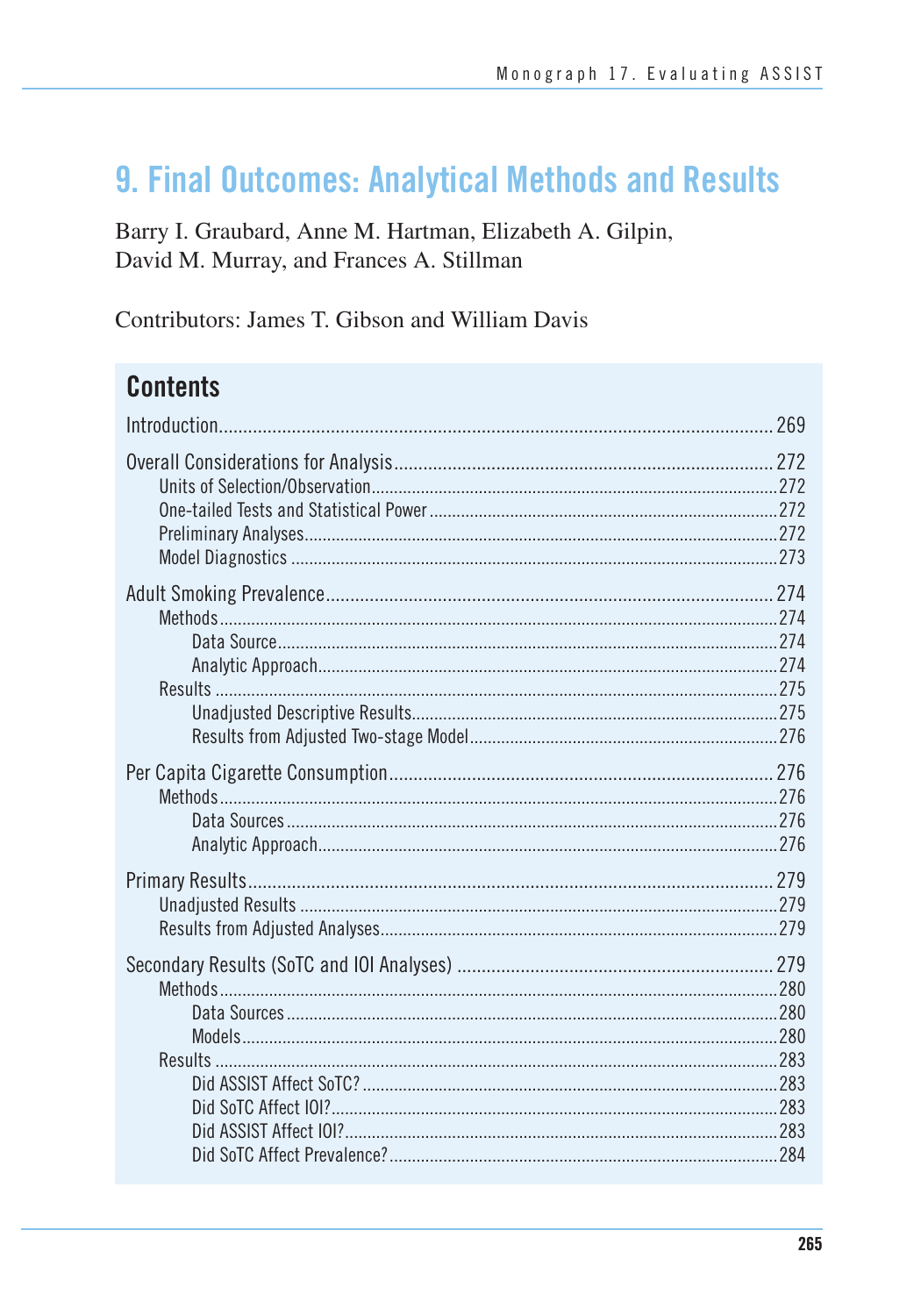| .302<br><b>Tables and Figures</b>                                                          |
|--------------------------------------------------------------------------------------------|
|                                                                                            |
|                                                                                            |
|                                                                                            |
|                                                                                            |
|                                                                                            |
|                                                                                            |
| .275                                                                                       |
| Table 9.3. Results of Regression Analysis of Smoking Prevalence for ASSIST Status,         |
|                                                                                            |
| Figure 9.1. Bimonthly per Capita Cigarette Consumption in ASSIST and<br>278                |
| Figure 9.2. Crude Difference in Bimonthly per Capita Consumption of Cigarettes             |
| 280                                                                                        |
| Table 9.4. Adjusted Differences in per Capita Cigarette Consumption between                |
| .281                                                                                       |
| Table 9.5. IOI Analyses of the Impact of SoTC, as a Main Effect, on IOI and the            |
| .282                                                                                       |
| Figure 9.3. Yearly Initial Outcomes Index Average for ASSIST and Non-ASSIST States<br>.284 |
| Table 9.6. Results from Regression Analysis of Smoking Prevalence for Strength of          |
| .285                                                                                       |
| Table 9.7. Results from Regression Analysis of Smoking Prevalence for Initial              |
| 285<br>Table 9.8. Results from Regression Analysis of per Capita Cigarette Consumption     |
| 286                                                                                        |
| Table 9.9. Results from Regression Analysis of per Capita Cigarette Consumption            |
| .287                                                                                       |
| Table 9.10. Results from Regression Analysis of Temporal Pattern of per Capita             |
| 288                                                                                        |
| Table 9.11. Results from Regression Analysis of per Capita Cigarette Consumption           |
| 288                                                                                        |
| Table 9.12. Results from Regression Analysis of per Capita Cigarette Consumption for       |
| Interactions of Change in Initial Outcomes Index and Its Components with                   |
| 289                                                                                        |
| Figure 9.B.1. Examples of States with Nonlinear Trends in Bimonthly per Capita<br>297      |
| Figure 9.B.2. Random Effects Analysis with 95% Confidence Interval of Difference           |
| 298                                                                                        |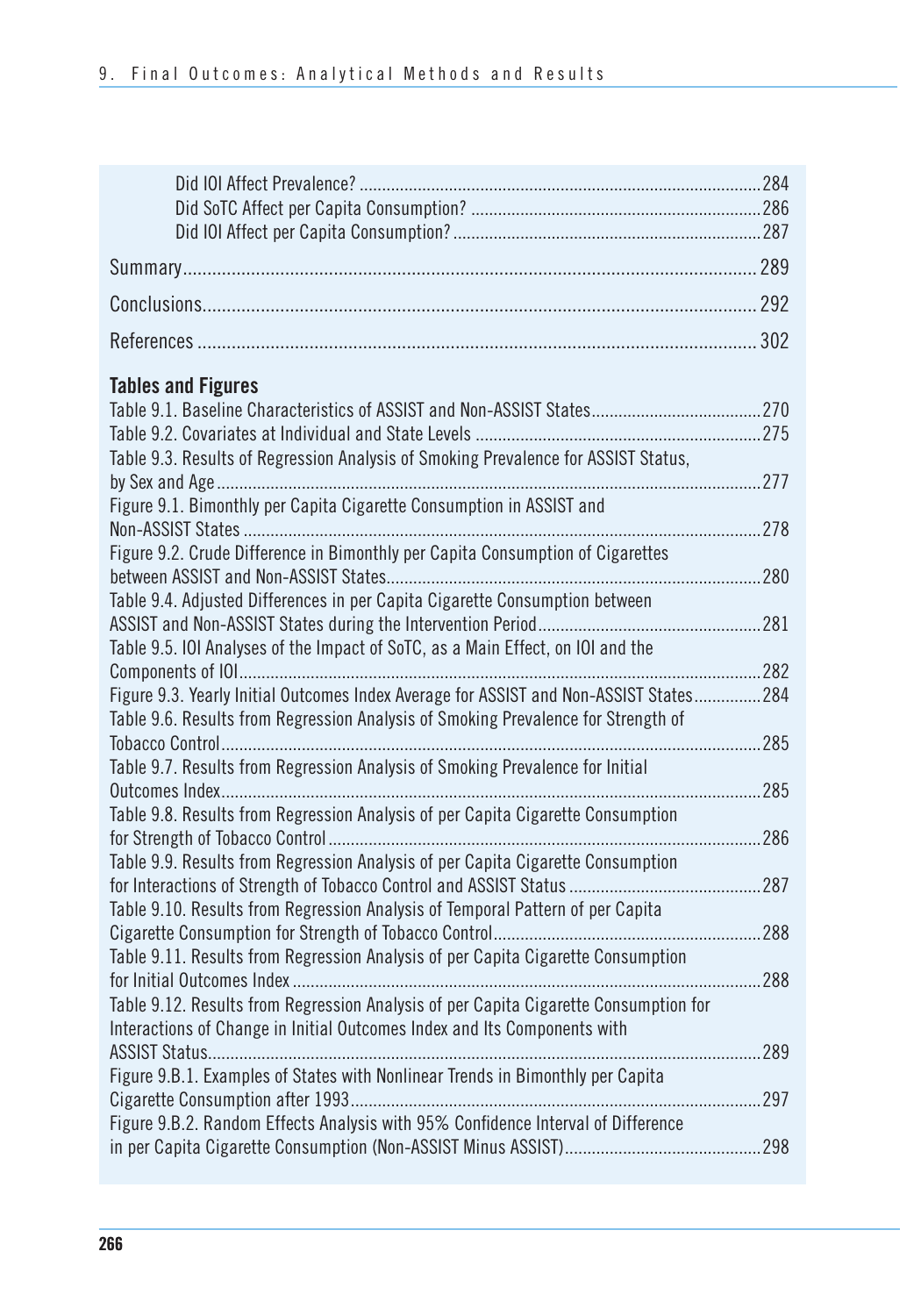# **Appendices**

| Appendix 9.A. Issues Related to Selection of Methods for Analyzing Smoking       |     |
|----------------------------------------------------------------------------------|-----|
|                                                                                  | 293 |
| Appendix 9.B. Approaches to Analyzing per Capita Cigarette Consumption Data  296 |     |
| Appendix 9.C. Outcome Measures: Per Capita Cigarette Consumption                 |     |
| (Packs/Month) and Adult (18 Years and Older) Smoking Prevalence (%) 301          |     |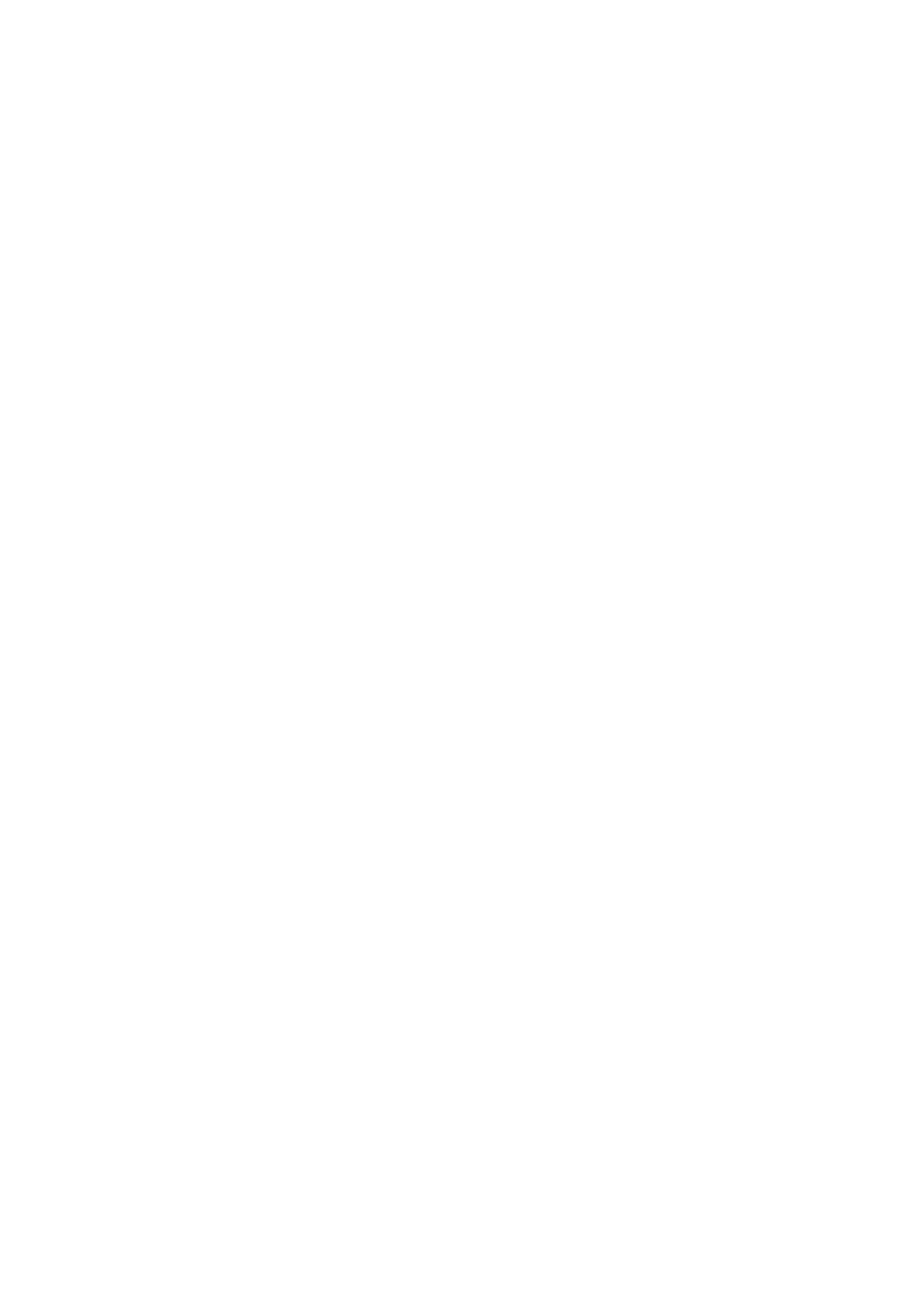# **9. Final Outcomes: Analytical Methods and Results**

*This chapter describes the analytical methods and findings for the American Stop Smoking Intervention Study (ASSIST). The primary evaluation question was whether the ASSIST program reduced adult smoking prevalence and per capita cigarette consumption. The evaluation model implied additional secondary research questions that were also tested. These analyses investigated the association between ASSIST, the Strength of Tobacco Control (SoTC), the Initial Outcomes Index (IOI), and the longer term outcomes (adult smoking prevalence and per capita cigarette consumption).* 

*Multiple linear regression was used to evaluate the effect of ASSIST on adult smoking prevalence, and a mixed effects linear model was used to analyze per capita consumption. A detailed discussion of these methods and the rationale for selecting them are provided in appendices to this chapter.* 

*ASSIST was shown to reduce the prevalence of adult smoking, at a level that would be projected to result in more than 1.2 million fewer smokers if ASSIST had been implemented nationwide. However, analyses accounting for between-states variation using random effects modeling showed no effect of ASSIST in reducing per capita consumption of cigarettes. Among secondary results, adjusted IOI was associated with decreased prevalence, while SoTC and the cigarette price component of IOI were associated with decreased per capita cigarette consumption.* 

# **Introduction**

This chapter presents the methods and results from the formal ASSIST evaluation.<sup>1</sup><br>The aim of ASSIST was "to demonstrate that the application of statewide tobac

The aim of ASSIST was "to demonstrate that the application of statewide tobacco prevention and control programs and policies would reduce cigarette consumption and smoking prevalence." $2(p^{261})$  As detailed in Monograph 16, ASSIST sought to change the social and environmental influences that affect individuals' use of tobacco, primarily through interventions in four policy areas: (1) smoke-free environments, (2) tobacco advertising and promotion, (3) youth access to tobacco, and (4) tobacco price. Seventeen states with staffs with a wide range of abilities and experience in developing and implementing tobacco control programs were chosen for ASSIST funding. These states also differed in type and number on baseline (preintervention) factors (such as demographics and economic dependence on tobacco) that have documented relationships with smoking prevalence and cigarette consumption rates. It was important to take these factors into consideration when comparing ASSIST and non-ASSIST states because any changes observed could potentially be attributable to these differences and not to the effects of ASSIST.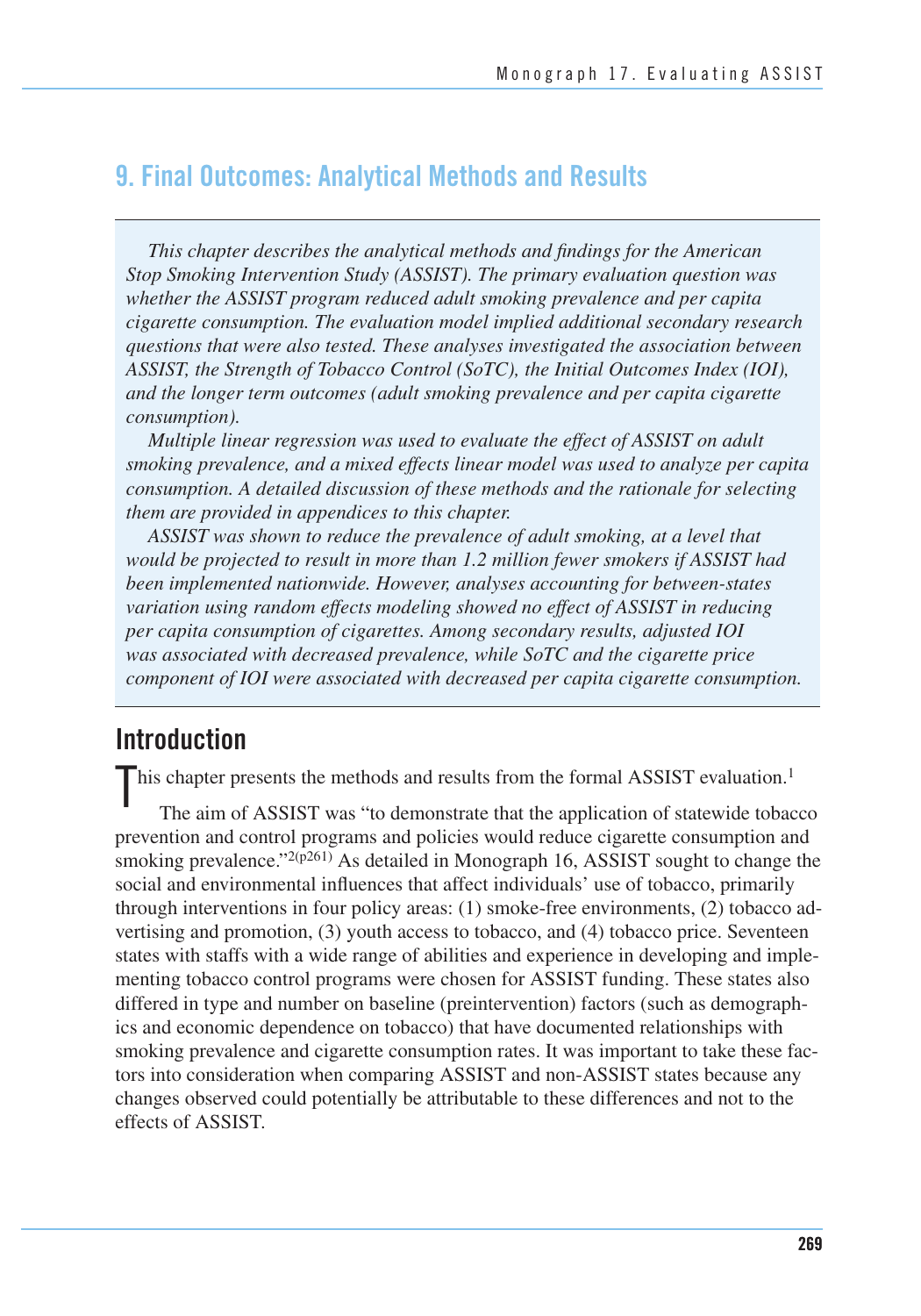At the start of the intervention, 1992– 93, there were no statistically significant differences between the smoking preva- lence and per capita cigarette consump- tion rates in ASSIST and non-ASSIST states<sup>1</sup> (see table 9.1). By the end of the intervention, 1998–99, overall smoking prevalence rates in the United States had decreased by 2.4%. Subsequent statistical analysis, therefore, focused on whether the decreases in smoking prevalence during the intervention pe- riod were greater in ASSIST states than in non-ASSIST states to ensure that this difference was not simply attributable to other factors. Regression analyses adjusting for potential confounding fac- tors (see table 9.1 for a list of the factors considered) showed that there was a

greater decrease of smoking prevalence in ASSIST states than there was in non-ASSIST states. Further analyses investigated whether the intervention had a greater effect on people of particular ages or gender. These analyses found that the decreased prevalence effect of ASSIST mainly affected women.

Per capita consumption was also examined via a statistical analysis that took into account the consumption rates in each state during the time when ASSIST began, incorporated the state factors associated with cigarette consumption, and illustrated each state's seasonal pattern of consumption. This analysis did not show any differences in consumption rates over time.

|                                                       | <b>ASSIST states</b> |           | <b>Non-ASSIST</b><br>states $+DC$ |      |             |
|-------------------------------------------------------|----------------------|-----------|-----------------------------------|------|-------------|
| <b>Variable</b>                                       | $(N = 17)$           | <b>SE</b> | $(N = 34)$                        | SE   | $p^{\rm a}$ |
| Adult smoking prevalence $(\%)$                       | 25.19                | 0.64      | 24.41                             | 0.48 | .35         |
| Initial Outcomes Index (IOI)                          | 0.20                 | 0.60      | $-0.10$                           | 0.39 | .65         |
| Per capita tobacco consumption (packs)<br>per month)  | 10.64                | 0.48      | 10.54                             | 0.41 | .88         |
| <b>Sex</b>                                            |                      |           |                                   |      |             |
| Female $(\% )$                                        | 52.22                | 0.16      | 51.76                             | 0.24 | .21         |
| Race/ethnicity                                        |                      |           |                                   |      |             |
| Black-non-Hispanic $(\%)$                             | 8.57                 | 1.86      | 10.28                             | 2.17 | .61         |
| Hispanic $(\% )$                                      | 5.54                 | 2.10      | 4.78                              | 1.04 | .72         |
| Metropolitan area resident $(\%)$                     | 70.52                | 4.46      | 62.76                             | 4.28 | .26         |
| Below poverty line $(\%)$                             | 13.85                | 0.88      | 14.36                             | 0.78 | .69         |
| Economic value of tobacco $\times 10^3$<br>(fraction) | 5.24                 | 3.58      | 1.46                              | 1.02 | .20         |
| With education above high school $(\%)$               | 44.63                | 1.71      | 45.67                             | 0.96 | .57         |
| Mean state population (million)                       | 4.10                 | 0.74      | 3.54                              | 0.79 | .65         |
| Mean age of state population                          | 41.18                | 0.23      | 41.03                             | 0.26 | .71         |

#### **Table 9.1. Baseline Characteristics of ASSIST and Non-ASSIST States**

 *Note:* Data in tables 9.1, 9.3, 9.6, and 9.7, and in figures 9.2 and 9.3, were published in an earlier analysis in Stillman, F. A., A. M. Hartman, B. I. Graubard, E. A. Gilpin, D. M. Murray, and J. T. Gibson. 2003. Evaluation of the American Stop Smoking Intervention Study (ASSIST): A report of outcomes. *Journal of the National Cancer Institute* 95 (22): 1681–91. aTwo-sided *p* values are based on *t* tests.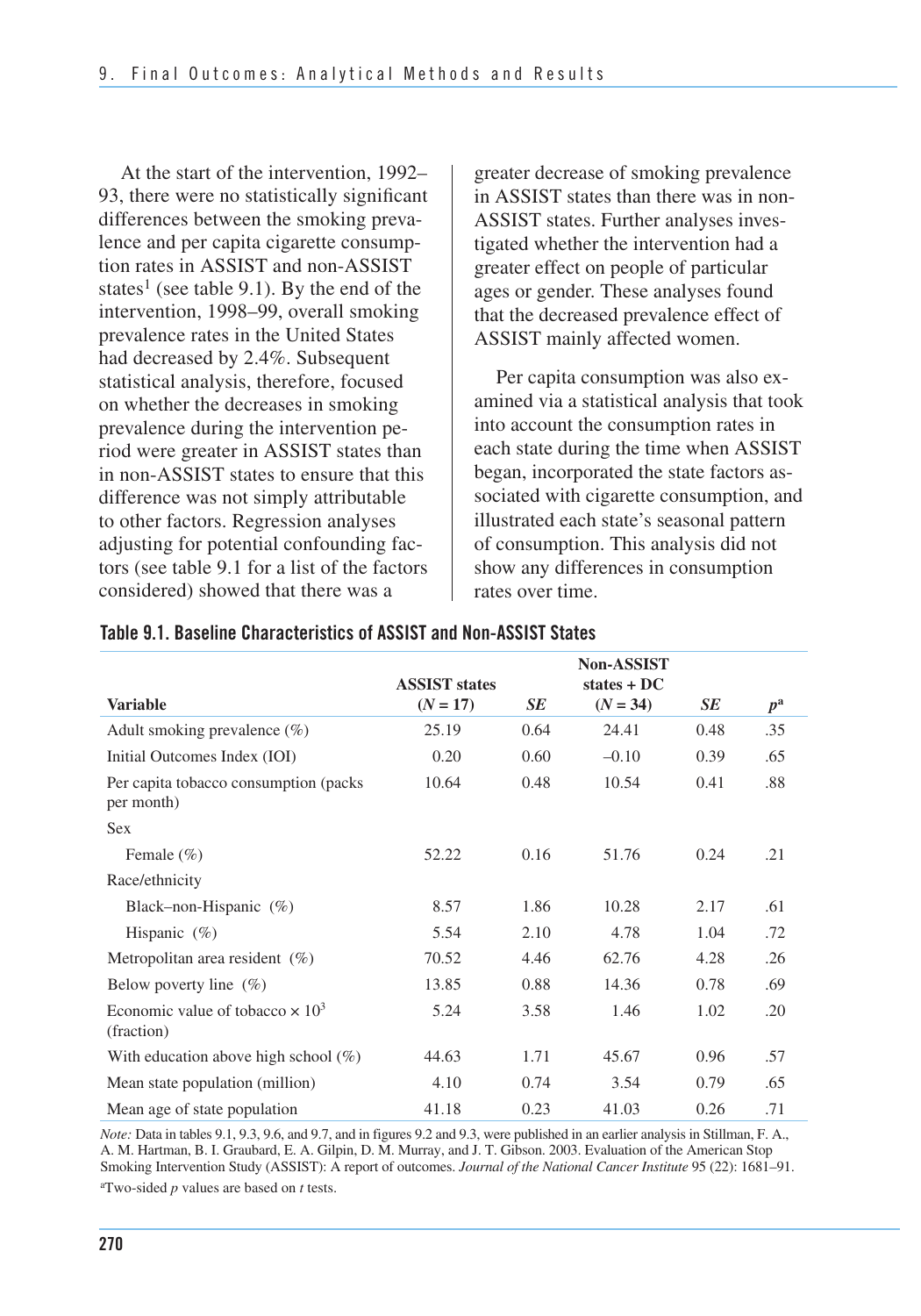#### **Questions to be Addressed in the ASSIST Evaluation**

The primary questions of the ASSIST evaluation are whether the ASSIST program reduced smoking prevalence and whether it reduced per capita cigarette consumption.<sup>a</sup> However, the evaluation conceptual model suggests a number of secondary questions about the relationships between SoTC (see chapter 2), IOI (see chapter 4), smoking prevalence, and per capita cigarette consumption. These primary and secondary questions raised in the original evaluation model<sup>b</sup> and reported on by Stillman and colleagues<sup>c</sup> are as follows:

#### **Primary Questions**

- Was ASSIST associated with a decrease in adult smoking prevalence?
- Was ASSIST associated with a decrease in adult per capita cigarette consumption?

#### **Secondary Questions**

- What was the relationship between ASSIST and SoTC?
- Was ASSIST or SoTC associated with an increase in IOI?
- Did states with higher SoTC scores have lower adult smoking prevalence?
- Did states with higher IOI scores have lower adult smoking prevalence?
- Did states with higher SoTC scores have lower adult per capita cigarette consumption?
- Did states with higher IOI scores have lower adult per capita cigarette consumption?

aManley, M., W. Lynn, R. Payne Epps, D. Grande, T. Glynn, and D. Shopland. 1997. The American Stop Smoking Intervention Study for Cancer Prevention: An overview. *Tobacco Control* 6 (Suppl. 2): S5–S11.

bStillman, F. A., A. M. Hartman, B. I. Graubard, E. A. Gilpin, D. Chavis, J. Garcia, L-M. Wun, W. Lynn, and M. Manley. 1999. The American Stop Smoking Intervention Study: Conceptual framework and evaluation design. *Evaluation Review* 23 (3): 259–280.

cStillman, F. A., A. M. Hartman, B. I. Graubard, E. A. Gilpin, D. M. Murray, and J. T. Gibson. 2003. Evaluation of the American Stop Smoking Intervention Study (ASSIST): A report of outcomes. *Journal of the Nation Cancer Institute* 95 (22): 1681–1691.

 The sidebar "Questions to be Ad- dressed in the ASSIST Evaluation" describes the conceptual framework that guided the evaluation of ASSIST and the primary and secondary research questions. The next section ("Overall Considerations for Analysis") describes the overall considerations that applied to both the primary and secondary analyses.

The three sections that follow describe the analytical methods used and present the results from the analysis of (1) adult smoking prevalence, (2) per capita cigarette consumption, and (3)

the various secondary outcomes for the ASSIST evaluation. The last section summarizes the main results and places them in context with respect to tobacco control in the United States during the intervention period.

Additional background information about the selection of analytic methodologies is contained in two appendices to this chapter, "Issues Related to Selection of Methods for Analyzing Smoking Prevalence" (appendix 9.A) and "Approaches to Analyzing per Capita Cigarette Consumption Data" (appendix 9.B).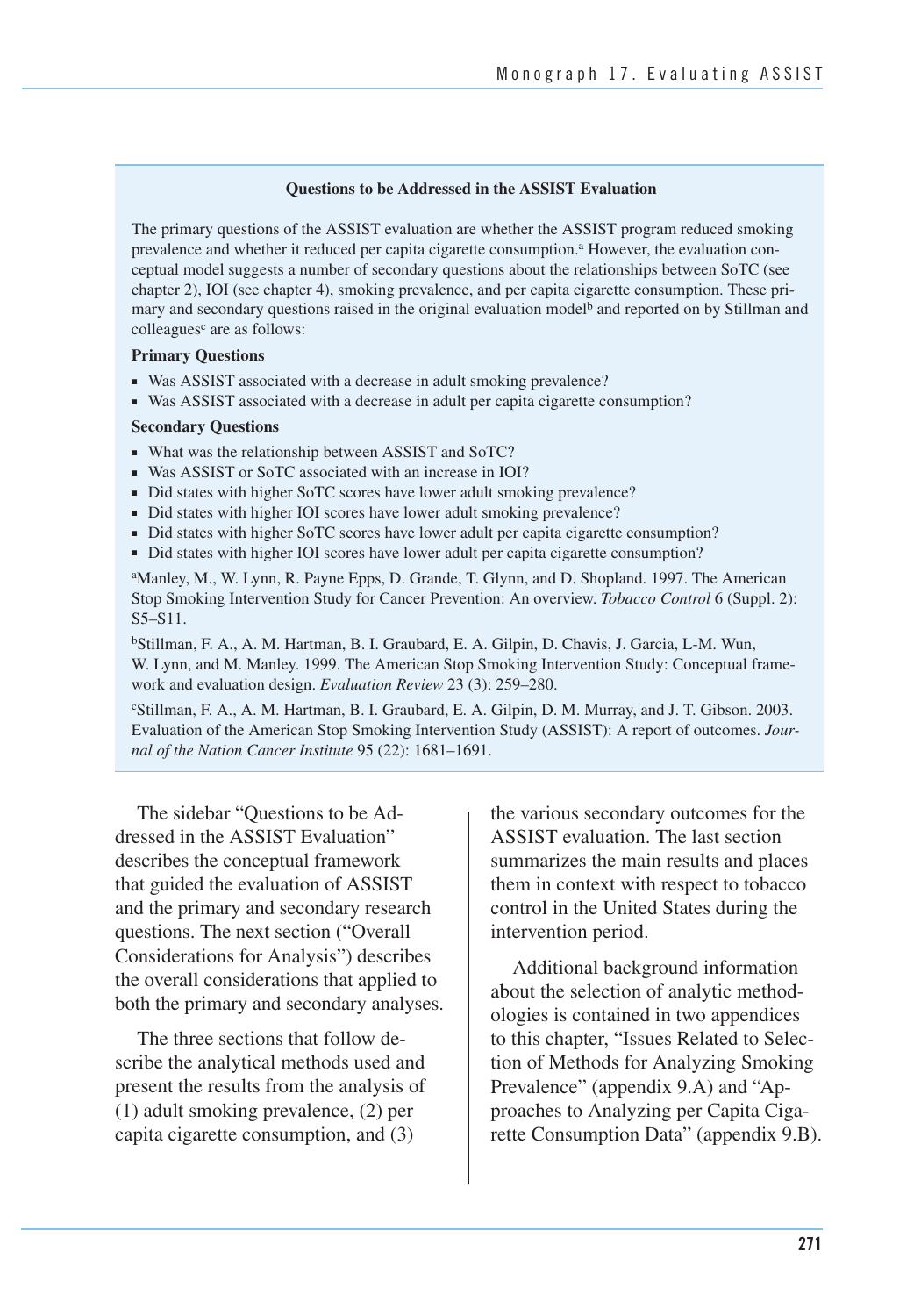# **Overall Considerations for Analysis**

This section outlines, with respect to<br>the ASSIST evaluation, several deci I the ASSIST evaluation, several decisions that apply to all of the analyses that were conducted for both the primary and secondary questions.

## **Units of Selection/Observation**

Although states were not assigned randomly to ASSIST or non-ASSIST status, $3$  the state was the unit of selection for ASSIST sites; therefore, the state was the unit of analysis for the evaluation. In the evaluation models, each of the 51 units (50 states plus the District of Columbia) is treated as an equal unit, regardless of population size. With only 51 units of observation, the number of variables that can be included in a regression analysis is limited. Consequently, the ASSIST evaluation relied heavily on developing summary indices (see chapters 2 and 4).

## **One-tailed Tests and Statistical Power**

Decisions related to the initial design of the ASSIST evaluation included the use of one-tailed statistical tests for hypotheses that could be formulated directionally.2 It was assumed that ASSIST would lead to lower prevalence and to lower per capita cigarette consumption. There was no basis for suspecting that this intervention would increase prevalence or per capita consumption. Tests of means, proportions, and single coefficients from regression models were, therefore, from one-tailed *t* tests at the .05 level of significance when the hypotheses were directional. For ease

of understanding, two-sided 90% confidence intervals are presented so that the reader may focus on the appropriate upper or lower confidence limit corresponding to the implied direction of the hypothesis. However, when simultaneous inferences about several regression coefficients were being made, two-tailed *F* tests at the .05 level of significance were used, because the hypotheses involved were multidirectional.

A priori power computations based on a one-tailed test for unadjusted smoking prevalence indicated that with the 17 ASSIST states and 34 non-ASSIST states, such an analysis would have a power between 63% and 76% to detect a difference of 1.5 percentage points and between 95% and 99% to detect a difference of 2.5 percentage points.<sup>2</sup> No a priori power computation was performed with respect to differences in per capita cigarette consumption.

## **Preliminary Analyses**

A number of preliminary analyses were conducted to explore potential methods for the evaluation. These analyses used prebaseline and baseline data. The analysis approach was selected on the basis of these preliminary analyses and before any additional analyses were conducted. In this way the researchers ensured that the method selection was not unduly influenced by the results. An additional feasibility analysis was performed using interim data through mid-1996. This allowed for verification that the methods selected were sound without adding to the number of statistical tests performed on the final data and potential Type I error.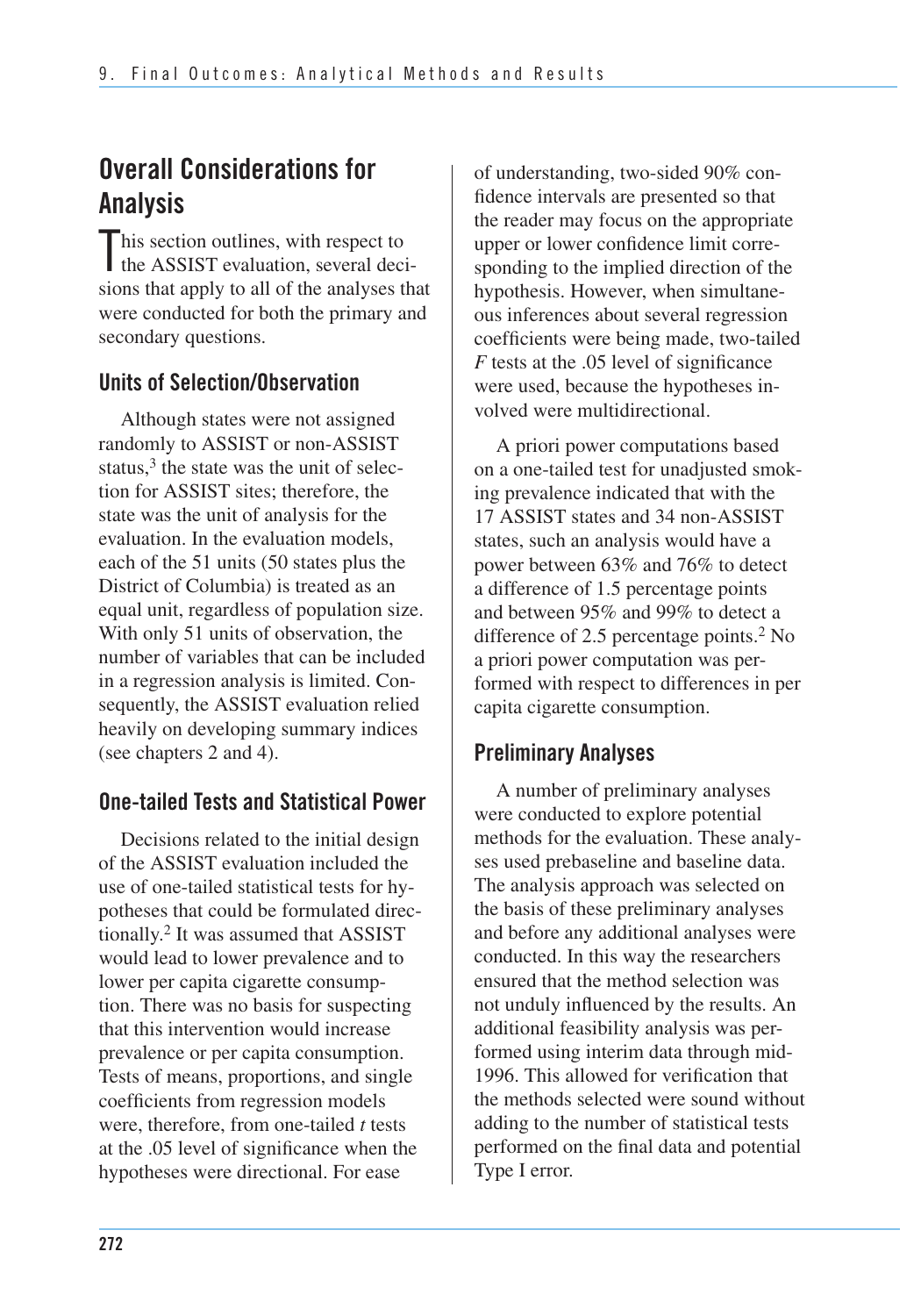Two appendices at the end of this chapter document the issues addressed in this decision-making process. Appendix 9.A describes issues related to the analysis of adult smoking prevalence, including the treatment of baseline prevalence and the options for adjusting for factors or state conditions that might differ among the states. Appendix 9.B addresses some of the possible ways to analyze the per capita consumption data. It also addresses the importance of accounting for the state-specific variability in the data; these differences had a substantial effect on the analysis results (and, in particular, on the size of the confidence intervals) that related ASSIST to per capita consumption. The interested reader should consult these appendices if there are questions concerning why the analytic approaches described below were used.

## **Model Diagnostics**

Because the unit of analysis was the state, and there were a limited number of states, an individual state could strongly influence the results. Standard regression diagnostics were therefore conducted for the smoking prevalence analyses in which one state at a time was left out to identify states that had an unusually strong influence on the results.<sup>4</sup> Also, with respect to the prevalence analyses, covariates used in the regression analyses to adjust for state conditions were

examined for unusually high correlations with the exposures (e.g., ASSIST, SoTC, and IOI) to determine whether these covariates were unduly inflating variances.4

Separate analyses omitting the District of Columbia are presented because some measures developed for the evaluation (SoTC and IOI) require information from local jurisdictions that are not present in the District of Columbia. For example, the District of Columbia has an inflated IOI score; states that preempted local clean indoor air legislation had points deducted from the state and local clean indoor air rating (see chapter 3), a component of the IOI score. However, preemption at any level below the unit of analysis is not an option in the District of Columbia, so no points could be deducted. In addition, the District of Columbia IOI score is artificially inflated due to strong enforcement of a weak clean indoor air law. These factors, along with easy access to less expensive cigarettes in Virginia, render the District of Columbia an influential outlier for the smoking prevalence-IOI relationship.

Additional analyses that exclude California are presented. California is an influential outlier because it had established a comprehensive, well-funded tobacco control program prior to ASSIST and the funding for its tobacco control program far exceeded funding in any other state during the ASSIST period.

Although the District of Columbia is obviously not a state, it was treated as a "state" in these analyses because it was part of the Centers for Disease Control and Prevention's Initiatives to Mobilize for the Prevention and Control of Tobacco Use (IMPACT) and it was a SmokeLess States grantee during the ASSIST period.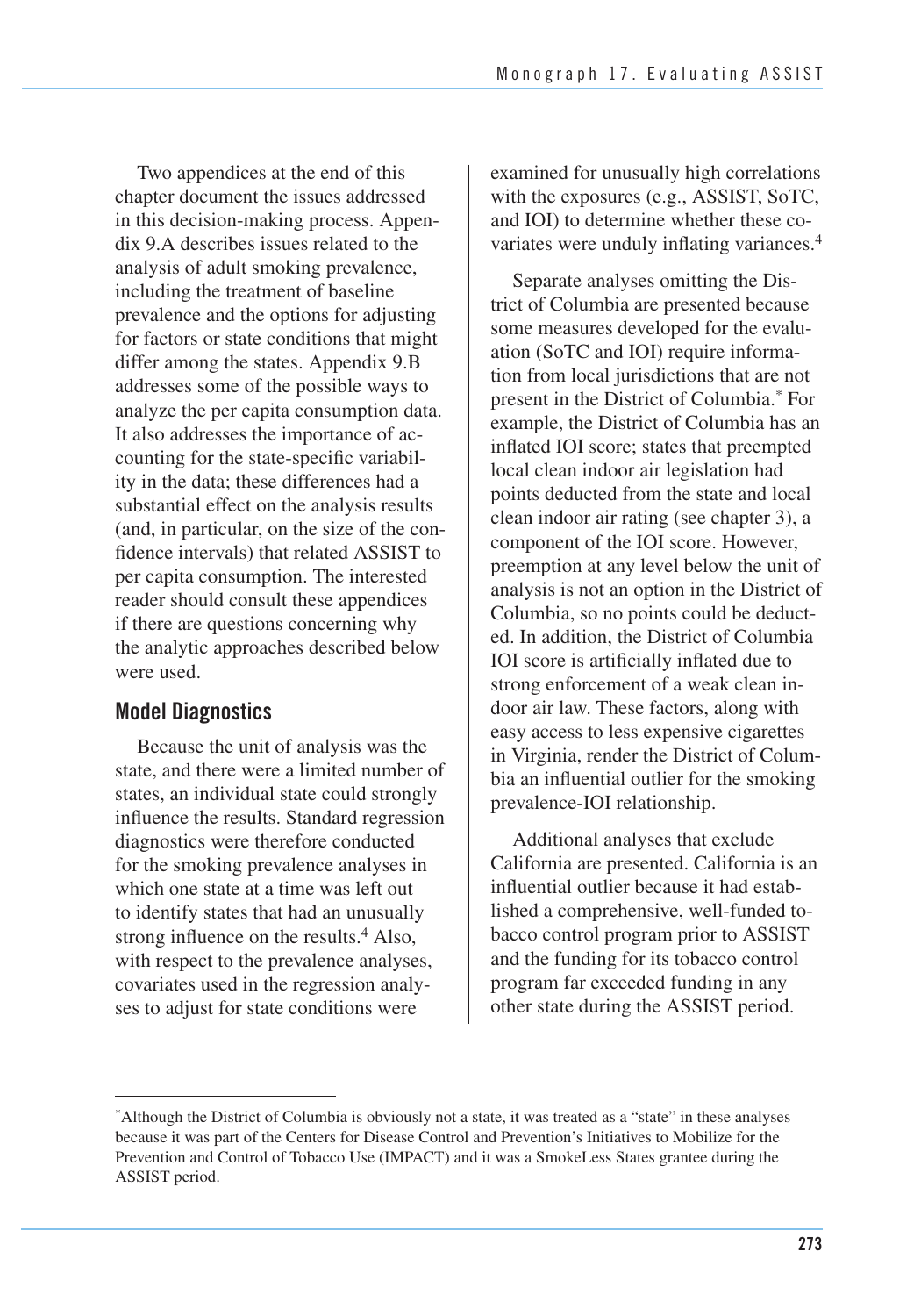# **Adult Smoking Prevalence**

#### **Methods**

#### *Data Source*

Smoking prevalence data are from the Tobacco Use Supplement to the Current Population Survey (TUS-CPS; see chapter  $5$ ).<sup>5</sup> From the survey data on individuals, the percentage or prevalence of current smokers can be computed within each state and the District of Columbia. The TUS-CPS was conducted at baseline in 1992–93, at an interim point in 1995–96, and at the end of the program in 1998–99. However, only the baseline and end of the program data were included in the final analyses.

### *Analytic Approach*

The prevalence data were analyzed using a two-stage regression model. At the first stage, a single logistic regression model was fit to the TUS-CPS data from baseline (1992–93) and from last follow-up (1998–99) to model current smoking status (1 = current smoker,  $0 =$ nonsmoker) at the individual level. This logistic regression used the TUS-CPS sample weights; it included the variables listed in table 9.2 as individual-level covariates; and it included interactions between sex and age and between sex and race/ethnicity. Residuals obtained from the logistic regression were averaged within each state for the baseline and follow-up period to be used in the second stage of the regression analysis. These state-level mean residuals represent adjusted prevalences for the states

that remove state-to-state differences for the individual-level covariates.

Multiple linear regression was used for the second stage of the analysis to adjust for state-level covariates (see table 9.2). The model for this analysis is described by equation 9.1 where  $\mathbf{R}_{\text{Bs}}$  and  $\mathbf{R}_{\text{Fs}}$  represent the mean residuals for a state *s* from the first-stage logistic regression of the baseline and the follow-up, respectively;  $\mathbf{E}_s$  represents the exposure variables of interest for a state  $s$ ; and  $\varepsilon$ <sub>s</sub> is the random error. The exposure variable could have been ASSIST status, IOI, SoTC, and/or selected interaction(s) between these exposures.

$$
\mathbf{R}_{\text{Fs}} = \beta_0 + \beta_1 \mathbf{R}_{\text{Bs}} + \beta_2 \mathbf{E}_\text{s} + \varepsilon_\text{s} \qquad (9.1)
$$

State-level covariates (see table 9.2) were considered for inclusion as independent variables in equation 9.1, using an all-possible-subsets procedure based on the minimum Mallows Cp statistic.<sup>6</sup> This stepwise procedure was applied by fixing the baseline mean residual as a covariate in the model, omitting the exposure variable(s) (e.g., ASSIST), and evaluating the possible subsets of statelevel covariates. None of the state conditions was statistically significant when this procedure was used. This indicated that the first stage of the analysis effectively removed these sources of variation at the individual level, so that no further variation need be explained by statelevel covariates.

Separate sets of models for smoking prevalence were estimated for adult men and women and by age group (18–29, 30–49, 50–64, 65+).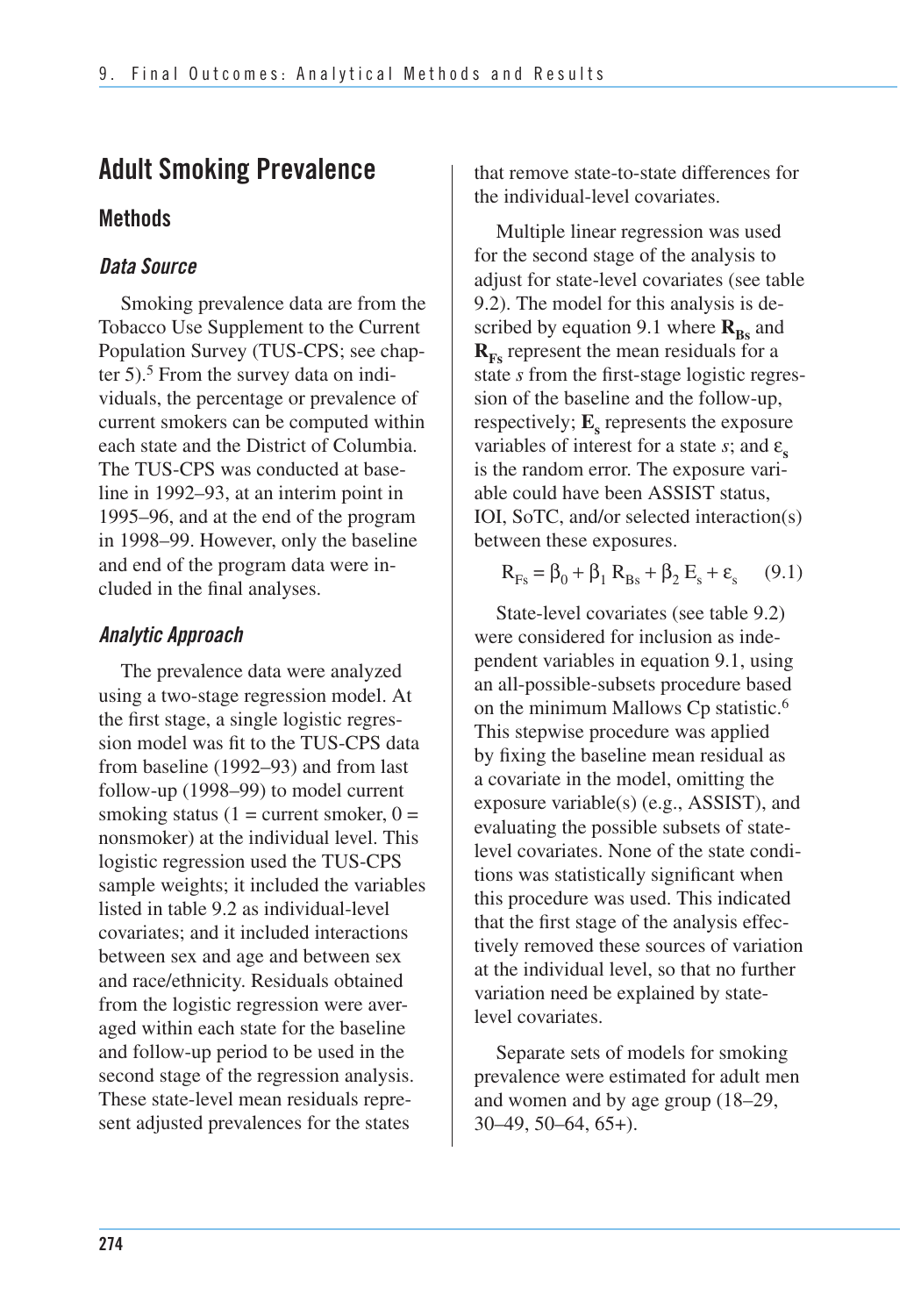| <b>Source</b>                                                                                             | Covariate                                                                                                                                                |
|-----------------------------------------------------------------------------------------------------------|----------------------------------------------------------------------------------------------------------------------------------------------------------|
| Individual-level                                                                                          |                                                                                                                                                          |
| <b>CPS-CORE</b>                                                                                           | $\blacksquare$ Age: 18–29, 30–49, 50–64, 65+                                                                                                             |
|                                                                                                           | ■ Education: <9th grade, 9th–12th (no high school degree),<br>high school degree, some college or associate's degree, 4-year<br>college degree or higher |
|                                                                                                           | • Family income: in dollars                                                                                                                              |
|                                                                                                           | • Race/ethnicity: black–non-Hispanic, Hispanic, white–non-<br>Hispanic, other                                                                            |
|                                                                                                           | Household size: number of residents                                                                                                                      |
|                                                                                                           | Sex: male, female                                                                                                                                        |
|                                                                                                           | • Census region: Midwest, West, South, Northeast                                                                                                         |
|                                                                                                           | • Employment status: employed, unemployed                                                                                                                |
| State-level                                                                                               |                                                                                                                                                          |
| Census population data                                                                                    | $\blacksquare$ Sex: % female                                                                                                                             |
|                                                                                                           | • State population: 18 years of age or older                                                                                                             |
|                                                                                                           | $\blacksquare$ Income: % below poverty level                                                                                                             |
|                                                                                                           | • Race/ethnicity: $%$ black–non-Hispanic, $%$ Hispanic                                                                                                   |
| <b>CPS-CORE</b>                                                                                           | • Education: % above high school degree                                                                                                                  |
|                                                                                                           | $\blacksquare$ Metropolitan residency: % living in metropolitan area                                                                                     |
|                                                                                                           | • Census region: Midwest, West, South, Northeast                                                                                                         |
| <b>USDA Economic Research Service</b><br>& Department of Commerce's<br><b>Bureau of Economic Analysis</b> | • Economic value of tobacco: fraction of gross state product<br>from growing, manufacturing, and processing tobacco                                      |

#### **Table 9.2. Covariates at Individual and State Levels**

*Note:* CPS indicates Current Population Survey. CORE indicates CPS basic monthly survey questions. USDA indicates U.S. Department of Agriculture.

## **Results**

#### *Unadjusted Descriptive Results*

Table 9.1 compares ASSIST states with non-ASSIST states at baseline for selected demographic and state conditions. Smoking prevalence rates in ASSIST states were not significantly different from prevalence rates in non-ASSIST states (25.19% vs. 24.41%,  $p = .35$ ). There were also no differences between ASSIST and non-ASSIST states for IOI at baseline (0.20 vs. −0.10, *p* = .65) or for any of the other measures evaluated at baseline.<sup>1</sup>

The mean change in smoking prevalence in the entire United States from 1992–93 to 1998–99 was −2.4% (*SE* = 0.20%). Appendix 9.C presents baseline and outcome (unadjusted) prevalence data for all states. (See also appendix 11.A for the ASSIST and non-ASSIST crude prevalence rates by state.) Of the 17 ASSIST states, 12 (71%) equaled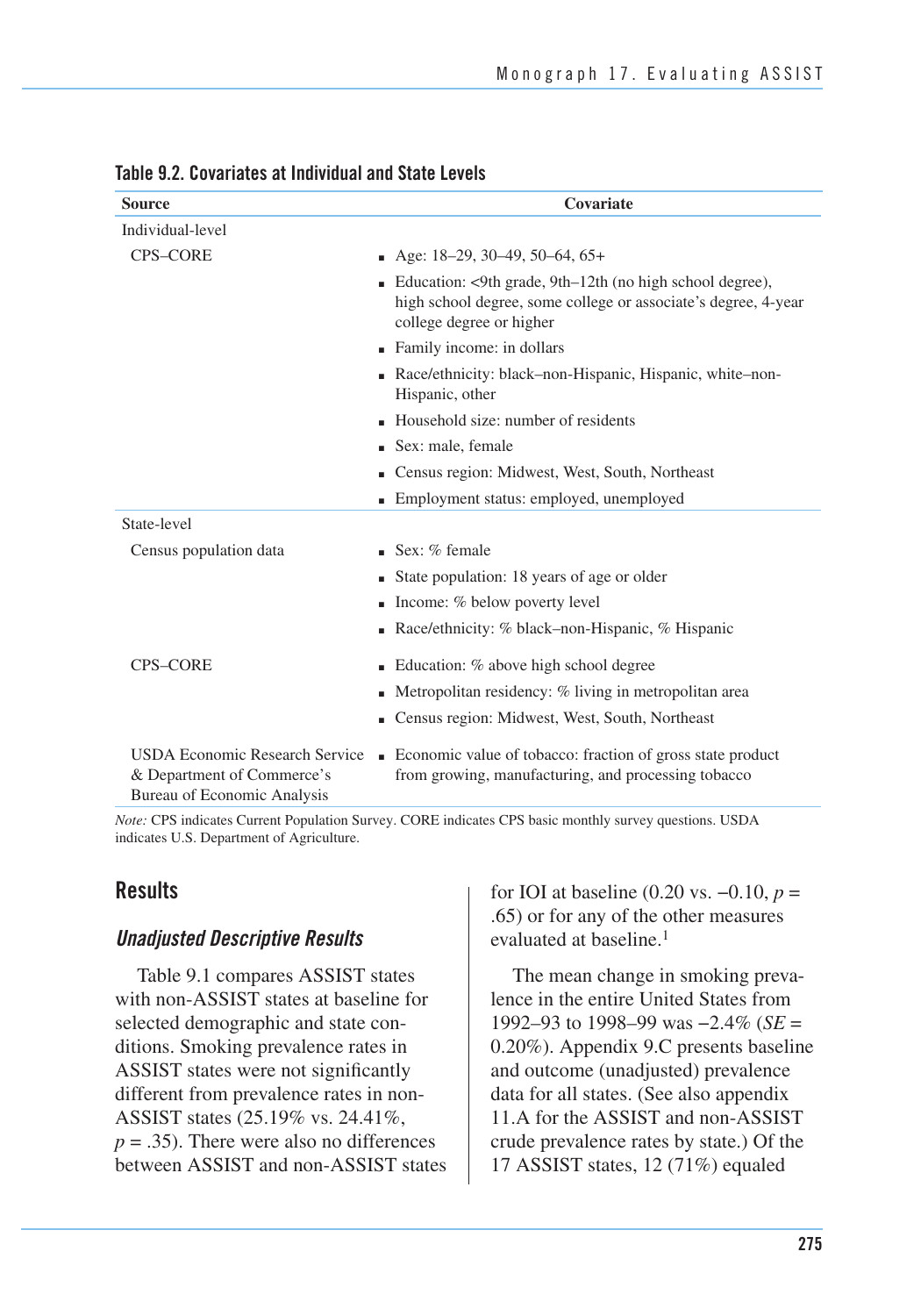or exceeded the national mean change, compared with only 15 (44%) of the 34 non-ASSIST states (including the District of Columbia). Among the ASSIST states, Maine and Virginia achieved the largest decrease in mean adult smoking prevalence (−5.01%, *SE* = 1.68%, and −4.70%, *SE* = 1.36%, respectively), while Indiana and New York had the smallest decreases (−0.78%, *SE* = 1.79%, and −0.98%, *SE* = 0.63%, respectively). Among non-ASSIST states, Georgia and Nevada had the greatest decreases in mean adult smoking prevalence (−4.43%, *SE* = 1.57%, and −4.31%, *SE* = 1.52%, respectively), whereas Delaware, the District of Columbia, and Oklahoma had slight increases in prevalence (0.04%, *SE* = 1.74%; 0.31%, *NA;* and 0.78%, *SE* = 1.51%, respectively). Taken together, ASSIST states achieved a somewhat greater decrease in adult smoking prevalence than non-ASSIST states (*M* = −3.02% vs. −2.11%, respectively; a difference of −0.91%, *p* = .015).

## *Results from Adjusted Two-stage Model*

Table 9.3 presents the results of the multiple linear regression analysis for prevalence (adjusted for baseline prevalence and individual-level demographics) between ASSIST and non-ASSIST states at the end of the intervention period (1998–99). The adjusted difference (regression coefficient) in prevalence was −0.63% (90% confidence interval [CI]: −1.25, −0.01, *p* = .049). This relationship was slightly weakened when the District of Columbia was removed from the analyses (−0.53%; 90% CI: –1.12, 0.07,

 $p = .076$ , data not shown). However, without California in the analyses, the relationship was similar to the overall results (−0.66%; 90% CI: –1.28, –0.04,  $p = .044$ , data not shown). Table 9.3 also shows subgroup analyses for the exposure effects of ASSIST on prevalence, by sex and age. ASSIST had a significant effect on prevalence rates among females: −0.96% (*p* = .023). However, ASSIST's effect was not statistically significant among males. No differences in effect on prevalence by age were found.

# **Per Capita Cigarette Consumption Methods**

## *Data Sources*

Bimonthly estimates of per capita cigarette consumption for each state were the data to be modeled. The sources of these data are described elsewhere (see chapter 5). Figure 9.1 shows the raw bimonthly data for ASSIST and non-ASSIST states in the top and bottom panels, respectively. The variability with respect to the states in the consumption data over time, particularly in the non-ASSIST states, was substantial, and it is not difficult to imagine that it might obscure any signal (e.g., effect of ASSIST) to be found in the noise (variability).

## *Analytic Approach*

The analytic model of per capita consumption that was implemented is a mixed effects linear model,7 given by equation 9.2.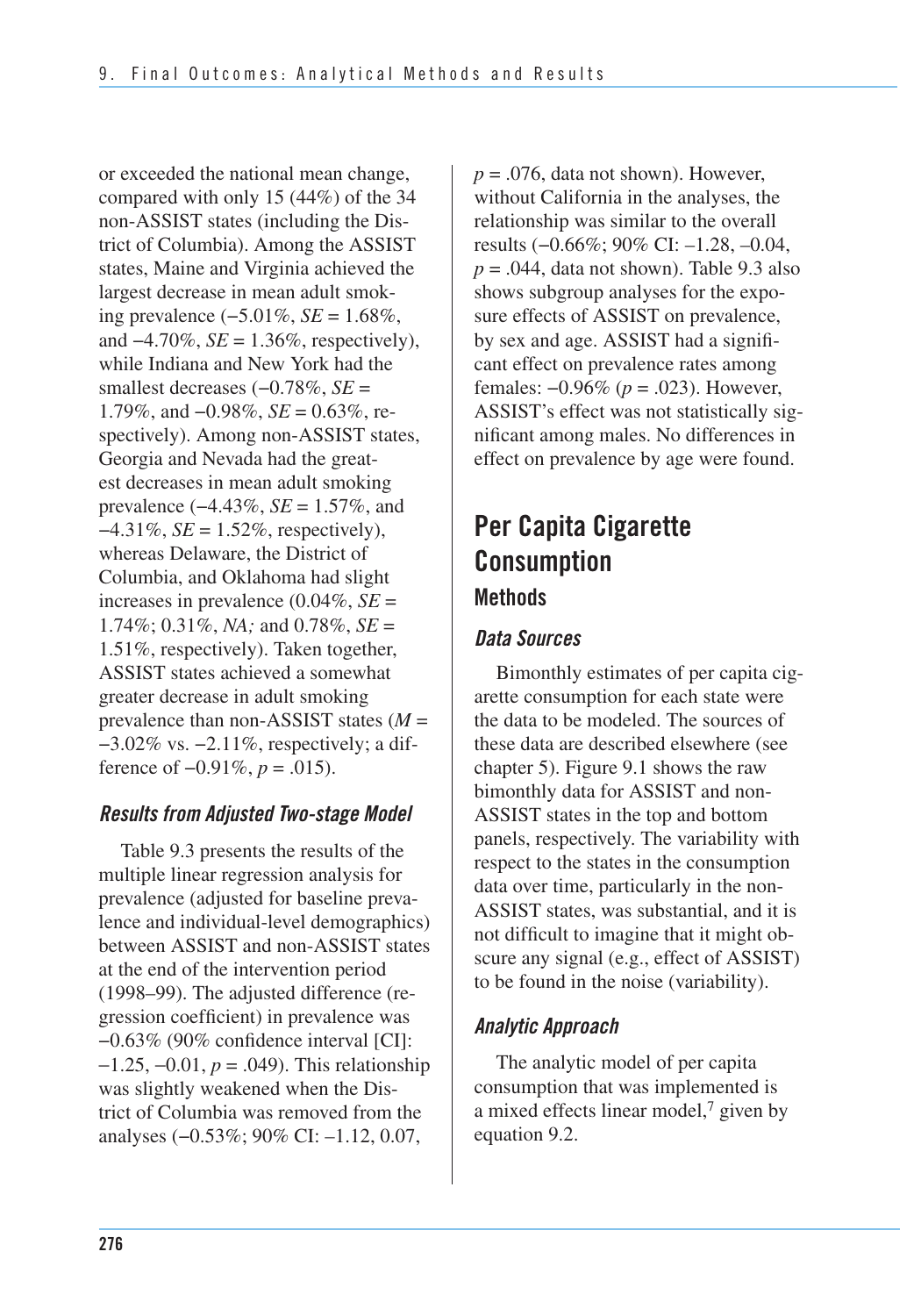|                                    |         | <b>ASSIST versus non-ASSIST</b> |             |          |
|------------------------------------|---------|---------------------------------|-------------|----------|
| Exposure/<br>Subgroup <sup>a</sup> | ß       | 90% CI                          | $p^{\rm b}$ | $R^{2c}$ |
| Total                              | $-0.63$ | $-1.25, -0.01$                  | .049        | .68      |
| <b>Sex</b>                         |         |                                 |             |          |
| Male                               | 0.09    | $-0.46, 0.64$                   | .42         | .50      |
| Female                             | $-0.96$ | $-1.73, -0.19$                  | .023        | .65      |
| Age                                |         |                                 |             |          |
| $18 - 29$                          | $-0.60$ | $-1.92, 0.71$                   | .23         | .38      |
| $30 - 49$                          | $-0.57$ | $-1.50, 0.36$                   | .15         | .42      |
| $50 - 64$                          | 0.45    | $-0.46, 1.40$                   | .21         | .37      |
| $65+$                              | $-0.65$ | $-1.56, 0.25$                   | .12         | .54      |

**Table 9.3. Results of Regression Analysis of Smoking Prevalence for ASSIST Status, by Sex and Age** 

*Note:* Non-ASSIST states include the District of Columbia. CI indicates confidence interval.

<sup>a</sup>Tests of statistical significance were performed for interactions of sex by ASSIST status (two-sided),  $p = .18$ , and age group by ASSIST status,  $p = .30$ . <sup>b</sup>One-sided *p* values are based on *t* tests.  $cR^2$  was calculated using a standard formula for linear regression.

$$
C_{st} = \mu + \beta_1 t + \beta_2 t^2 + \beta_3 t^2 + \n\beta_4 t^4 + \beta_5 \sin(t \pi/3) + \n\beta_6 \cos(t \pi/3) + \gamma X_{st} + \n\alpha_1 A_s + \alpha_2 A_s \times t + \alpha_3 A_s \times \nt^2 + \alpha_4 A_s \times t^3 + \alpha_5 A_s \times t^4 + \nm_s + b_s t + \varepsilon_{st}.
$$
\n(9.2)

 The dependent variable is bimonthly consumption, denoted by  $C_{st}$  for state *s* at time *t*. Independent variables include time (bimonthly time, **t**) and powers of time  $(t^2, t^2, t^4)$ , which account for a nonlinear trend, and sine and cosine functions of time,  $\sin(t \pi/3)$ ,  $\cos(t \pi/3)$ , which account for seasonal periodicity in the consumption data, and ASSIST status,  $A_s$ .

This model has a state-varying random intercept,  $m<sub>s</sub>$ , a random regression coefficient,  $\mathbf{b}_s$ , for the time variable, and an ARIMA(1) autoregressive correlation structure for the error terms,  $\varepsilon_{st}$ , across time within state.

Forward stepwise regression was used to select the time-varying and non–timevarying state-level covariates (table 9.2) to be added to an initial model with only the terms involving time and without interactions with  $A_{\rm s}$ . The stepwise regression resulted in a final model that included statistically significant state-level covariates  $(\mathbf{X}_{st})$ , independent variables for ASSIST status, interactions between ASSIST status and time, powers of time, and the sine and cosine of time.

In the modeling approach that was used, the interactions between ASSIST status and time were over the entire period (December 1988–May 1999). After adjusting for the state conditions, this model permits the trend in cigarette consumption for the ASSIST states to be different from the trend for the non-ASSIST states during the preintervention period (December1988–October 1993)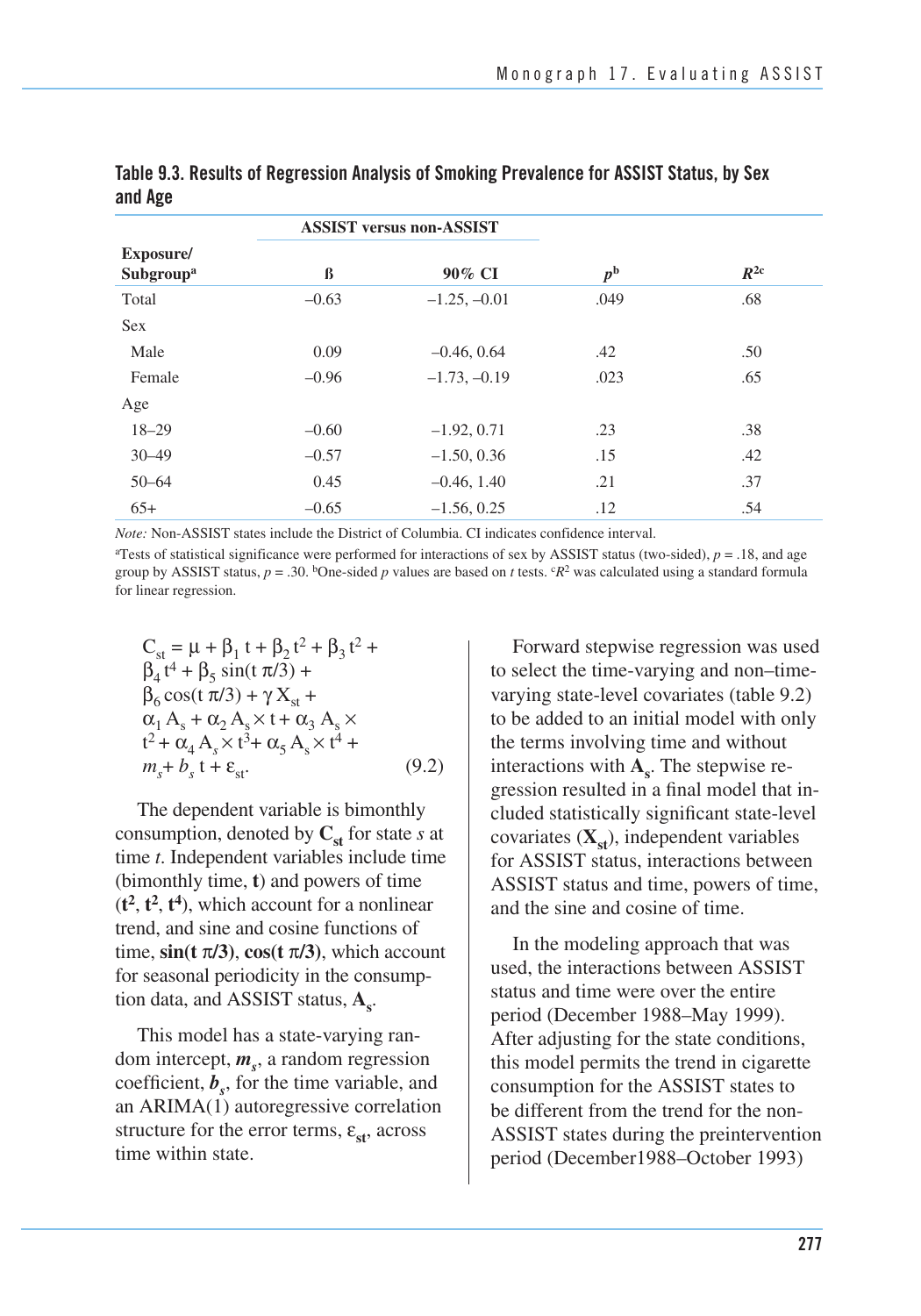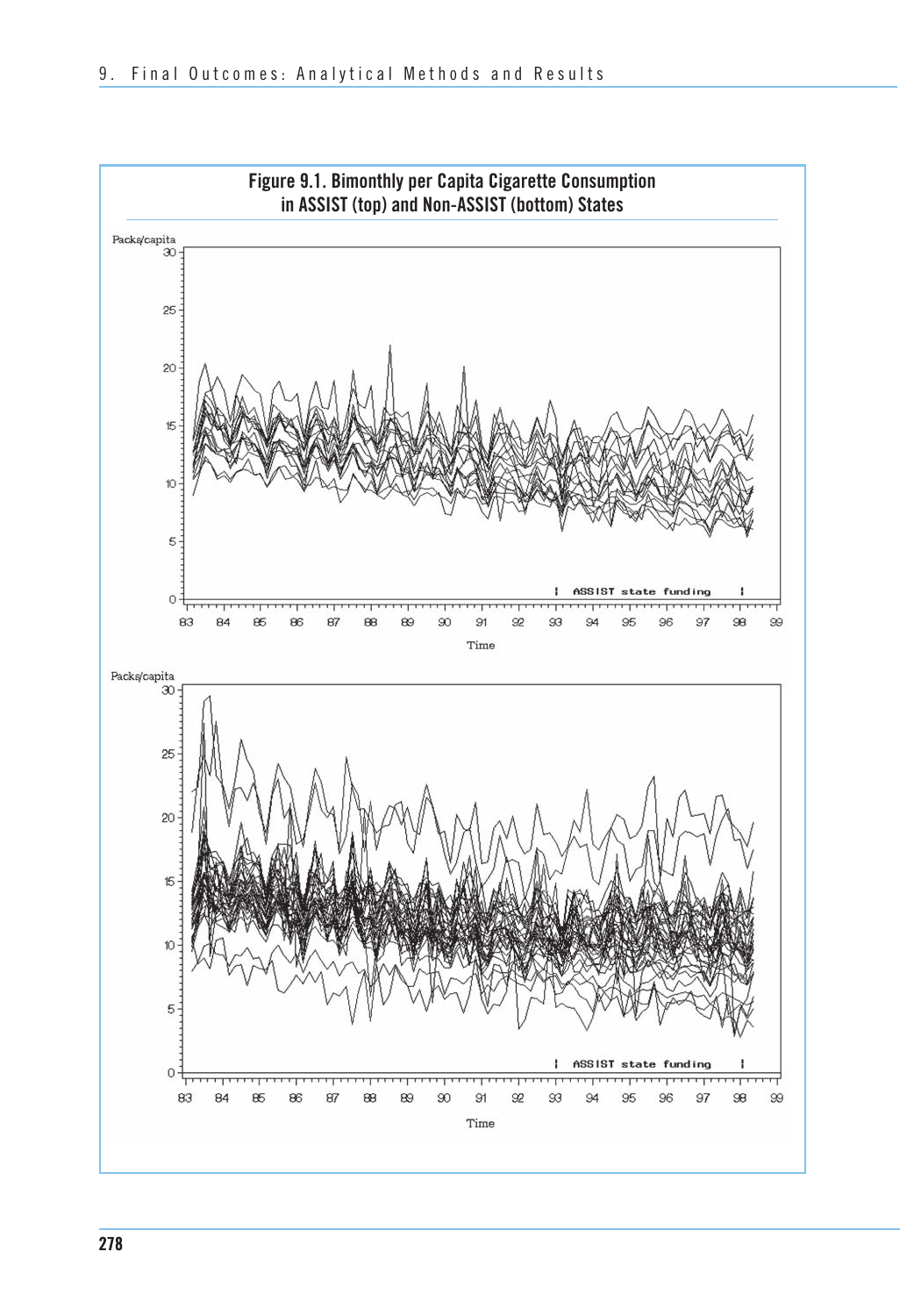as well as the intervention period (November 1993–May 1999).

 It should be mentioned that the time- varying covariates used in the analysis were not available at each bimonthly time point. Some were available annually, and those derived from the TUS-CPS had only three distinct values corresponding to the three surveys. Therefore, interpo- lated values from the TUS-CPS for each year were generated. The yearly values were used for six adjacent bimonthly periods. Per capita consumption models with IOI or cigarette price as exposures, **E** , adjusting for state cross-border differ **<sup>s</sup>** entials in price, were also examined.<sup>8</sup>

# **Primary Results**

## **Unadjusted Results**

The ASSIST and non-ASSIST states did not show a significant difference in baseline per capita cigarette consumption (table 9.1: 10.64 vs. 10.54 packs/ month,  $p = .88$ ).

 appears to be a common periodic sea- sonal pattern in these rates, which was the motivation behind including the cosine and sine time relationships in equation 9.2. Figure 9.2 shows the difference in the aggregated unadjusted mean consumption rates (jagged line) between the ASSIST and non-ASSIST (ASSIST minus non- ASSIST) states over time. ASSIST states tended to have higher per capita Figure 9.1 shows the state-specific, unadjusted, bimonthly per capita consumption rates by ASSIST status. There

consumption before the intervention pe- riod but lower consumption during the intervention period.

## **Results from Adjusted Analyses**

Figure 9.2 also shows the difference in consumption (smooth line) as calculated by the fitted model given by equation 9.2 together with 90% confidence intervals for the difference (dashed lines). The adjusted differences between the ASSIST and non-ASSIST states in consumption for each year as estimated by the mixed-effects model (equation 9.2) are presented in table 9.4. After adjusting for the significant state conditions (percentage Hispanic, economic value of tobacco, and percentage with income below poverty level), ASSIST had no statistically significant effect on consumption ( $p = .22$ ).

 These results did not differ substantial- ly when the District of Columbia or Cali- fornia was removed from the analyses or when the analysis time was extended to include data as far back as 1985. Add- ing terms to the model to account for cross-border smuggling did not change the overall ASSIST-effect result (e.g., not significant), but these terms were signifi-cantly related to consumption.

# **Secondary Results (SoTC and IOI Analyses)**

This section addresses the secondary<br>questions related to SoTC and IOI. questions related to SoTC and IOI. (See "Secondary Questions" section in the sidebar on page 271.)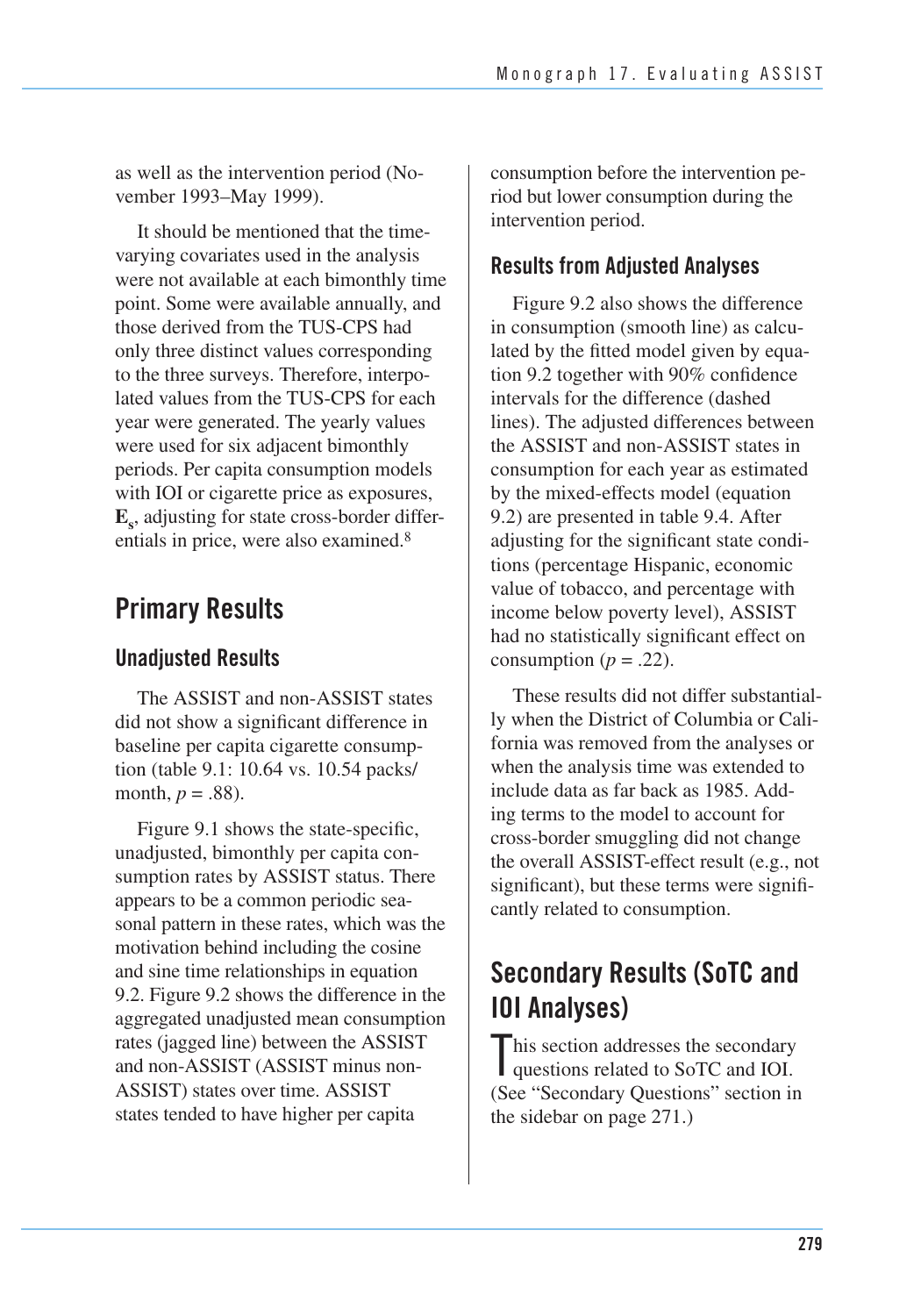

#### **Methods**

#### *Data Sources*

The data used in these analyses are described in chapter 2 ("Strength of Tobacco Control") and chapter 4 ("Initial Outcomes Index").

#### *Models*

 **Effect of ASSIST on SoTC.** The basic form of the model presented in equation 9.1 was the basis for this analysis. SoTC was the dependent variable. Explanatory variables included in the model were baseline level of funding (this was the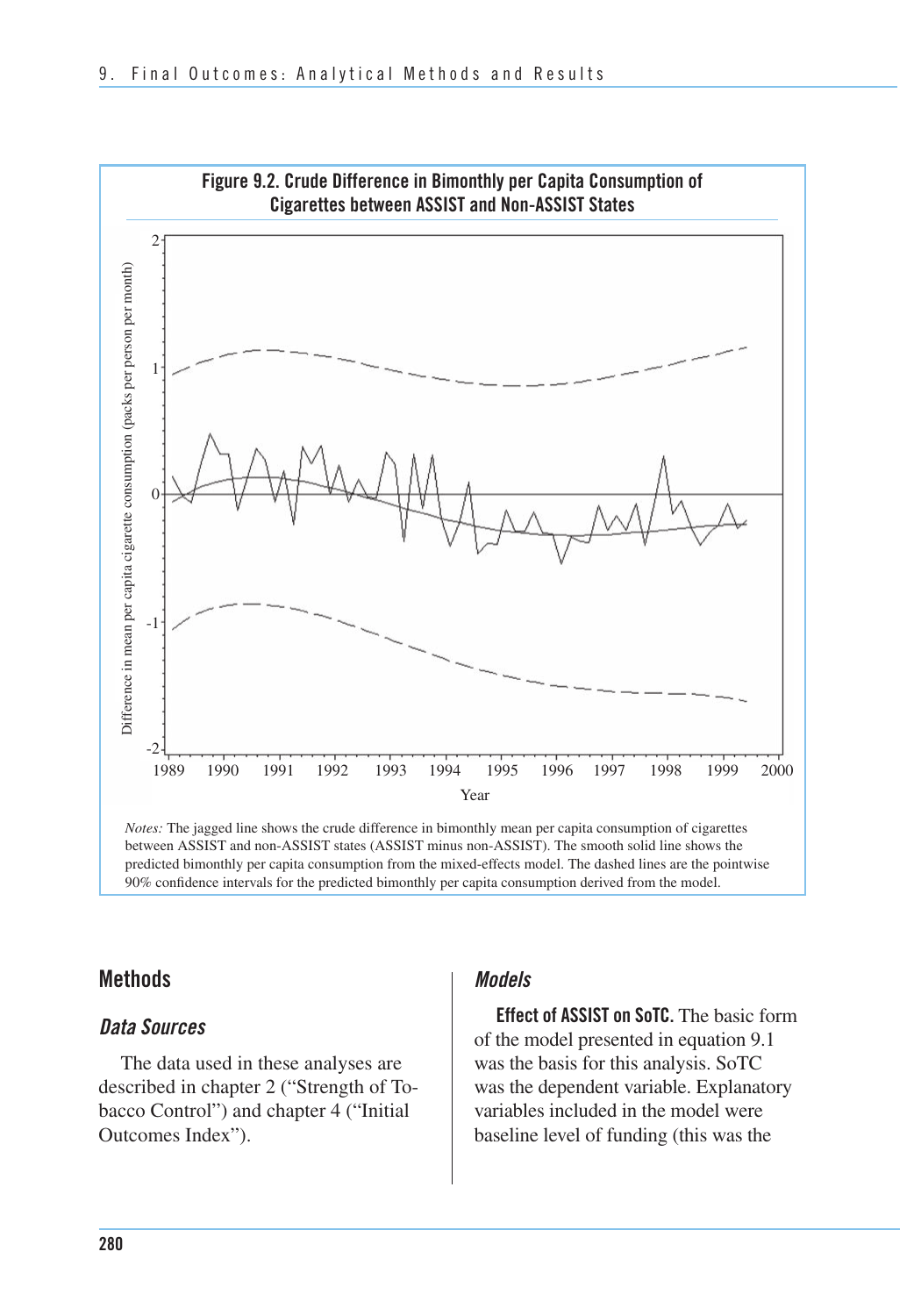**Table 9.4. Adjusted Differences in per Capita Cigarette Consumption between ASSIST and Non-ASSIST States during the Intervention Period** 

| Year | <b>ASSIST-</b><br>non-ASSIST<br>adjusted<br>difference <sup>a</sup> | 90% CI        |
|------|---------------------------------------------------------------------|---------------|
| 1993 | $-0.19$                                                             | $-1.28, 0.90$ |
| 1994 | $-0.27$                                                             | $-1.40, 0.86$ |
| 1995 | $-0.31$                                                             | $-1.49, 0.87$ |
| 1996 | $-0.31$                                                             | $-1.54, 0.92$ |
| 1997 | $-0.27$                                                             | $-1.55, 1.01$ |
| 1998 | $-0.24$                                                             | $-1.58, 1.10$ |
| 1999 | $-0.23$                                                             | $-1.61, 1.15$ |

*Note:* CI indicates confidence interval.

aThe units are in packs per month per person. None of the differences was statistically significant; all *p* values were greater than .32. The interactions between ASSIST status and time and powers of time (Wald test) were not statistically significant (*p* = .22).

 only component of SoTC collected at baseline), ASSIST status as the exposure variable, and covariates selected using the Mallows Cp procedure (as described previously). Besides SoTC as a compos- ite index, its individual components (see chapter 2) were examined in separate analyses.

**Effect of SoTC or ASSIST on IOI.** The analysis of IOI as an outcome variable was restricted to the baseline and intervention period (September/October 1992 through April/May 1999); IOI was measured (annually) during this period only. The IOI models examine the relationship between ASSIST and IOI and between SoTC and IOI, using the mixed-effects linear model given by equation 9.3:

#### IOI<sub>st</sub> = μ + β<sub>1</sub> t + β<sub>2</sub> t<sup>2</sup> + β<sub>3</sub> t<sup>3</sup> +  $\gamma X_{st} + \alpha_1 E_s + \alpha_2 E_s \times t +$  $\alpha_3 E_s \times t^2 + \alpha_4 E_s \times t^3 + m_s + \varepsilon_{st}$  (9.3)

 The annual IOI measurement, denoted by  $\text{IOI}_{\text{st}}$  for state *s* at time *t*, is the dependent variable, and independent variables include time (annual time, **t**) and powers of time  $(t^2, t^3)$ , which ac count for a nonlinear trend in IOI. The model also includes a random intercept,  $m_s$ , which allows for state-varying ran- dom intercepts, and an ARIMA(1) au- toregressive correlation structure among the error terms  $\varepsilon_{st}$ , across time within state. Because the dependent variable IOI is measured annually, there is no need for sine and cosine terms to adjust for seasonal periodicity. Time-varying and non–time-varying state-level covari- ates were added to a model that included only the terms involving time as inde- pendent variables. A forward stepwise approach was used to select state-level covariates. The final model included the significant state-level covariates and in- dependent variables for exposure status, **E** , indicating either ASSIST status or **<sup>s</sup>** level of SoTC.

**Effect of SoTC or IOI on Prevalence.**  Equation 9.1 was used for these analyses, with the exposure variable of interest either SoTC or IOI. When the exposure variable was SoTC, the final 1999 value (only one available) for each state was used, and when exposure was IOI, the average IOI over the intervention period for each state was used. In addition to the evaluation of the composite indices, separate analyses were conducted using each of their components.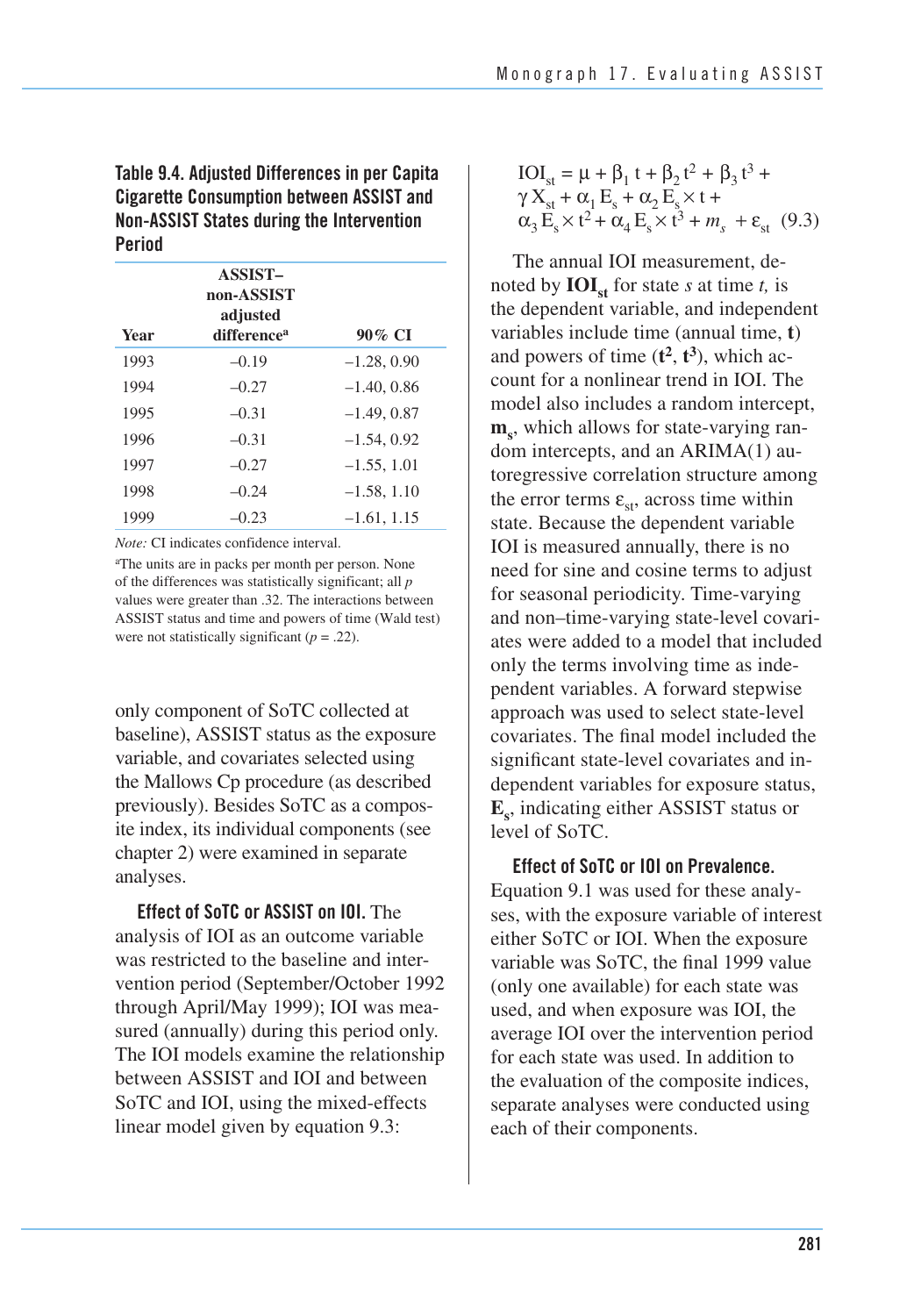| <b>Outcome</b>                                  | $SofC \beta^a$ | 90% CI        | $p^{\rm b}$ |
|-------------------------------------------------|----------------|---------------|-------------|
| IO <sub>lc</sub>                                | 0.27           | $-0.10, 0.64$ | .12         |
| Components                                      |                |               |             |
| Cigarette price                                 | 2.95           | $-1.03, 6.93$ | .11         |
| Smoke-free workplaces                           | 0.87           | $-0.12, 1.86$ | .07         |
| Clean indoor air legislative score <sup>c</sup> | 0.44           | $-0.47, 1.35$ | .21         |

*Note:* IOI indicates Initial Outcomes Index. SoTC indicates Strength of Tobacco Control. CI indicates confidence interval.

<sup>a</sup>The units are standard deviation of IOI (or IOI components) per standard deviation of SoTC.  $<sup>b</sup>p$  tests of significance</sup> are two-sided. <sup>c</sup>The clean indoor air legislation score reflects both the strictness and coverage of clean air ordinances within each state. The score includes a preemption penalty and a further adjustment for local ordinance strength (see chapter 3).

**Effect of IOI on per Capita Consumption.** 

The analysis relating IOI to per capita consumption was again restricted to the intervention period (see above section on "Effect of SoTC or ASSIST on IOI"). Because of this restricted time period, a new mixed-effects linear model was fit to the consumption data and is described by equation 9.4.

 $C_{st} = \mu + \beta_1 t + \beta_2 t^2 + \beta_3 t^3 +$  $β_4 \sin(t \pi/3) + β_5 \cos(t \pi/3) +$  $\gamma X_{st} + \alpha_1 MIOI_s + \alpha_2 (IOI_{st} MIOI<sub>s</sub> + m<sub>s</sub> + b<sub>s</sub> t + \varepsilon_{st}$  (9.4)

The model includes a state-varying random intercept,  $m_s$ , and a random regression coefficient for time, *b* . This *<sup>s</sup>* model includes the following as independent variables:  $\text{MIOI}_{\sigma}$ , the within state mean IOI (the average of the annual IOI measurements for a state); and  $IOI<sub>st</sub> – MIOI<sub>s</sub>$ , the difference between the annual IOI and the average IOI for a state. The regression coefficient for **IOI**<sub>st</sub> – **MIOI**<sub>s</sub>,  $\alpha_2$ , is the one of interest because it describes how change in IOI within a state relates to change in per capita consumption.9 This model also

includes an ARIMA (1) autoregressive correlation structure for correlation between the error terms,  $\varepsilon_{st}$ , within state. The state-level covariates in table 9.2 were rescreened using forward stepwise regression, starting with a model that included only the terms involving time as independent variables, without the main effects and interactions with **MIOI**<sub>s</sub> and **IOI**<sub>st</sub>. Additional models including ASSIST status and interactions between ASSIST status and IOI were examined to determine how ASSIST might have modified the effect of IOI on consumption.

**Relation of SoTC to per Capita Consumption.** The analysis of the effect of SoTC on per capita consumption was restricted to the intervention period because only a single value of SoTC, measured at the end of the intervention (1999), was available to represent tobacco control during the entire intervention period. The model used for the SoTC analysis is given by equation 9.5.

$$
C_{st} = \mu + \beta_1 t + \beta_2 t^2 + \beta_3 t^3 + \beta_4 \sin(t \pi/3) + \beta_5 \cos(t \pi/3) + \gamma X_{st} + \alpha_1 \text{S} \sigma \text{TC}_s + m_s + b_s t + \varepsilon_{st} \quad (9.5)
$$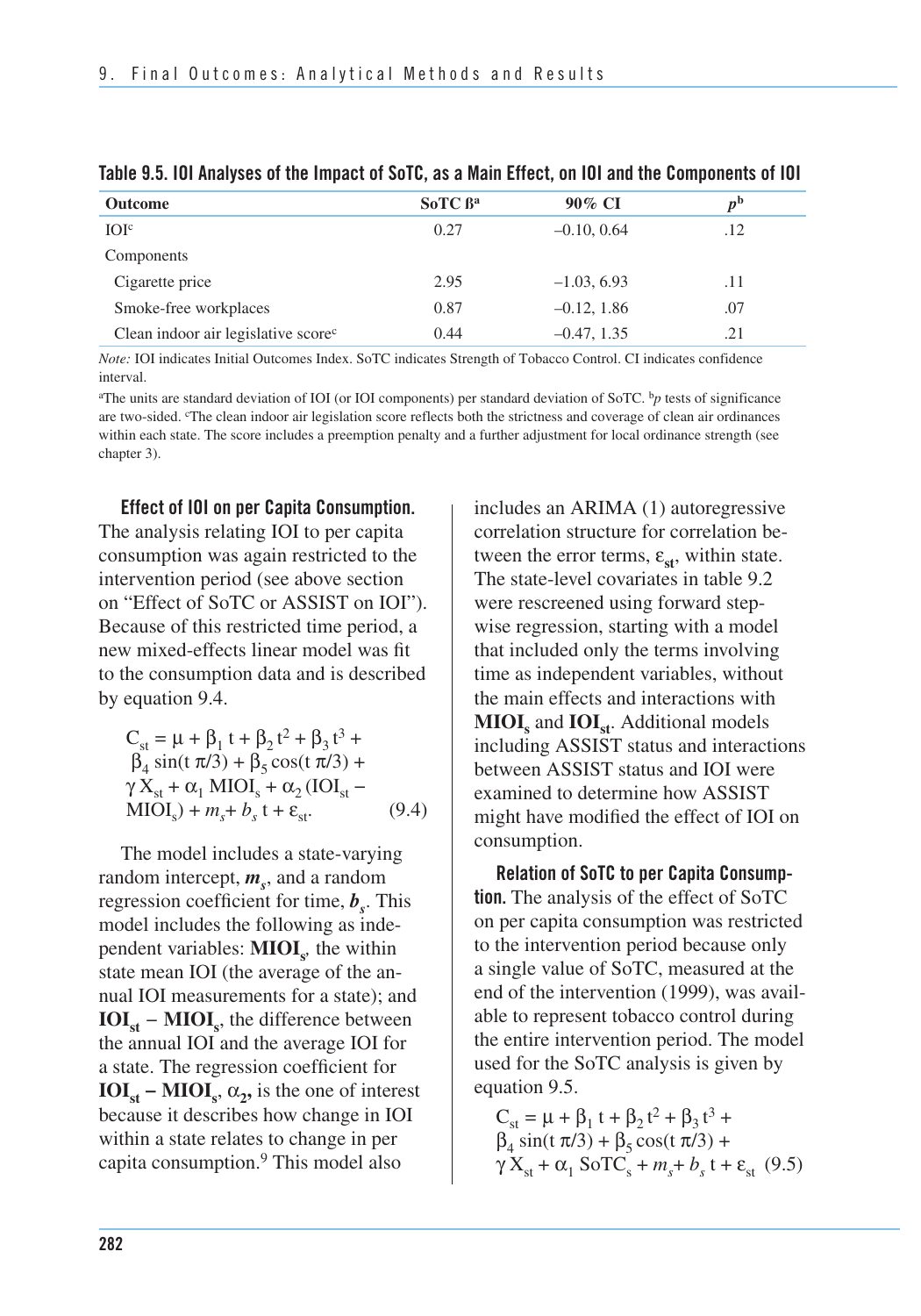This model is the same as the one relating IOI to consumption (equation 9.4); it included the same state conditions and independent variable for SoTC (denoted by  $S \circ TC$ ), which replaced the IOI terms.

## **Results**

#### *Did ASSIST Affect SoTC?*

As in chapter 2, where the mean SoTC scores did not differ by ASSIST status, ASSIST status was not significantly related to SoTC in the regression analysis that adjusted for baseline funding, metropolitan residency, age, and education above high school (ASSIST regression coefficient,  $β = .062, 90%$  CI: –0.445, 0.569, *p* = .42). Excluding the District of Columbia or California from the analyses did not change the results. ASSIST was also not related to the separate components of SoTC (capacity, resources, effort), with or without the District of Columbia or California in the analyses. (See appendix 11.A for statelevel crude SoTC estimates.)

## *Did SoTC Affect IOI?*

 Using a mixed model analysis based on equation 9.3 with SoTC as only a main effect, SoTC was not found to be related to IOI ( $\beta$  = .27, standard devia tion of IOI per standard deviation of SoTC, 90% CI: −0.10, 0.64, *p* = .12), after adjusting for state conditions (edu- cation above high school, metropolitan residency, and southern census region) (table 9.5). Also, SoTC was not related to the components of IOI (clean indoor air legislation, cigarette price, smoke-free workplaces), and omitting the

 District of Columbia or California had no effect.

## *Did ASSIST Affect IOI?*

 The overall mean change in IOI in the United States from 1993 to 1999 was 4.05. (Appendix 11.A shows baseline and final time points for unadjusted IOI by state.) Of the 17 ASSIST states, 12 (71%) achieved this level of increase in IOI, compared with 10 (29%) of the 34 non-ASSIST states (see chapter 4, table 4.5).

Figure 9.3 shows that for each year, starting in 1992–93 through 1994, the unadjusted (for state conditions) mean IOI in the ASSIST states was higher than it was in the non-ASSIST states. Thereafter, both groups increased their IOI scores each year. In addition, although the ASSIST states gained a 1.1-point lead in 1994 and maintained this lead in IOI over time, they did not accrue a greater lead by the end of the project in 1999. Nevertheless, when adjusted for state conditions (education above high school education, metropolitan residency, and southern census region), ASSIST status was not significantly related to change in IOI over the intervention period ( $p = .13$ ). This adjusted analysis further confirmed that ASSIST did not differentially increase IOI during most of the intervention period. Excluding the District of Columbia or California from the analyses did not change these results. Similar analyses of the separate components of IOI (clean indoor air legislation, cigarette price, smoke-free workplaces) did not reveal significant relationships between the components and ASSIST, with or without the District of Columbia or California in the analyses.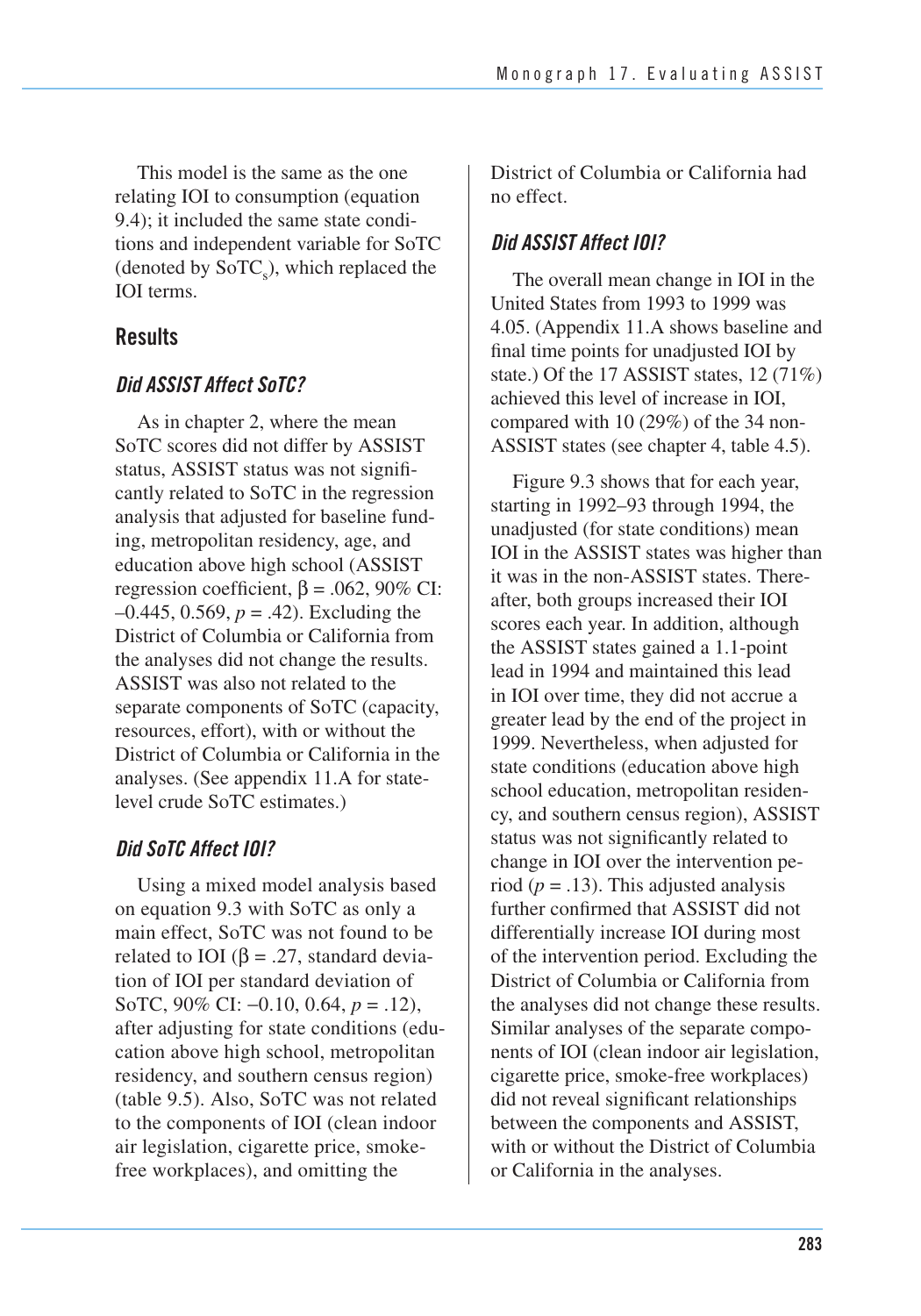

#### *Did SoTC Affect Prevalence?*

SoTC had an inverse association (unadjusted) with smoking prevalence in 1998–99 (*r* = –.42). However, this relationship was not maintained after adjusting for baseline prevalence and individual-level factors ( $β = -.19$ , change in prevalence [%] per standard deviation of SoTC, 90% CI: –0.43, 0.06, *p* = .11) (table 9.6). In addition, the SoTC components (i.e., resources, capacity, efforts) were not statistically significantly associated with smoking prevalence after adjustment for individual-level factors. Results remained the same without the District of Columbia or California in the analyses, and the analyses within gender or age group also showed no association between SoTC and smoking prevalence. Because of these statistically nonsignificant results, the interaction

between SoTC and ASSIST was not explored.

#### *Did IOI Affect Prevalence?*

Unadjusted IOI had a moderately strong negative correlation with smoking prevalence in 1998–99 (*r* = −.52; see chapter 4). Analyses that adjusted for baseline prevalence and individuallevel factors found that IOI was inversely associated with prevalence, although the association was not statistically significant ( $\beta = -11$ , prevalence [%] per standard deviation of IOI, 90% CI: –0.22, 0.01, *p* = .063; table 9.7). When the District of Columbia was removed from the analysis, IOI was statistically significantly inversely associated with smoking prevalence  $(\beta = -.15, )$ 90% CI: –0.26, –0.04, *p* = .015). Without California, the results were similar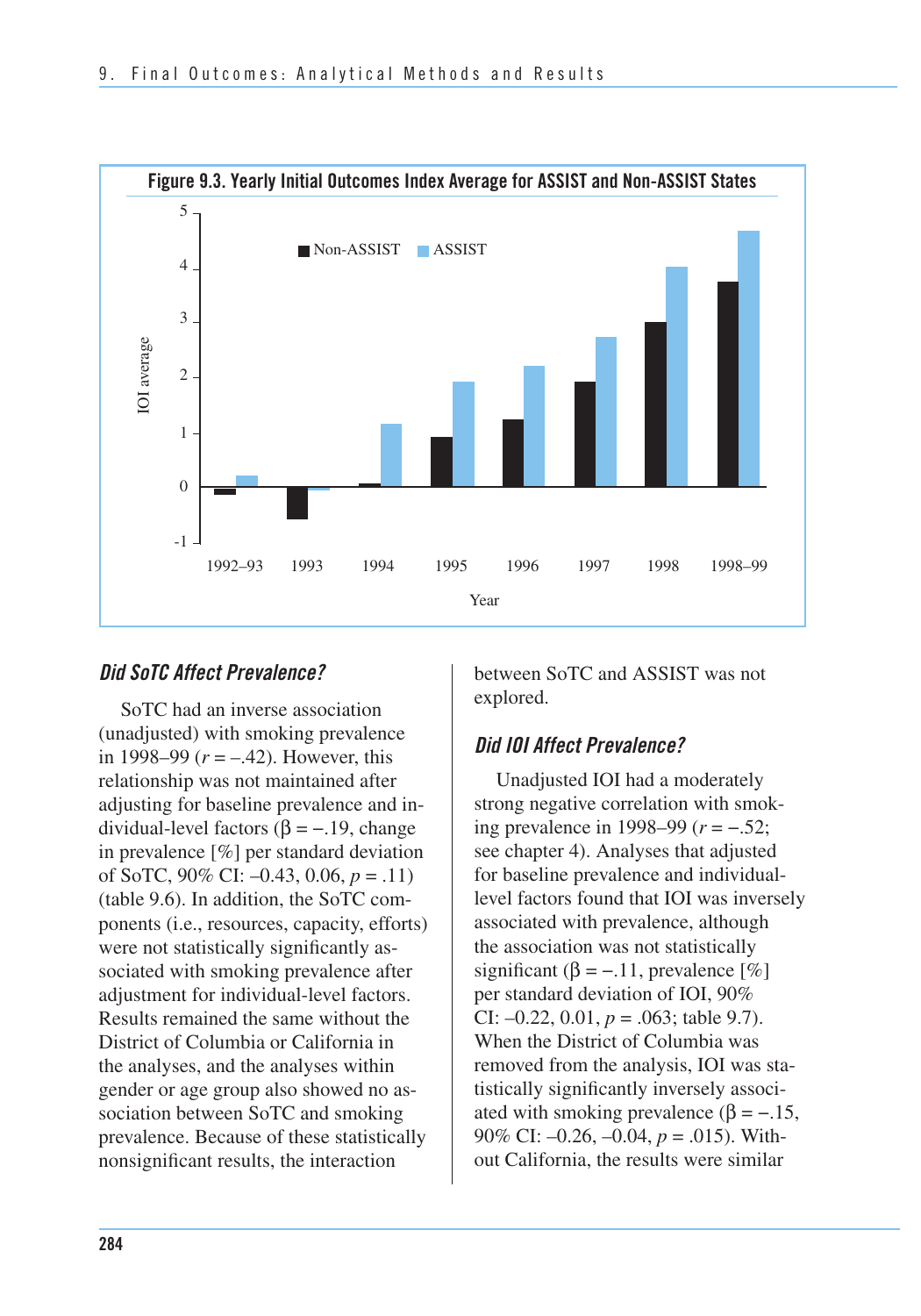to the overall analysis ( $β = -.11, 90%$ CI:  $-0.22$ , 0.01,  $p = .07$ ). Again, because the adjusted main effects did not reach statistical significance, interactions with ASSIST were not explored.

 With all states and the District of Co-lumbia in the model, none of the IOI

component variables (i.e., smoke-free workplace, cigarette price, or state and local ratings for clean indoor air legislation), when analyzed separately, was statistically significantly associated with smoking prevalence, when adjusted for baseline smoking prevalence. However,

| <b>Exposure/Subgroup</b> | Prevalence/SoTC <sup>a</sup> | 90% CI        | $p^{\rm b}$ | $R^{2c}$ |
|--------------------------|------------------------------|---------------|-------------|----------|
| Total                    | $-0.19$                      | $-0.43, 0.06$ | .11         | .67      |
| <b>Sex</b>               |                              |               |             |          |
| Male                     | $-0.17$                      | $-0.45, 0.11$ | .16         | .51      |
| Female                   | $-0.23$                      | $-0.54, 0.08$ | .12         | .63      |
| Age                      |                              |               |             |          |
| $18 - 29$                | $-0.22$                      | $-0.73, 0.29$ | .24         | .38      |
| $30 - 49$                | $-0.15$                      | $-0.52, 0.22$ | .25         | .41      |
| $50 - 64$                | $-0.31$                      | $-0.66, 0.05$ | .08         | .39      |
| $65+$                    | $-0.05$                      | $-0.40, 0.31$ | .41         | .52      |
|                          |                              |               |             |          |

| Table 9.6. Results from Regression Analysis of Smoking Prevalence for Strength of Tobacco |  |  |
|-------------------------------------------------------------------------------------------|--|--|
| Control (SoTC)                                                                            |  |  |

*Note:* CI indicates confidence interval.

<sup>a</sup>The units are percent prevalence per standard deviation unit in SoTC. <sup>b</sup>One-sided *p* values are based on *t* tests.  ${}^cR^2$  was calculated using a standard formula for linear regression.

|            |  |  |  | Table 9.7. Results from Regression Analysis of Smoking Prevalence for Initial Outcomes |  |
|------------|--|--|--|----------------------------------------------------------------------------------------|--|
| Index(101) |  |  |  |                                                                                        |  |

| <b>Exposure/Subgroup</b> | Prevalence/<br>IOI <sub>β<sup>a</sup></sub> | 90% CI           | $p^{\rm b}$ | $R^{2c}$ |
|--------------------------|---------------------------------------------|------------------|-------------|----------|
| Total                    | $-0.11$                                     | $-0.22, 0.01$    | .063        | .67      |
| <b>Sex</b>               |                                             |                  |             |          |
| Male                     | $-0.02$                                     | $-0.16$ , $0.11$ | .40         | .50      |
| Female                   | $-0.20$                                     | $-0.35, -0.06$   | .012        | .65      |
| Age                      |                                             |                  |             |          |
| $18 - 29$                | $-0.13$                                     | $-0.37, 0.11$    | .18         | .39      |
| $30 - 49$                | $-0.04$                                     | $-0.22, 0.14$    | .36         | .41      |
| $50 - 64$                | $-0.17$                                     | $-0.35, 0.01$    | .06         | .39      |
| $65+$                    | $-0.11$                                     | $-0.29, 0.08$    | .17         | .53      |

*Note:* CI indicates confidence interval.

<sup>a</sup>The units are percent prevalence per standard deviation unit in IOI. <sup>b</sup>One-sided *p* values are based on *t* tests.  ${}^cR^2$  was calculated using a standard formula for linear regression.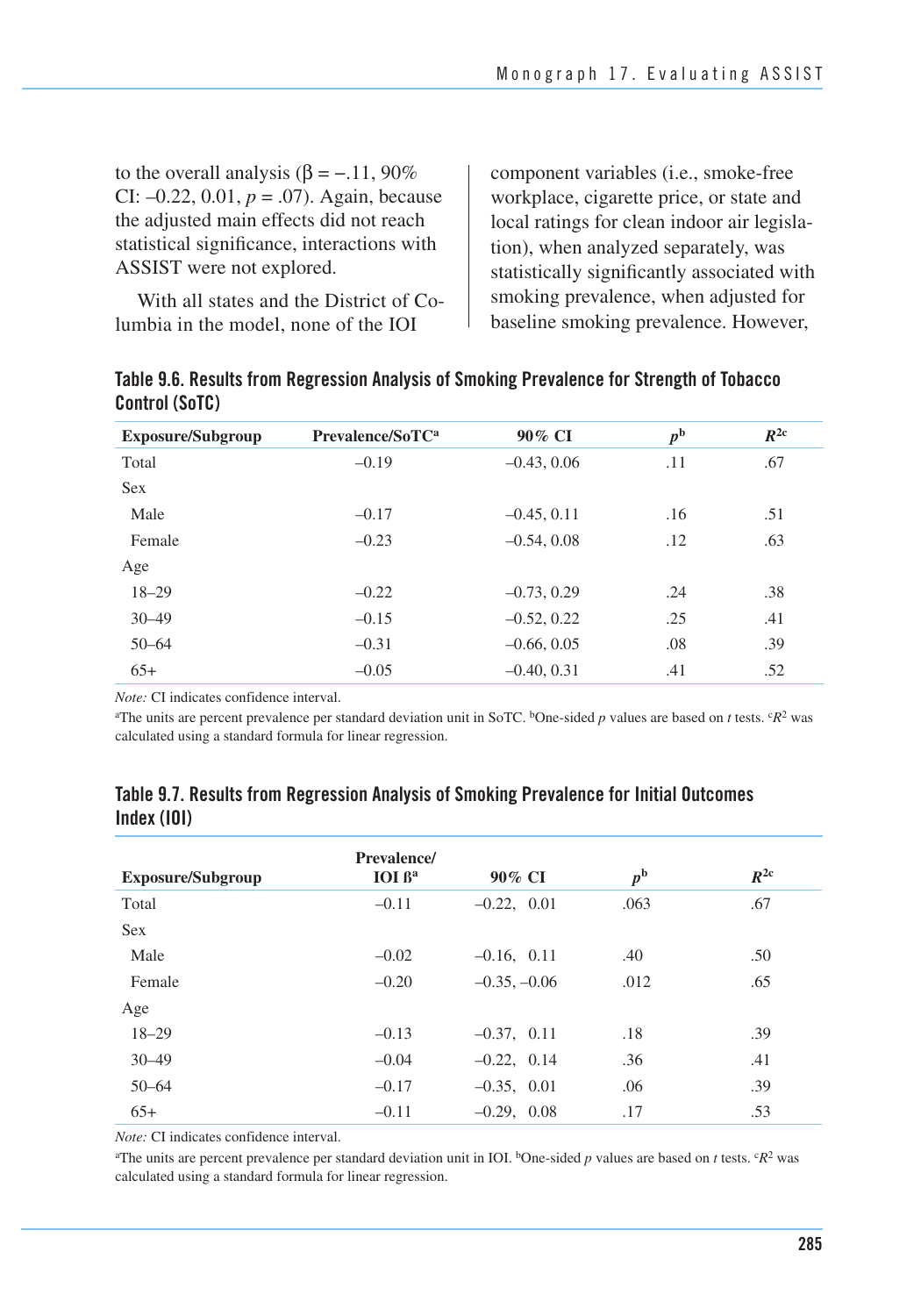when the District of Columbia was removed from the model, all of the IOI components individually were statistically significantly associated with lower smoking prevalence. This finding emphasizes the difference between the District of Columbia and states in their mechanisms for implementation of tobacco control policy (see subsection in this chapter on "Model Diagnostics" in the section on "Overall Considerations for Analysis," page 273). With the District of Columbia removed, a higher percentage of smoke-free work-site policies was statistically significantly associated with lower smoking prevalence ( $\beta$  = −.046, CI: –0.08, –0.01, *p* = .022); higher cigarette price was statistically significantly associated with lower smoking prevalence (β =  $-.013$ , CI:  $-0.025$ ,  $-0.001, p = .047$ ; and higher clean indoor air local and state legislation ratings were statistically significantly associated with lower smoking prevalence  $(\beta = -.053, 90\% \text{ CI: } -0.105, -0.002,$  $p = .049$ ). Table 9.7 also indicates that states with higher IOI scores have

significantly lower prevalence rates among females  $(p = 0.012)$  but not among males. No age effect was found.

#### *Did SoTC Affect per Capita Consumption?*

After adjustment for state-level factors, the SoTC index was found to be statistically significantly inversely associated with per capita cigarette consumption ( $\beta = -.39$ , packs per person per month per standard deviation of SoTC, 90% CI: –0.01, –0.77, *p* = .046). States with higher SoTC scores had lower per capita consumption. In all states combined, per capita consumption decreased by 0.61 per person per month (90% CI: 0.02, 1.20), with a change from the 25th percentile to the 75th percentile of SoTC over all states. In separate analyses, the capacity component of the SoTC index was found to be inversely and statistically significantly associated with per capita consumption ( $\beta$  = -.64, 90% CI: −0.28, –1.00, *p* = .003). States with higher levels of capacity had lower per capita consumption, regardless of their ASSIST

| <b>Exposure</b>   | Per capita<br>cigarette<br>consumption/<br>$SofC \beta^a$ | $90\%$ CI        | p <sup>b</sup> | <b>Adjusted effect size</b><br>75th–25th percentile<br>difference in exposure | 90% CI           |
|-------------------|-----------------------------------------------------------|------------------|----------------|-------------------------------------------------------------------------------|------------------|
| <b>Total SoTC</b> | $-0.39$                                                   | $-0.776, -0.003$ | .046           | $-0.61$                                                                       | $-1.215, -0.005$ |
| Components        |                                                           |                  |                |                                                                               |                  |
| Resources         | $-0.11$                                                   | $-0.53, 0.31$    | .32            | $-0.039$                                                                      | $-0.180, 0.102$  |
| Capacity          | $-0.64$                                                   | $-1.00, -0.27$   | .003           | $-1.270$                                                                      | $-2.009, -0.531$ |
| Effort            | $-0.04$                                                   | $-0.39, 0.31$    | .43            | $-0.077$                                                                      | $-0.749, 0.595$  |

| Table 9.8. Results from Regression Analysis of per Capita Cigarette Consumption for Strength of |  |  |
|-------------------------------------------------------------------------------------------------|--|--|
| <b>Tobacco Control (SoTC)</b>                                                                   |  |  |

*Note:* CI indicates confidence interval.

aThe units are packs per person per month per standard deviation of SoTC or of components of SoTC. b*p* tests of significance are one-sided.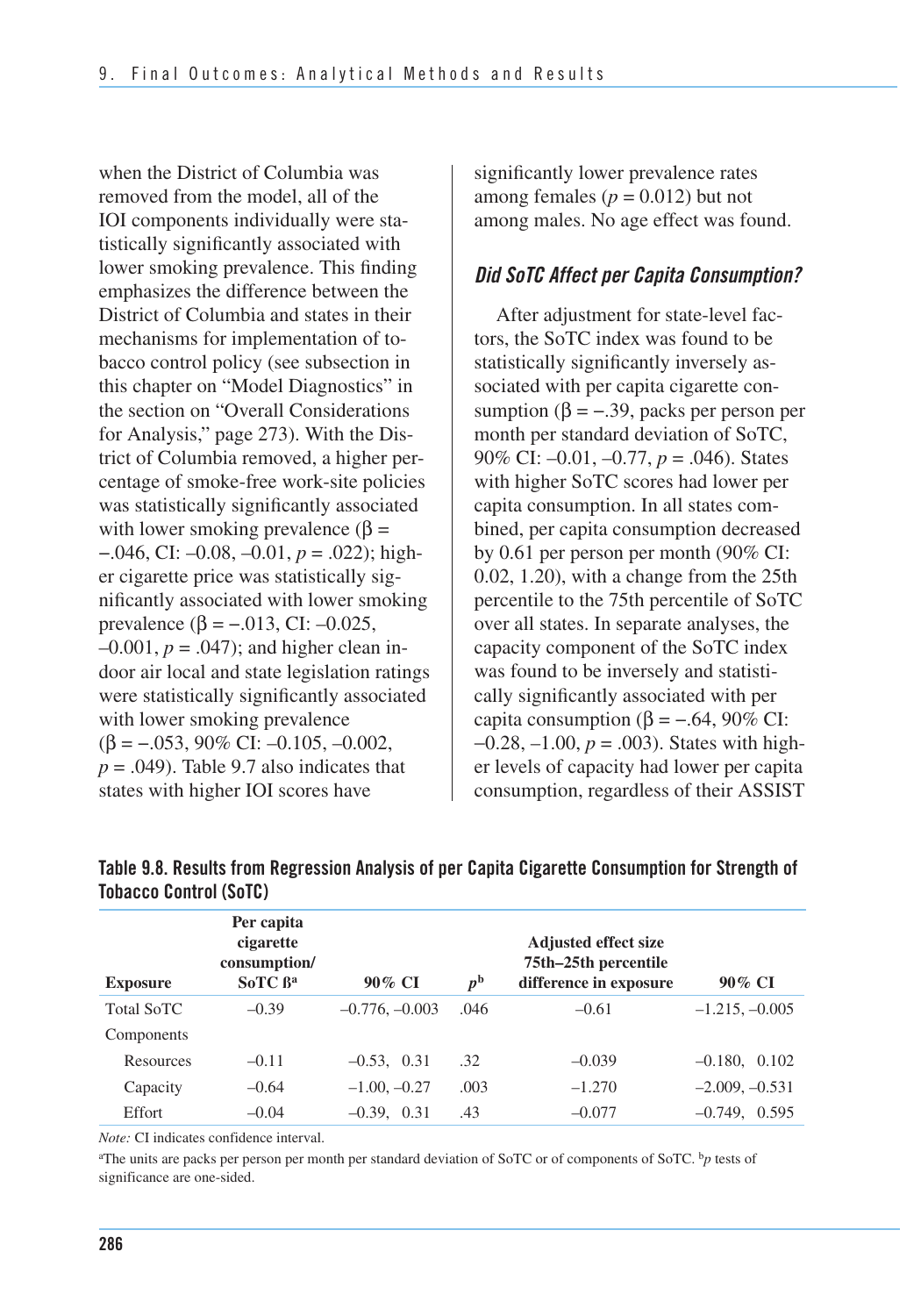status. Results were unchanged without the District of Columbia or California (see table  $9.8$ ).

Analyses were also conducted to determine whether the effect of SoTC (and its individual components) on per capita consumption differed between the ASSIST and non-ASSIST states. This analysis was based on a mixed-effects model that tested interactions between SoTC (or its components) and ASSIST status. Table 9.9 shows no statistical difference between the effect of SoTC or its components by ASSIST status. These results remained unchanged without the District of Columbia or California.

Finally, analyses were conducted to determine if SoTC affected the temporal pattern of bimonthly per capita consumption over the intervention period. Table 9.10 shows no significant interaction between SoTC and time.

#### *Did IOI Affect per Capita Consumption?*

After adjusting for state-level factors (i.e., percentage Hispanic, economic value of tobacco, and percentage with incomes below poverty level), states

with larger changes in IOI score over time were associated with lower per capita cigarette consumption than states with smaller changes in IOI ( $\beta = -.32$ , packs per person per month per standard deviation of IOI, 90% CI: −0.39,  $-0.25$ ,  $p < .001$ ). For a state, per capita consumption was estimated to decrease by 0.57 packs per person per month as the IOI values increased from the 25th to the 75th percentile over the intervention period (90% CI: 0.45, 0.69). When analyzed separately, the only component of the IOI score with a statistically significant association with consumption was cigarette price, which was statistically significantly inversely associated with consumption ( $\beta$  = -.023, 90% CI: −0.020, –0.026, *p* < .001). States with higher cigarette prices and larger changes in cigarette price during the ASSIST period had lower per capita consumption. Results remained unchanged without the District of Columbia or California in the analyses (see table 9.11).

The interaction of change in IOI with ASSIST status was also examined. The mixed effects model for this analysis was similar to equation 9.4 but included an

| <b>Exposure</b>   | Interaction with ASSIST B <sup>a</sup> | 90% CI        | p <sup>b</sup> |
|-------------------|----------------------------------------|---------------|----------------|
| <b>Total SoTC</b> | $-0.71$                                | $-1.73, 0.31$ | .13            |
| Components        |                                        |               |                |
| Resources         | $-0.66$                                | $-1.65, 0.33$ | .14            |
| Capacity          | $-0.17$                                | $-1.03, 0.69$ | .36            |
| Effort            | 0.10                                   | $-0.76, 0.96$ | .42            |

**Table 9.9. Results from Regression Analysis of per Capita Cigarette Consumption for Interactions of Strength of Tobacco Control (SoTC) and ASSIST Status** 

*Note:* CI indicates confidence interval.

aThe units are packs per person per month per standard deviation of SoTC or of components of SoTC. b*p* tests of significance are one-sided.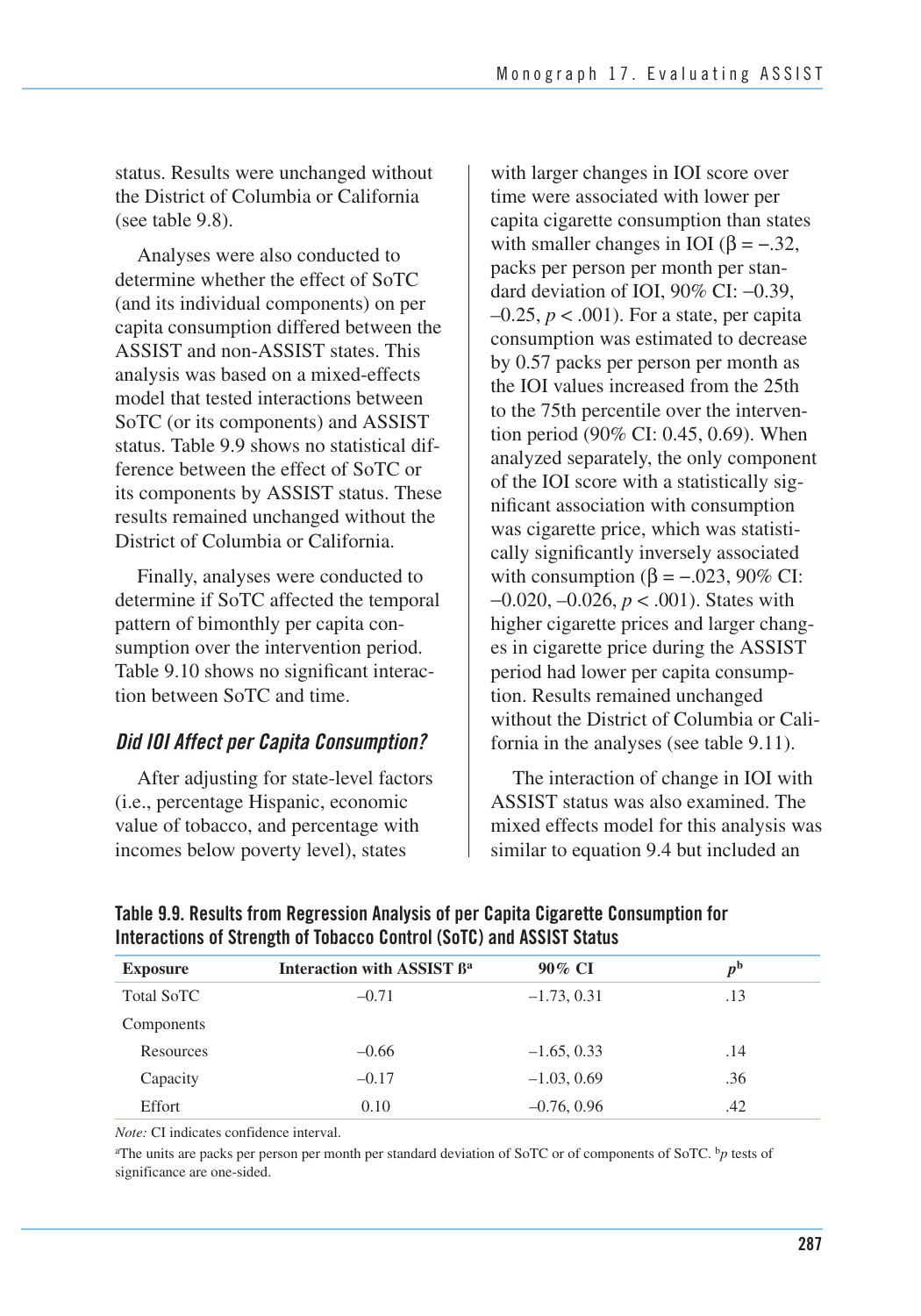| <b>Model terms</b>                   | <b>ß</b> for interaction | SE      | $p^{\text{a},\text{b}}$ |
|--------------------------------------|--------------------------|---------|-------------------------|
| Interactions with total SoTC         |                          |         |                         |
| $SoTC \times time$                   | $-0.0128$                | 0.0161  | .19                     |
| $SotC \times \text{time}^2$          | 0.0001                   | 0.0009  |                         |
| $SoTC \times time^3$                 | 0.0000                   | 0.0000c |                         |
| Components                           |                          |         |                         |
| Resources $\times$ time              | $-0.0051$                | 0.0166  | .44                     |
| Resources $\times$ time <sup>2</sup> | $-0.0002$                | 0.0009  |                         |
| Resources $\times$ time <sup>3</sup> | 0.0000                   | 0.0000c |                         |
| Capacity $\times$ time               | $-0.0243$                | 0.0165  | .10                     |
| Capacity $\times$ time <sup>2</sup>  | 0.0008                   | 0.0009  |                         |
| Capacity $\times$ time <sup>3</sup>  | $-0.0000$                | 0.0000c |                         |
| Effort $\times$ time                 | 0.0026                   | 0.0151  | .67                     |
| Effort $\times$ time <sup>2</sup>    | $-0.0004$                | 0.0008  |                         |
| Effort $\times$ time <sup>3</sup>    | 0.0000                   | 0.0000c |                         |

#### **Table 9.10. Results from Regression Analysis of Temporal Pattern of per Capita Cigarette Consumption for Strength of Tobacco Control (SoTC)**

<sup>a</sup>p for simultaneous inference for all interactions with time. <sup>b</sup>p tests of significance are two-sided. <sup>c</sup>Numbers shown to four significant figures and were less than 0.0001.

| <b>Exposure</b>                                                 | Per capita<br>cigarette<br>consumption/<br>IOI B <sup>a</sup> | 90% CI                 | p <sup>b</sup> | <b>Adjusted effect size</b><br>75th-25th percentile<br>difference in exposure | 90% CI                |
|-----------------------------------------------------------------|---------------------------------------------------------------|------------------------|----------------|-------------------------------------------------------------------------------|-----------------------|
| Change in $IOIc$                                                | $-0.32$                                                       | $-0.39$ .<br>$-0.25$   | < .001         | $-0.57$                                                                       | $-0.69, -0.45$        |
| Components                                                      |                                                               |                        |                |                                                                               |                       |
| Change in cigarette<br>price                                    | $-0.023$                                                      | $-0.026$ .<br>$-0.020$ | < 0.01         | $-0.420$                                                                      | $-0.494.$<br>$-0.346$ |
| Change in smoke-<br>free workplaces                             | 0.015                                                         | $-0.007$ ,<br>0.037    | .14            | 0.190                                                                         | $-0.096$ ,<br>0.476   |
| Change in clean<br>indoor air legislative<br>score <sup>c</sup> | $-0.017$                                                      | $-0.047$ .<br>0.013    | .17            | $-0.004$                                                                      | $-0.011$ ,<br>0.003   |

#### **Table 9.11. Results from Regression Analysis of per Capita Cigarette Consumption for Initial Outcomes Index (IOI)**

*Note:* CI indicates confidence interval.

aThe units are packs per person per month per standard deviation of IOI or of components of IOI. *bp* tests of significance are one-sided. <sup>c</sup>The clean indoor air legislation score reflects both the strictness and coverage of clean air ordinances within each state. The score includes a preemption penalty and a further adjustment for local ordinance strength (see chapter 3).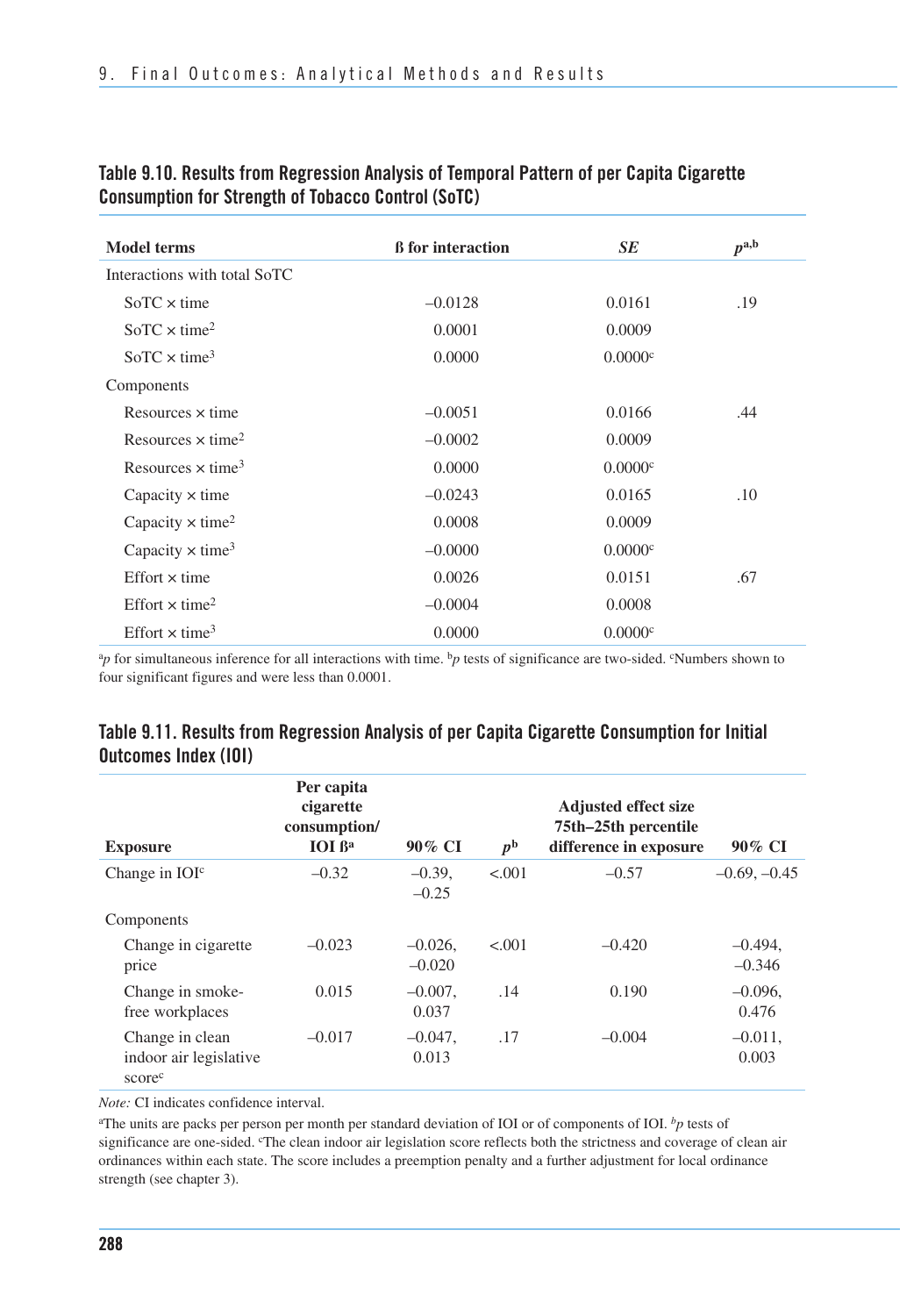|                                                                 |               | <b>Interaction with ASSIST</b> |                | <b>Adjusted effect size</b>           |                   |  |  |
|-----------------------------------------------------------------|---------------|--------------------------------|----------------|---------------------------------------|-------------------|--|--|
| <b>Exposure</b>                                                 | <sup>Rа</sup> | $90\%$ CI                      | p <sup>b</sup> | 75th-25th<br>percentile<br>difference | $90\%$ CI         |  |  |
| Change in IOI <sup>c</sup>                                      | $-0.001$      | $-0.103, 0.101$                | .49            | $-0.0022$                             | $-0.1870, 0.1826$ |  |  |
| Components                                                      |               |                                |                |                                       |                   |  |  |
| Change in cigarette<br>price                                    | 0.006         | $-0.001, 0.013$                | .05            | 0.110                                 | 0.001, 0.219      |  |  |
| Change in smoke-<br>free workplaces                             | $-0.010$      | $-0.032, 0.012$                | .23            | $-0.120$                              | $-0.389, 0.149$   |  |  |
| Change in clean<br>indoor air legislative<br>score <sup>c</sup> | $-0.066$      | $-0.143, 0.011$                | .08            | $-0.015$                              | $-0.032, 0.002$   |  |  |

#### **Table 9.12. Results from Regression Analysis of per Capita Cigarette Consumption for Interactions of Change in Initial Outcomes Index (IOI) and Its Components with ASSIST Status**

*Note:* CI indicates confidence interval.

aThe units are packs per person per month per standard deviation of IOI or of components of IOI. b*p* tests of significance are one-sided. The clean indoor air legislation score reflects both the strictness and coverage of clean air ordinances within each state. The score includes a preemption penalty and a further adjustment for local ordinance strength (see chapter 3).

interaction between ASSIST status and the within-state change in IOI and an interaction between ASSIST status and the mean state IOI; the first interaction was the one of interest (table 9.12). The association of the change in IOI and consumption did not vary between the ASSIST and non-ASSIST states  $(p = .49)$ , but there was a small effect in change in price between ASSIST and non-ASSIST states ( $β = .006, 90%$  CI: −0.001, 0.013).

# **Summary**

Our analyses demonstrate that ASSIST states had statistically significant lower adult smoking prevalence than non-ASSIST states at the end of the intervention period. Our data also suggest that much of the decrease in adult

smoking prevalence may be associated with decreases in smoking prevalence among women. However, this finding needs to be interpreted with caution because this was a subset analysis and because the statistical test of interaction between sex and ASSIST status for a difference in the association of ASSIST on smoking prevalence was not statistically significant. Nevertheless, this finding is still of interest to the general health community, because women were one of several priority populations for interventions in the ASSIST project.10

Although the per capita cigarette consumption rates were lower in ASSIST states than in non-ASSIST states at the end of the intervention period, these differences were not statistically significant. However, changes in per capita consumption and smoking prevalence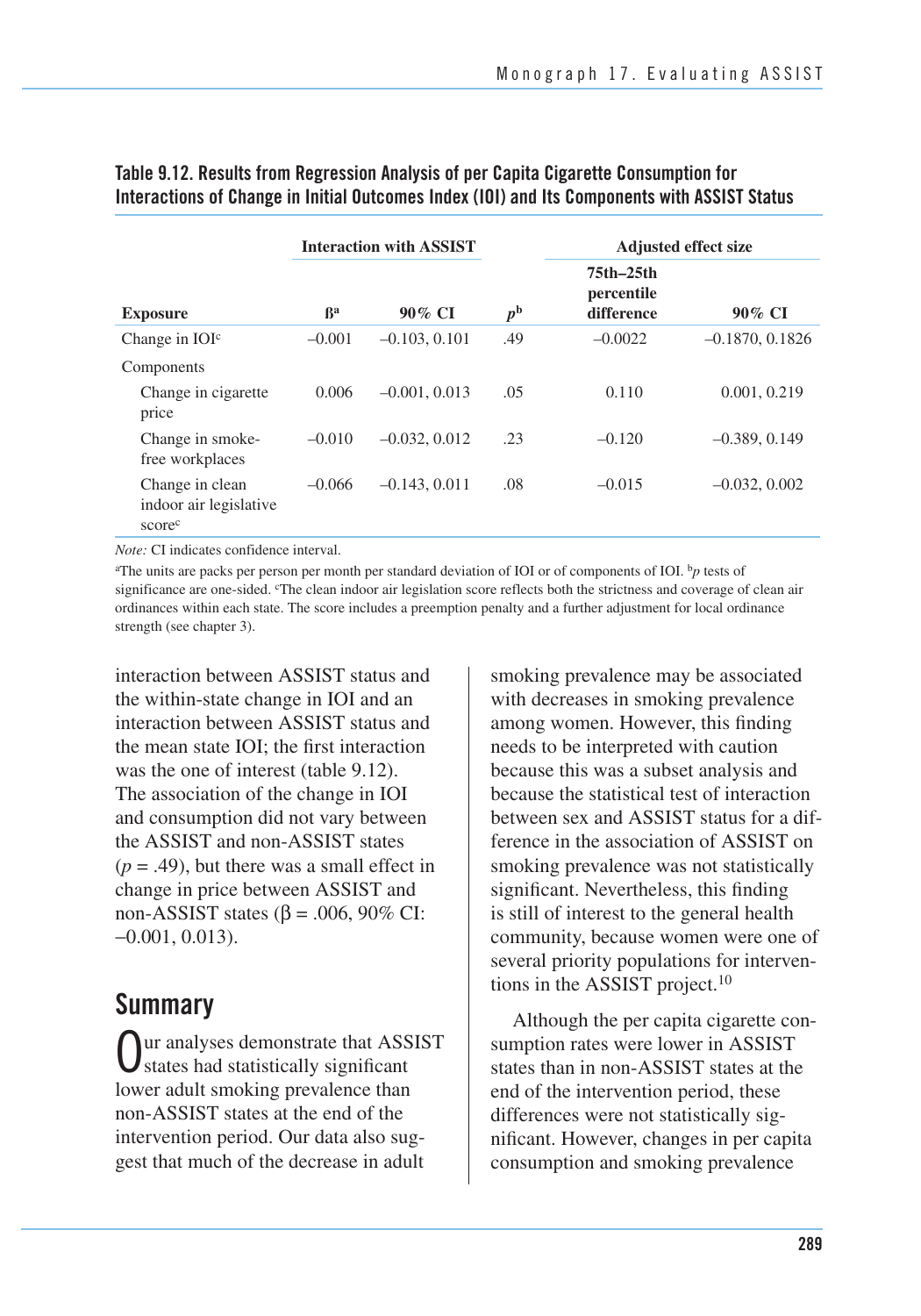#### **The Importance of State Variations**

With the state as the fundamental unit of measure, these per capita consumption results underscored the importance of accounting for variations between states within the analysis. An earlier study by Manley and colleagues<sup>a</sup> showed that ASSIST states had lower per capita consumption than non-ASSIST states at the midpoint of the intervention; however, this conclusion was incorrect because the analysis was flawed, having failed to properly account for between-state variability in per capita consumption of cigarettes. Further details on this analysis are provided in appendix 9.B.

*Source:* Davis, W. W., B. I. Graubard, A. M. Hartman, and F. A. Stillman. 2003. Descriptive methods for evaluation of statebased intervention programs. *Evaluation Review* 27 (5): 506–34.

aManley, M. W., J. P. Pierce, E. A. Gilpin, B. Rosbrook, C. Berry, and L-P. Wan. 1997. Impact of the American Stop Smoking Intervention Study on cigarette consumption. *Tobacco Control* 6 (Suppl. 2): S12–S16.

do not always occur together, as was the case for the prevalence analysis, which showed a statistically significant decrease over the intervention period. In California, per capita cigarette consumption continued to decline significantly during a period of unchanged smoking prevalence.<sup>11</sup> Also, the extensive between-states and within-state variability in per capita consumption data appears to have overshadowed any small difference in per capita consumption rates between ASSIST and non-ASSIST states (figure 9.2). A post hoc power analysis indicated that there was only an 11% power to detect the largest difference in per capita consumption rate

observed between ASSIST and non-ASSIST states during the intervention period (table 9.4).

IOI was only marginally related to adult smoking prevalence  $(p = .063)$ when the District of Columbia was included in the analysis. However, when the District of Columbia was removed, IOI was significantly and negatively related to smoking prevalence. IOI was significantly and negatively related to per capita cigarette consumption. In addition, IOI was higher in ASSIST states and changed more in ASSIST states over the intervention period; however, a multivariate analysis that was adjusted for state conditions did not show a significant main effect or interaction between IOI and ASSIST status. That is, there was not a statistically significant differential effect of ASSIST on increasing IOI during most of the intervention period. However, there was a suggestion of an ASSIST interaction on the association between change in price and per capita consumption.

SoTC was significantly negatively related to prevalence but not when adjusted for baseline prevalence and individuallevel covariates. SoTC was significantly negatively related to per capita consumption after adjustment for state-level covariates. However, SoTC was not related to IOI over the intervention period. Finally, ASSIST was not related to SoTC, after adjustment for important state-level covariates. The SoTC measure was available only at one point in time (1999); if it had been measured consistently before and during the intervention period, the results might have been different. For example, if SoTC had been measured at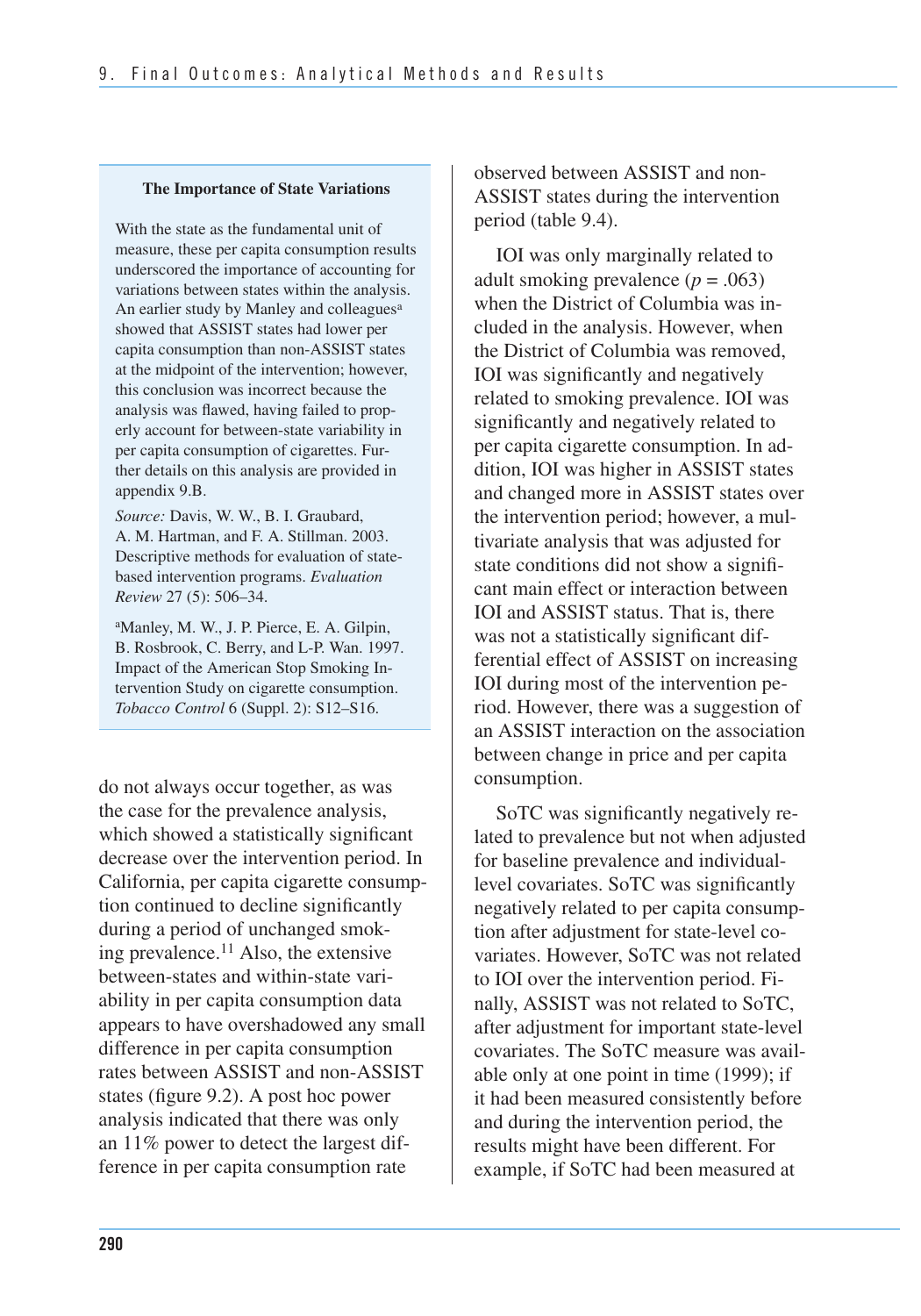baseline, one would have expected to see increases over time.

Since the analysis treated all states and the District of Columbia equally, it is not surprising that removing the District of Columbia from the analysis increased the impact of policy on smoking prevalence. IOI and SoTC were constructed to capture state effects, and since the District of Columbia is not a state and does not have the same infrastructure and governmental jurisdictions as a state, the District of Columbia data were artificially increased and of questionable accuracy for those analyses.

It must be remembered that ASSIST was not a randomized trial, and the evaluation was restricted to 51 units of observation, assessed during a period of tremendous nationwide changes affecting tobacco control. Many non-ASSIST states instituted tobacco control programs. Some of these programs were initiated pre-ASSIST, and others were initiated during the intervention period. In addition to initiation of state-level tobacco control programs, litigation between the states' attorneys general and the tobacco industry resulted in considerable attention to tobacco issues, including negative publicity for the tobacco industry from the release of their previously confidential internal documents. During this same time, the U.S. Food and Drug Administration attempted but failed in its bid to regulate tobacco.

Finally, the tobacco industry appears to have actively allocated effort and resources to counter tobacco control efforts generally and ASSIST specifically at the state level. For example, Slater

et al. found more pervasive Marlboro promotional offers and advertisements in states with comprehensive tobacco control programs.<sup>12</sup> White and Bero<sup>13,14</sup> identified multiple tactics and coordinated efforts that the tobacco industry used to attack ASSIST. Had the evaluation successfully measured and accounted for these efforts in the analyses described in this chapter, we might have seen a greater ASSIST effect on the primary outcomes of smoking prevalence and per capita cigarette consumption.

 Despite these challenges, the ASSIST evaluation did successfully answer some of the primary and secondary questions addressed in the conceptual framework. ASSIST status was associated with de- creased smoking prevalence, and higher IOI was associated with lower prevalence. In addition, SoTC and IOI were associ-ated with lower per capita consumption.

The small but statistically significant differences in the reduction of adult smoking prevalence in ASSIST states, when applied on a population basis, could be expected to have a large impact on the public.15,16 Indeed, if all 50 states and the District of Columbia had implemented ASSIST among the baseline population 18 years of age or older (i.e.,  $192,322,966$ ), <sup>17</sup> the decrease in adult smoking prevalence would represent approximately 1,213,000 (95% CI: −235,200, 2,661,300) fewer smokers nationally.

The methods used to evaluate ASSIST were necessarily very complex. However, many of the challenges encountered in the ASSIST evaluation will also be present in the evaluation of state-level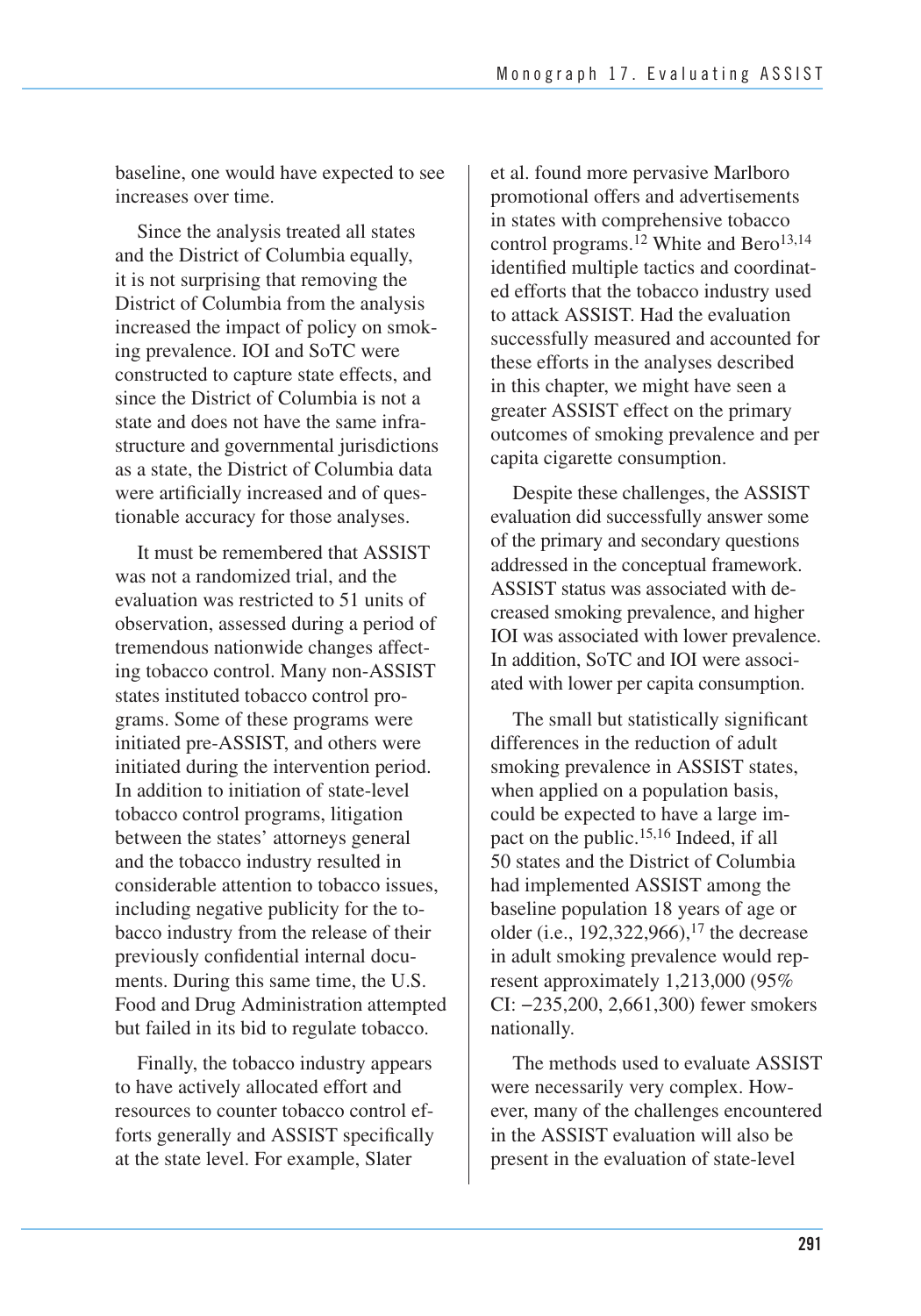tobacco control programs. The units of observation (counties or jurisdictions where interventions are administered and applied) will likely be limited so that summary measures or indices (e.g., SoTC, IOI) will be required. The effects observed over time may be attributable to influences from national programs (e.g., American Legacy Foundation's TRUTH campaign) or spillover from other states' programs, rather than interventions within the state. It will be appropriate to account for secular trends occurring even before the interventions took place and to account for demographic and other differences among the observational units.

# **Conclusions**

- 1. Change in prevalence across all states was analyzed using multiple linear regression that adjusted for potential confounding factors. Per capita cigarette consumption was examined using mixed effects linear modeling incorporating initial consumption rates and state factors associated with cigarette consumption.
- 2. Primary analysis results showed that ASSIST states exhibited statistically greater decreases in smoking prevalence for women. ASSIST states also exhibited lower per capita cigarette consumption over the course of the intervention period; however, ASSIST status was not significantly related to per capita cigarette consumption when these results were adjusted for state conditions.
- 3. Secondary results were as follows:
- **B** ASSIST Status. The ASSIST status of a state was not significantly related to the Strength of Tobacco Control index or to the Initial Outcomes Index after adjusting for state conditions.
- **Strength of Tobacco Control.**  Strength of tobacco control was significantly related to decreased per capita cigarette consumption. However, strength of tobacco control and its components (i.e., resources, capacity, or efforts) were not statistically significantly associated with smoking prevalence after adjustment for individual-level factors. Strength of tobacco control was also not found to be significantly related to the Initial Outcomes Index.
- ■ **Initial Outcomes Index.** The Initial Outcomes Index was significantly associated with reduced smoking prevalence among women as well as with overall smoking prevalence when the District of Columbia was removed from the analysis. Initial Outcomes Index and its cigarette price component were also significantly related to decreased per capita cigarette consumption. While the Initial Outcomes Index was not significantly related to ASSIST status, there was a relationship between its cigarette price component and ASSIST status.
- 4. Combining these results shows that if ASSIST had been implemented nationwide, projections indicate that there would have been over 1.2 million fewer smokers in the United States.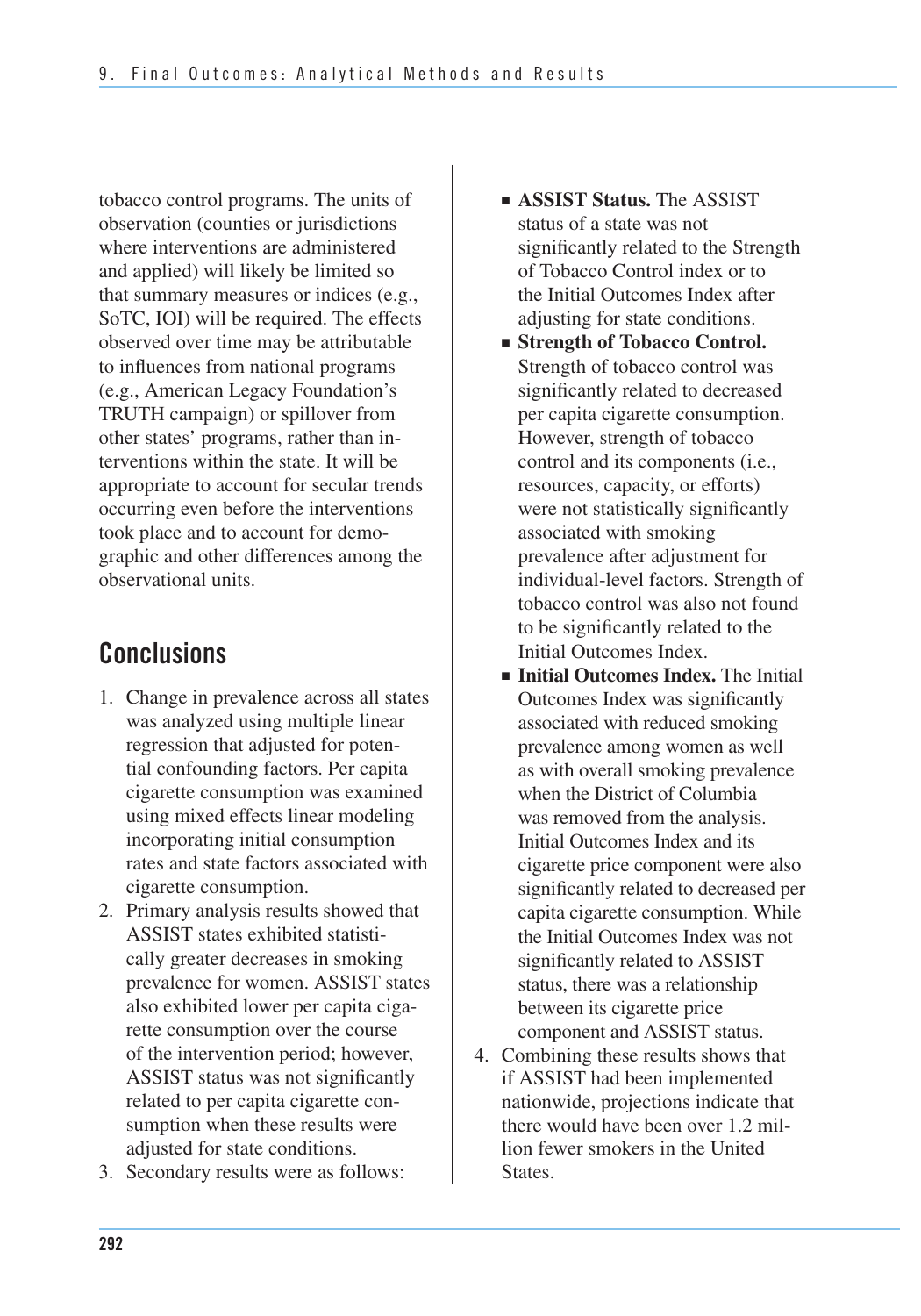# **Appendix 9.A. Issues Related to Selection of Methods for Analyzing Smoking Prevalence**

This appendix presents background material about how the methods used to analyze smoking prevalence were selected. The authors made decisions about how to account for baseline prevalence in the analytic model and how to adjust for state factors, such as inequalities in demographics, that affect adult smoking prevalence. The details of the models used are presented in the main body of the chapter.

#### **Baseline Prevalence**

One of the first issues to be addressed in formulating the model is how to treat the baseline and final prevalence estimates. The simplest approach would be to ignore the baseline data and assume that the mean prevalence for the ASSIST and non-ASSIST states was similar at baseline. This assumption may or may not be valid. It might also be more appropriate to use an analysis of covariance approach to adjust for the baseline value, because states with high initial prevalence rates could exhibit a different degree of change than states with low initial prevalence rates. Another choice would be to use the change score (difference) in smoking prevalence from baseline to the end of the program as the dependent variable in the analyses.

This issue is not unique to the ASSIST evaluation, and a discussion of the advantages of the baseline as covariate over the other approaches is presented in Bonate.18 Because the correlation between baseline and outcome is less than 1, the correlation between baseline and change score is negative. Thus, an observed difference between groups at baseline is predictive not only of a difference in raw outcomes but also of a difference in change scores in the opposite direction. If the intervention group is at an unfair disadvantage compared with the control group when its effects are measured in raw outcomes (due to an imbalance at baseline), change scores will maintain that unfair advantage. In contrast, the baseline-as-covariate method produces a result that is uncorrelated with the baseline; it essentially subtracts a fraction of the baseline from the outcome. Further, the variance of parameters of interest is generally lower with the baseline as covariate approach than would be obtained with the other approaches.

#### **Adjusting for Differences in Demographics and Other Factors**

It is possible that ASSIST states might collectively show a different demographic profile or differ from non-ASSIST states in underlying characteristics related to smoking status at the individual level. The following approaches were considered for adjusting the analyses for differences between the ASSIST and non-ASSIST states in state- and individual-level covariates. These methods were empirically tested using prebaseline and baseline data so that the selection of the approaches that were used for the evaluation of ASSIST was not influenced by the results of the evaluation.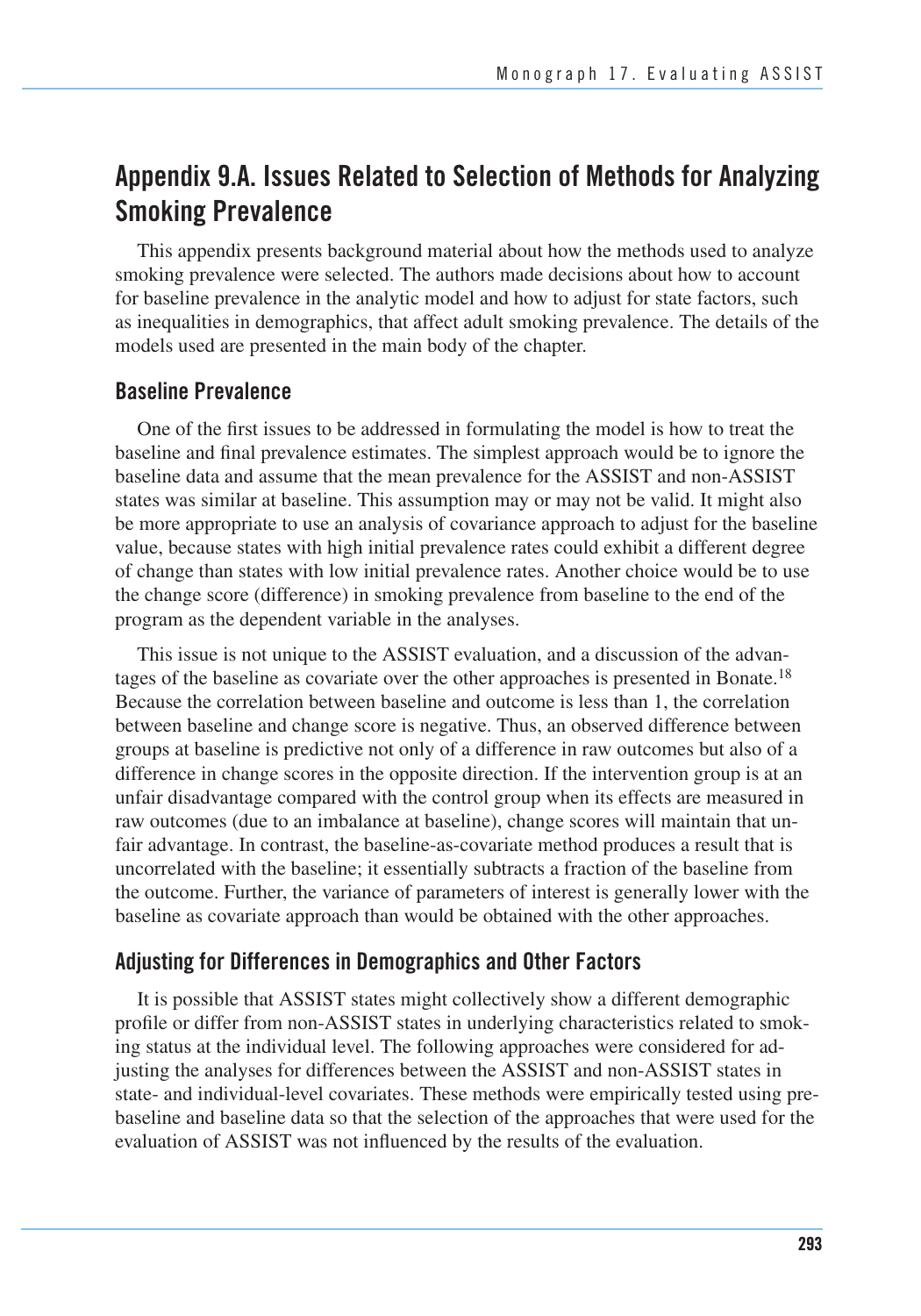#### *Propensity Scores*

One way to account for these differences is to calculate a propensity score that predicts ASSIST status. This propensity score is subsequently used as a covariate in the model.19 Accordingly, with ASSIST status as the dependent variable, state-level data (mean values of various demographic characteristics from the CPS or from other sources; see table 9.1 in the main body of this chapter) were subjected to a logistic regression analysis. The resultant probability of being an ASSIST state from this model for each state would become the value of a covariate for the analysis. However, with only 51 units of observation, none of the independent state-level variables were strongly related to ASSIST status.

#### *Matching*

Another approach to account for baseline differences among states is to match each of the 17 ASSIST states to a comparable non-ASSIST state. This was done in a previous community intervention study,<sup>20</sup> and matching was suggested<sup>21</sup> and investigated as a possibly superior approach<sup>22</sup> to regression techniques for the ASSIST evaluation.

Using matching would reduce the number of observations to 34. Using power analysis methods developed by Martin et al.,  $^{23}$  the resulting statistical power to detect a 1.5% difference in prevalence between ASSIST and non-ASSIST was less than 60%. In addition to the overall loss of statistical power, even difficulties in matching states with respect to enough important variables (e.g., preintervention prevalence, cigarette tax rate, demographics) to consider the two states comparable were insurmountable.<sup>21</sup> Thus, matching was abandoned in favor of regression approaches for the ASSIST evaluation.

Another approach related to matching that was considered was to use demographic methods of direct standardization of the smoking prevalence rates for the states using the U.S. distribution of the sociodemographic covariates as a reference population for the standardization. This approach was not used because of limitations on the number of variables that could be used for standardization and because of difficulties in adjusting race and ethnicity categories that were not represented in all states.

#### *Two-stage Regression Model*

The prevalence of adult smoking was compared between the ASSIST and non-ASSIST states using a two-stage regression analysis that was similar to the approach used in the analysis of the Community Intervention Trial for Smoking Cessation (COMMIT).24 The first stage of the regression analysis was used to adjust for differences in individual-level demographic factors (table 9.2) that exist among states and are associated with smoking. At this stage of the regression analysis, current smoking at the individual level was predicted using a logistic regression model that was fit to the combined TUS-CPS data from the baseline (1992–93) and follow-up (1998–99) periods. The logistic regression was weighted by TUS-CPS sample weights and included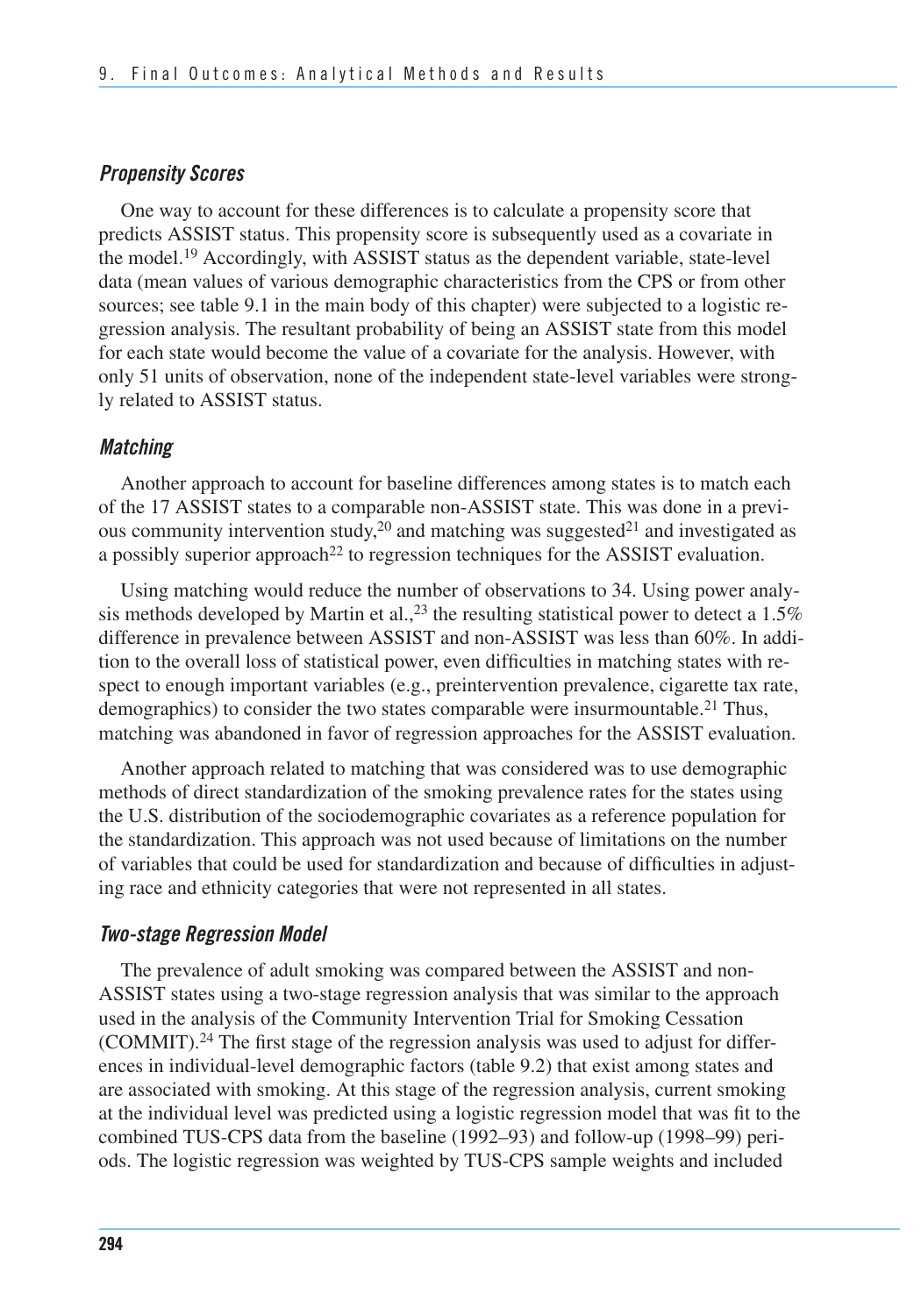individual-level variables and the interactions between sex and age and between sex and race/ethnicity. Residuals obtained from the logistic regression averaged (using the TUS-CPS sample weights) within each state for each of the baseline and follow-up periods were used in the second stage of the regression analysis.

Multiple linear regression was used for the second stage of the regression analysis to adjust for state-level factors (table 9.1) and baseline smoking prevalence (using the adjusted baseline state-level prevalences from the first-stage regression) and to evaluate the relationship between an exposure (e.g., ASSIST, SOTC, or IOI) and adult smoking prevalence. With only 51 units of observation (50 states and the District of Columbia) available for the second stage regression analysis, it was important that the model at this stage be as parsimonious as possible. The task was to select only a few predictors that together explained the most variance in the dependent variable. State-level factors were selected for inclusion as independent variables in the regression analysis using an all-possible-subsets procedure with a minimum Mallows Cp statistic criteria.6

Before the two-stage regression analysis was implemented, it was tested and confirmed by a preliminary analysis of prebaseline national smoking prevalence data from 1985 and 1989 Current Population surveys, which served as a test baseline sample, and 1992–93 baseline TUS-CPS data, which served as a test follow-up sample. Further evaluation of the two-stage regression analysis was performed with the 1992–93 TUS-CPS data as the baseline and the 1995–96 TUS-CPS data as the follow-up. These preliminary analyses were useful for demonstrating that the two-stage regression approach could be successfully implemented in the ASSIST evaluation.

#### **How State-level Covariates Were Selected for the Second Stage**

With only 51 units of observation used in the second stage of the regression analysis, it was important that the regression model be as parsimonious as possible. The task was to select only a few predictors that together explained the most variance in the dependent variable. The procedure chosen to select the most predictive subset of covariates was an all-possible-subsets regression analysis judged by the minimum Mallows Cp statistic,<sup>6</sup> which worked well in the preliminary analyses.

#### **Model Diagnostics**

It was important to determine whether any one individual state unduly influenced the results. The method used computed the DFITS statistic, which allowed for identification of states that altered the prediction of the models, and the DFBETAS statistic to identify states that most influenced the estimates of the regression coefficients.4 Collinearity diagnostics were also performed to identify state-level covariates with unusually high correlations, which might lead to numerical instability in the estimation of the regression coefficients or inflate the variances associated with the regression coefficients.4 The collinearity diagnostics computed the eigenvalues for the design matrix times its transpose to obtain a condition index used to check for numerical instability.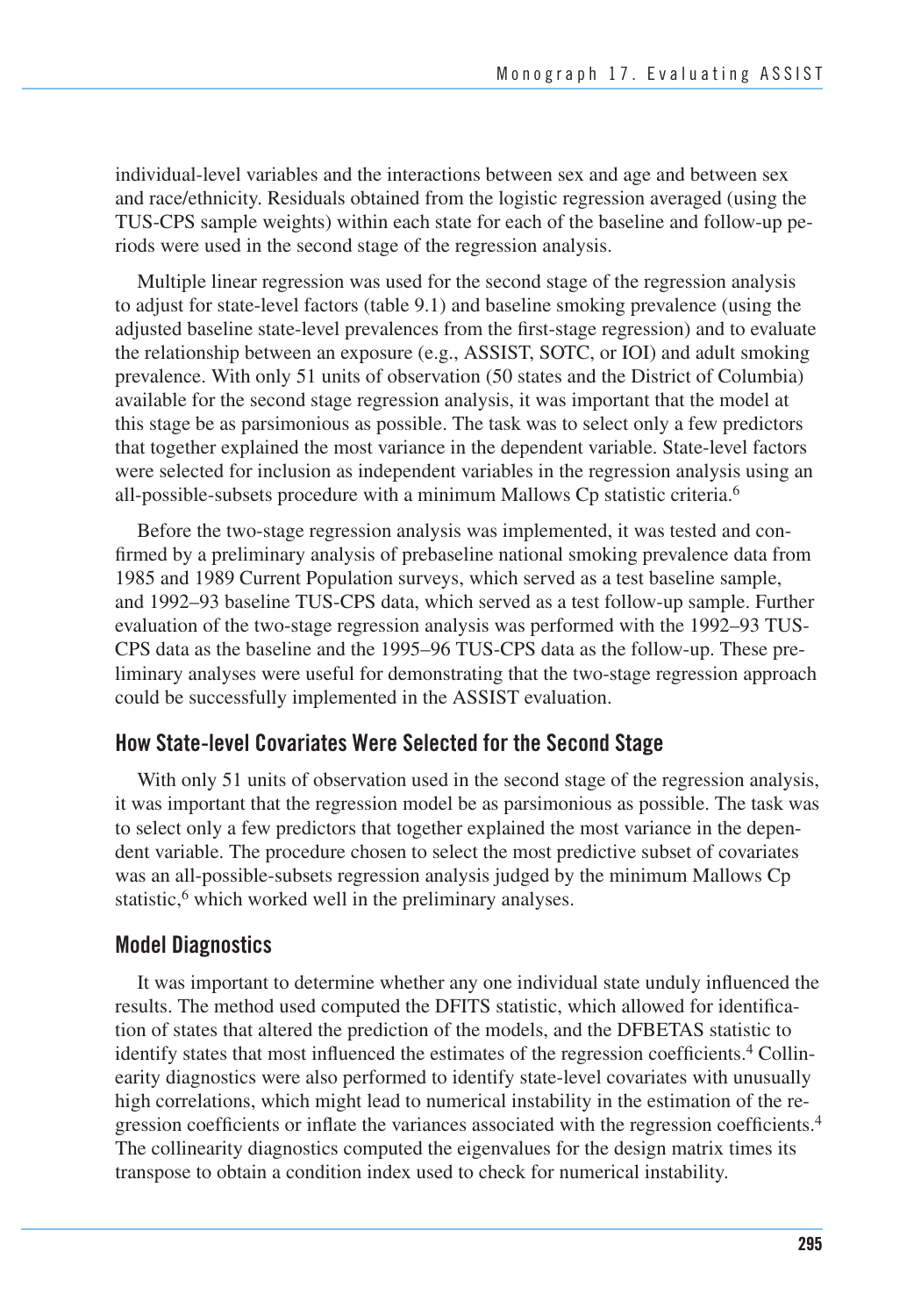# **Appendix 9.B. Approaches to Analyzing per Capita Cigarette Consumption Data**

This appendix describes some of the approaches that were considered for the analysis of the per capita cigarette consumption data and provides more detail regarding the development of the approach used in the final ASSIST evaluation.

#### **Slopes Approach**

Linear regression was used to compute a slope for the bimonthly data points in each state before the start of ASSIST. A second slope was computed for data points during the intervention period. The intervention slope was then modeled as a function of the preintervention slope along with the set of covariates (selected as described in appendix 9.A for prevalence) and a variable for ASSIST status  $(1 = ASSIST, 0 = non-ASSIST)$ . Prior to 1993 and from then until 1996, the linear model provided a reasonable fit to the data. However, as figure 9.B.1 illustrates, in some states trends in per capita cigarette consumption over a longer period were decidedly nonlinear, which implied that another approach was required.

### **Accounting for State-to-State Variability in Consumption Trends**

Because ASSIST and the evaluation design specified state as the unit of observation, it was important that the variability between states be accounted for using appropriate random-effects models. The impact of conducting a fixed versus random effects type of analysis is discussed below.

Manley et al.<sup>25</sup> analyzed per capita cigarette consumption from December 1984 through January 1996 and concluded that there appeared to be an ASSIST effect. In that analysis, bimonthly per capita consumption values were weighted by state population and were then averaged for the ASSIST and non-ASSIST states. Attention centered on the difference in the mean per capita consumption levels for ASSIST and non-ASSIST states over time. A regression-based smoothing technique was then used to compute confidence intervals for the smoothed trend in the difference, and since the lower 95% confidence interval of the smoothed trend in the difference was above zero after 1994, it was concluded that ASSIST had reduced per capita cigarette consumption.

Revisiting this analysis, it was noted that between-states variability was not considered because state was not explicitly the unit of analysis.<sup>26</sup> Also, the variance of the intervention effect can differ greatly depending on whether the states' effects are considered as fixed or random effects. When a random effects model was used to assess the difference and the state variability was taken into account with each state having the same weight, the 95% confidence interval included zero for the entire period considered. However, a weighted analysis produced similar results (figure 9.B.2).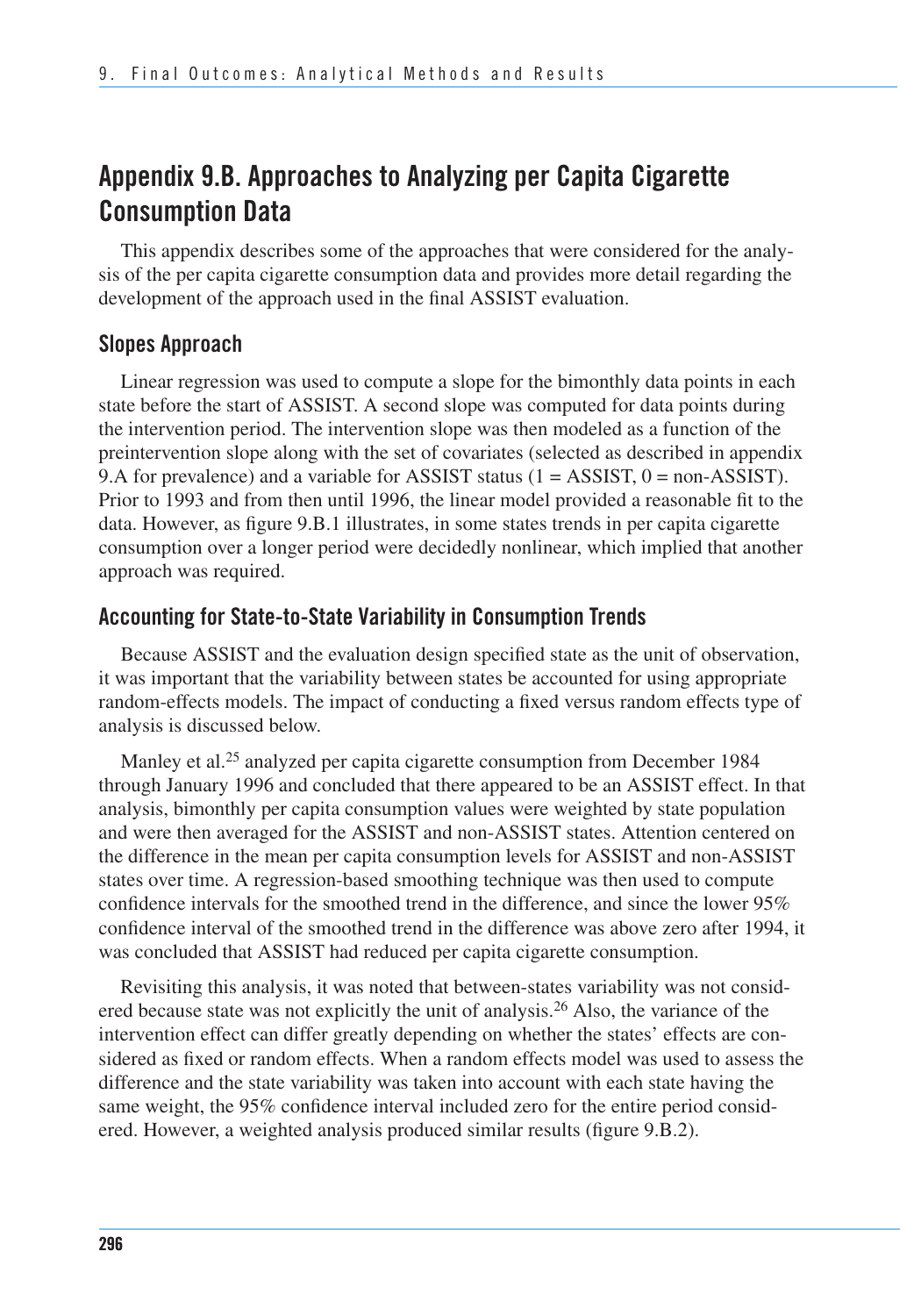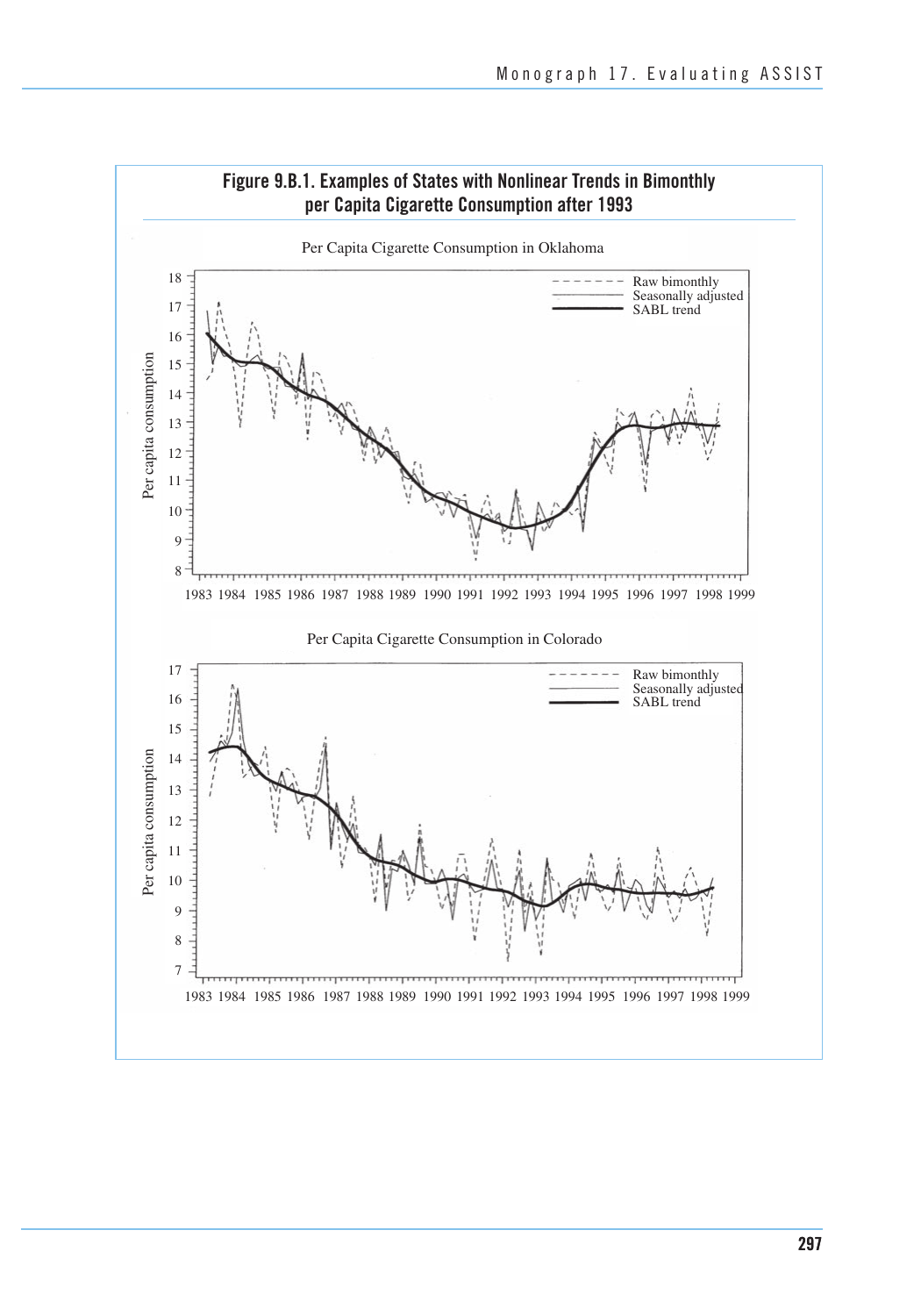

These analyses illustrate the importance of accounting for the state-to-state variability in the analysis of the intervention effect.

#### **Mixed Effects Time-dependent Models**

Mixed random and fixed effects linear modeling was used to analyze the bimonthly per capita consumption data and the annual IOI data. An alternative modeling approach that was considered was the generalized estimation equation method. However, because there were only 51 states or units of analysis, there was concern that the robust variance estimation and the resulting significance tests that used these robust variances would be inaccurate.27 Therefore, the likelihood-based approach of mixed effects linear modeling was chosen as the method of analysis.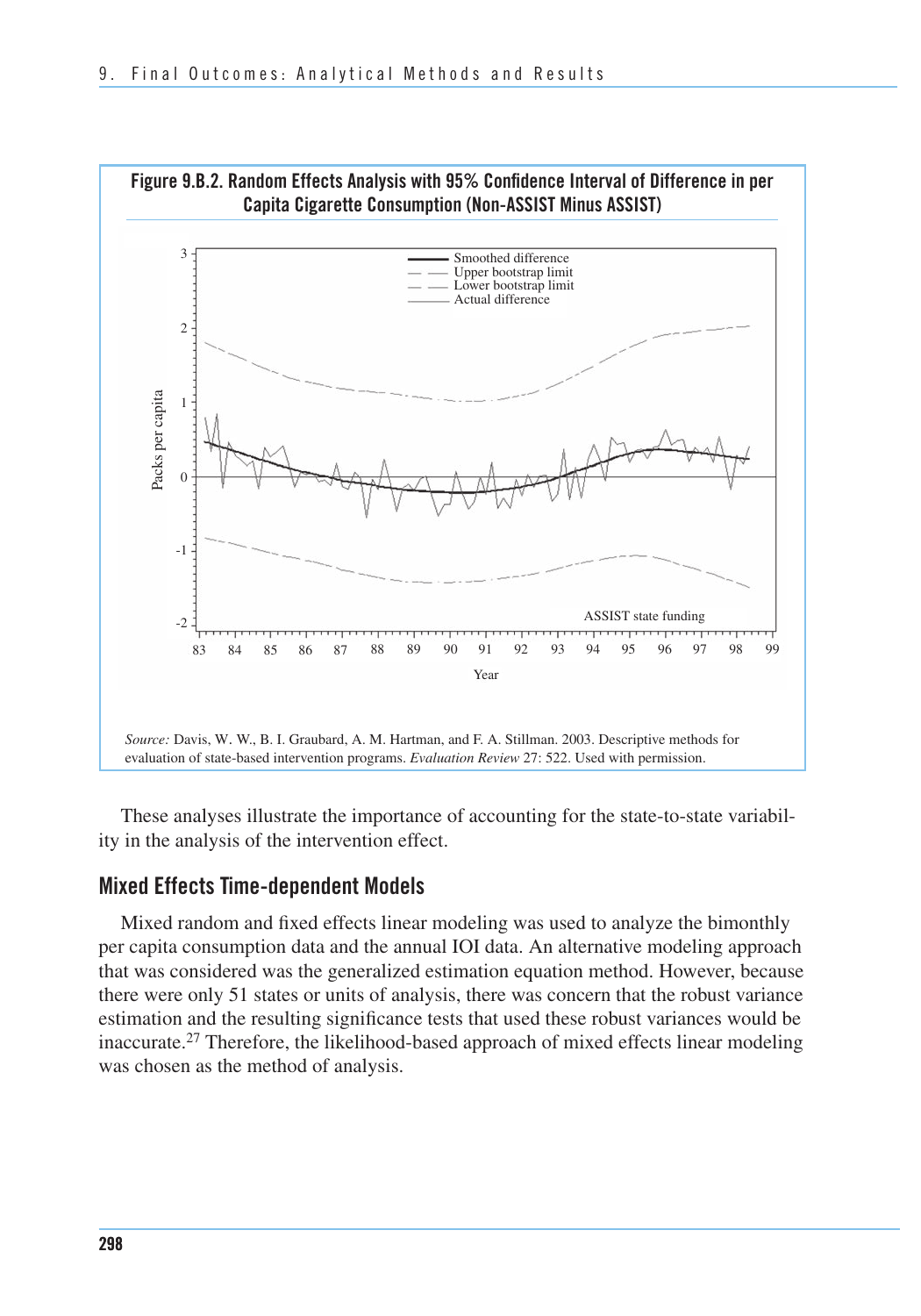There were several steps required in deriving the final analytical models for the per capita cigarette consumption data. These were as follows:

- The trend over time in the consumption data for all of the states was modeled by a fourth-order polynomial. A spectral analysis was conducted on the detrended bimonthly consumption data, combining the data from all 50 states and the District of Columbia to determine if there was a periodicity in the data. The analysis was carried out using the SAS time series procedure PROC SPECTRA.28 A strong annual period component was estimated from the periodogram, which warranted inclusion of a sine and a cosine term in the mixed effects models to account for this periodicity.
- Upon examination of the likelihood ratio test, it was determined that a random intercept and a random slope for time were necessary to properly model the state-tostate variability in the consumption patterns.
- An unstructured correlation (the most general approach, requiring no assumptions) matrix was used to estimate the correlation between the random effects.
- After inclusion of the periodicity terms, trend, and random effects, residual within state correlation remained. This was significantly modeled by an ARIMA(1) variance structure.
- Regarding selection of state-level covariates, the Mallows Cp procedure could not be easily automated for these types of models. Instead, a forward-stepping procedure was used. Without the exposure variable(s) of interest, and after including the terms for time, including periodicity, and the random effects for the intercept and slope, the state condition most significantly related to per capita consumption was selected at each step, and the final model included all those that were significant at the twosided  $p < .05$  level.
- Wald F tests were used to determine the level of statistical significance of the fixed effect regression coefficients in the models. The denominator degrees of freedom depended on the number of state-level time-dependent covariates included in the model, where the degrees of freedom for the variance were reduced by 1 from 50 degrees (1 less than the number of units of analysis) for each of the covariates added to the model. There was also a reduction of 1 degree of freedom for each non–timedependent variable.
- Finally, the model to evaluate the exposure variable of interest included all of the features indicated above together with the exposure variable of interest. For instance, a dummy variable indicating ASSIST status  $(1 = ASSIST, 0 = non-ASSIST)$  and appropriate interaction terms with the polynomial time terms were evaluated in the final model for this exposure. Again, Wald F tests were used to determine statistical significance of the set of exposure variables.

 Two versions of the final model were evaluated. In the first version, the interactions between ASSIST status and time and powers of time began only after the implementa- tion of ASSIST (at the end of 1993). After adjusting for the state conditions and other considerations, this model assumes that the trend in cigarette consumption for ASSIST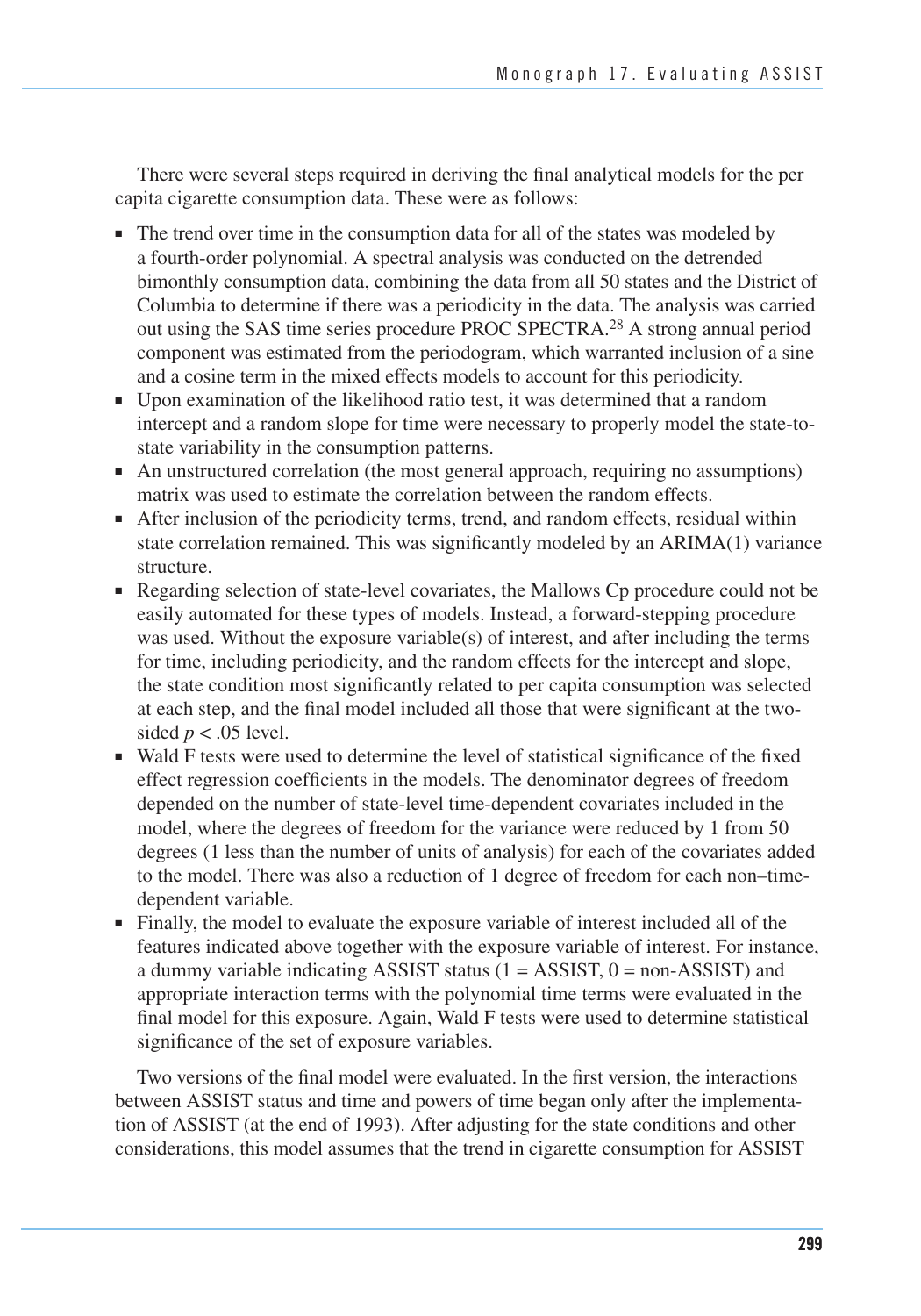states is the same as the trend for non-ASSIST states during the period before ASSIST was implemented (1988–93).<sup>29</sup> Figure 9.2 in the main body of this chapter suggests that the trends for ASSIST and non-ASSIST states did differ prior to the intervention period, because the difference prior to 1993 diminished (was not constant). Also, results for this model produced predicted differences during the intervention period that were not consistent with the observed data. Thus, another version of the model was adopted. In this version, the interactions of ASSIST and time (and powers of time) were considered over the entire time interval, which allowed the trend for consumption to be different be-tween the ASSIST and non-ASSIST states in both the pre- and postintervention periods.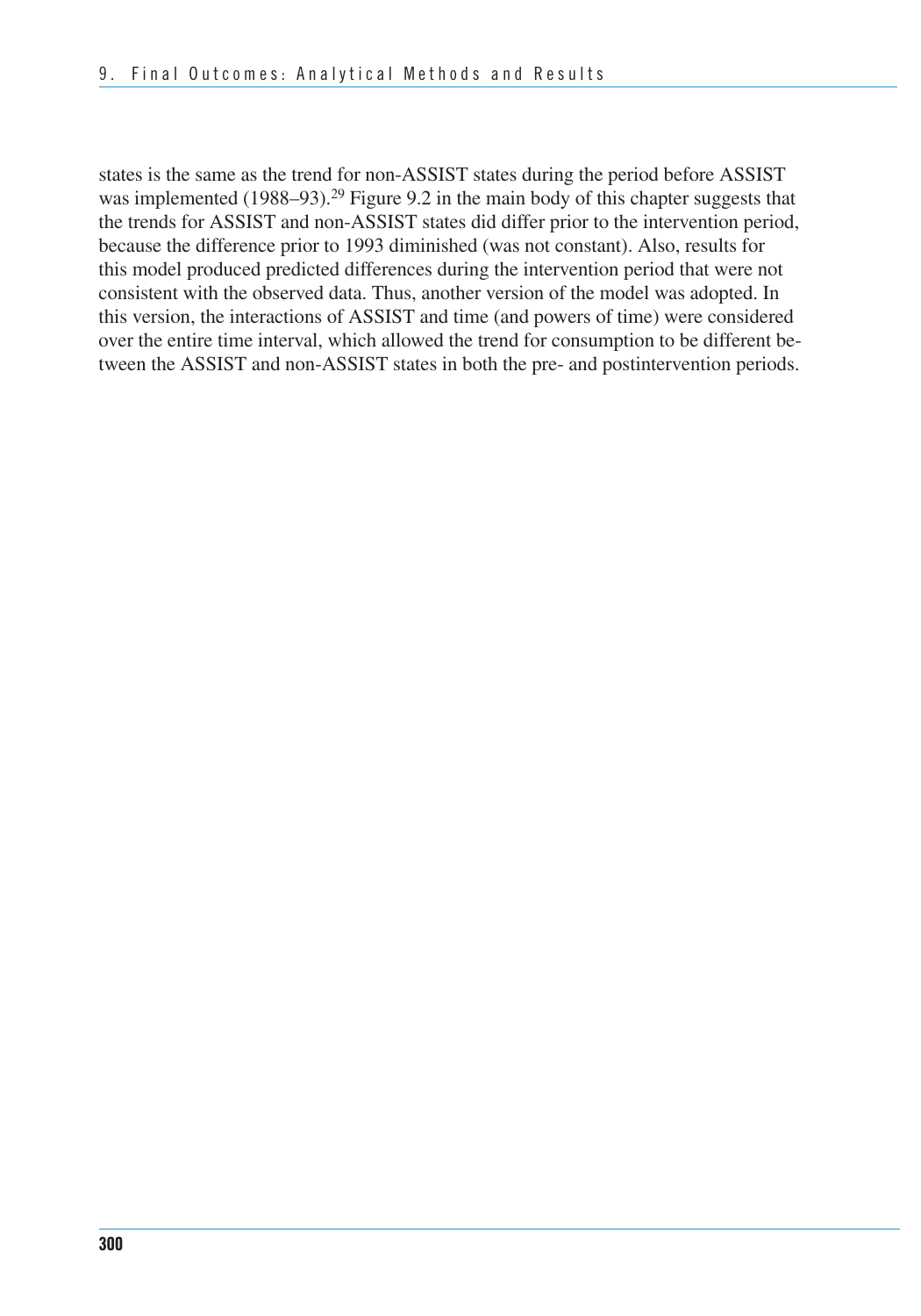# **Appendix 9.C. Outcome Measures: Per Capita Cigarette Consumption (Packs/Month) and Adult (18 Years and Older) Smoking Prevalence (%)**

**(Shading indicates ASSIST states.)** 

|                 |              | Per capita cigarette |             | Change in per      |                                 |                |                 |                    |
|-----------------|--------------|----------------------|-------------|--------------------|---------------------------------|----------------|-----------------|--------------------|
|                 |              | consumption          |             | capita cigarette   | <b>Adult smoking prevalence</b> |                | Change in adult |                    |
|                 |              |                      |             | consumption:       |                                 |                |                 | smoking prevalence |
| <b>State</b>    | 1992-93      | 1995-96              | 1998-99     | 1992-93 to 1998-99 | 1992-93                         | 1995-96        | 1998-99         | 1992-93 to 1998-99 |
| AK              | 10.4         | 11.4                 | 8.2         | $-2.2$             | 27.61                           | 25.31          | 26.69           | $-0.92$            |
| AL              | 11.3         | 11.0                 | 10.6        | $-0.7$             | 25.74                           | 23.22          | 22.29           | $-3.45$            |
| AR              | 11.9         | 12.7                 | 11.3        | $-0.6$             | 28.73                           | 26.57          | 25.99           | $-2.74$            |
| AZ              | 8.9          | 7.7                  | 6.9         | $-2.0$             | 22.37                           | 22.80          | 19.86           | $-2.51$            |
| CA              | 7.2          | 6.4                  | 5.2         | $-2.0$             | 18.94                           | 17.92          | 16.59           | $-2.35$            |
| CO              | 9.1          | 9.0                  | 8.7         | $-0.4$             | 24.16                           | 22.55          | 20.20           | $-3.96$            |
| <b>CT</b>       | 8.7          | 8.3                  | 7.9         | $-0.8$             | 22.31                           | 19.81          | 20.56           | $-1.75$            |
| DC<br>DE        | 7.0          | 5.9                  | 5.0         | $-2.0$<br>1.7      | 23.23                           | 22.25          | 23.54           | 0.31               |
| FL              | 13.0<br>9.9  | 13.6                 | 14.7<br>9.4 | $-0.5$             | 23.30<br>23.89                  | 24.83<br>22.24 | 23.34<br>20.66  | 0.04<br>$-0.23$    |
| GA              | 11.5         | 10.0<br>11.2         | 10.2        | $-1.3$             | 24.32                           | 22.79          | 19.89           | $-4.43$            |
| НI              | 6.3          | 5.9                  | 3.5         | $-2.8$             | 22.18                           | 21.75          | 18.34           | $-3.84$            |
| IA              | 10.2         | 10.3                 | 10.0        | $-0.2$             | 23.50                           | 23.40          | 22.37           | $-1.13$            |
| ID              | 9.4          | 9.1                  | 8.2         | $-1.2$             | 23.61                           | 22.32          | 21.84           | $-1.77$            |
| IL              | 10.0         | 9.0                  | 7.9         | $-2.1$             | 24.47                           | 23.67          | 22.92           | $-1.55$            |
| IN              | 13.6         | 14.8                 | 14.3        | 0.7                | 27.81                           | 28.92          | 27.03           | $-0.78$            |
| KS              | 9.9          | 9.9                  | 9.3         | $-0.6$             | 24.22                           | 25.87          | 22.45           | $-1.77$            |
| KY              | 18.0         | 19.4                 | 17.7        | $-0.3$             | 31.98                           | 29.69          | 29.81           | $-2.17$            |
| LA              | 12.1         | 12.3                 | 11.2        | $-0.9$             | 25.37                           | 25.83          | 22.74           | $-2.63$            |
| MA              | 9.0          | 8.2                  | 6.5         | $-2.5$             | 21.40                           | 20.68          | 19.34           | $-2.06$            |
| <b>MD</b>       | 8.9          | 8.3                  | $7.5\,$     | $-1.4$             | 23.59                           | 21.07          | 19.46           | $-4.13$            |
| <b>ME</b>       | 11.7         | 10.9                 | 9.1         | $-2.6$             | 28.52                           | 25.71          | 23.51           | $-5.01$            |
| MI              | 11.6         | 8.9                  | 9.2         | $-2.4$             | 27.20                           | 25.67          | 23.36           | $-3.84$            |
| <b>MN</b>       | 9.0          | 9.3                  | 8.8         | $-0.2$             | 25.11                           | 22.85          | 21.19           | $-3.92$            |
| M <sub>O</sub>  | 13.2         | 13.8                 | 12.7        | $-0.5$             | 26.24                           | 25.97          | 23.49           | $-2.75$            |
| MS              | 11.6         | 12.2                 | 11.7        | 0.1                | 25.46                           | 23.23          | 21.53           | $-3.93$            |
| MT              | 9.3          | 10.1                 | 9.1         | $-0.2$             | 23.53                           | 23.94          | 23.29           | $-0.24$            |
| NC              | 13.9         | 13.9                 | 12.7        | $-1.2$             | 26.93                           | 26.21          | 22.98           | $-3.95$            |
| ND              | 9.4          | 8.9                  | 8.2         | $-1.2$             | 22.18                           | 23.73          | 20.47           | $-1.71$            |
| <b>NE</b>       | 9.8          | 9.6                  | 8.8         | $-1.0$             | 21.97                           | 21.47          | 21.18           | $-0.79$            |
| NH              | 16.6         | 17.6                 | 18.2        | 1.6                | 24.69                           | 23.67          | 22.04           | $-2.65$            |
| NJ              | 8.8          | 8.7                  | 6.8         | $-2.0$             | 20.38                           | 20.50          | 19.84           | $-0.54$            |
| <b>NM</b>       | 7.9          | 7.6                  | 6.8         | $-1.1$             | 23.99                           | 23.95          | 20.93           | $-3.06$            |
| NV              | 11.0         | 10.2                 | 10.9        | $-0.1$             | 28.37                           | 28.09          | 24.06           | $-4.31$            |
| NY              | 8.5          | 7.3                  | 6.8         | $-1.7$             | 21.52                           | 20.86          | 20.54           | $-0.98$            |
| OH              | 11.8         | 12.1                 | 11.4        | $-0.4$             | 25.96                           | 26.07          | 24.01           | $-1.95$            |
| OK              | 9.4          | 12.4                 | 12.5        | 3.1                | 26.74                           | 25.52          | 27.52           | 0.78               |
| <b>OR</b>       | 10.5         | 10.4                 | 8.6         | $-1.9$             | 22.93                           | 22.52          | 21.16           | $-1.77$            |
| PA              | 10.2         | 10.3                 | 9.8         | $-0.4$             | 23.34                           | 24.08          | 22.88           | $-0.46$            |
| RI<br><b>SC</b> | 10.1<br>12.6 | 9.6                  | 9.4         | $-0.7$<br>$-0.9$   | 23.20                           | 23.77          | 19.87           | $-3.33$            |
| <b>SD</b>       | 10.1         | 11.0<br>10.6         | 11.7<br>9.2 | $-0.9$             | 25.71<br>25.51                  | 25.14<br>22.73 | 22.73<br>24.08  | $-2.98$<br>$-1.43$ |
| <b>TN</b>       | 12.5         | 13.2                 | 12.2        | $-0.3$             | 28.53                           | 27.21          | 25.99           | $-2.54$            |
| TX              | 9.0          | 8.6                  | 7.6         | $-1.4$             | 23.45                           | 23.32          | 20.89           | $-2.56$            |
| UT              | 7.4          | 6.7                  | 5.2         | $-2.2$             | 16.90                           | 15.04          | 13.73           | $-3.17$            |
| <b>VA</b>       | 11.1         | 11.7                 | 10.8        | $-0.3$             | 25.47                           | 24.95          | 20.77           | $-4.70$            |
| <b>VT</b>       | 12.8         | 11.9                 | 9.9         | $-2.9$             | 26.26                           | 24.89          | 22.34           | $-3.92$            |
| <b>WA</b>       | 8.4          | 6.5                  | 5.9         | $-2.5$             | 24.14                           | 23.28          | 20.13           | $-4.01$            |
| WI              | 10.5         | 10.2                 | 9.3         | $-1.2$             | 26.15                           | 25.04          | 24.54           | $-1.61$            |
| WV              | 11.9         | 12.2                 | 12.0        | 0.1                | 30.25                           | 27.83          | 26.38           | $-3.87$            |
| WY              | 12.4         | 12.7                 | 12.2        | $-0.2$             | 24.82                           | 25.06          | 23.70           | $-1.12$            |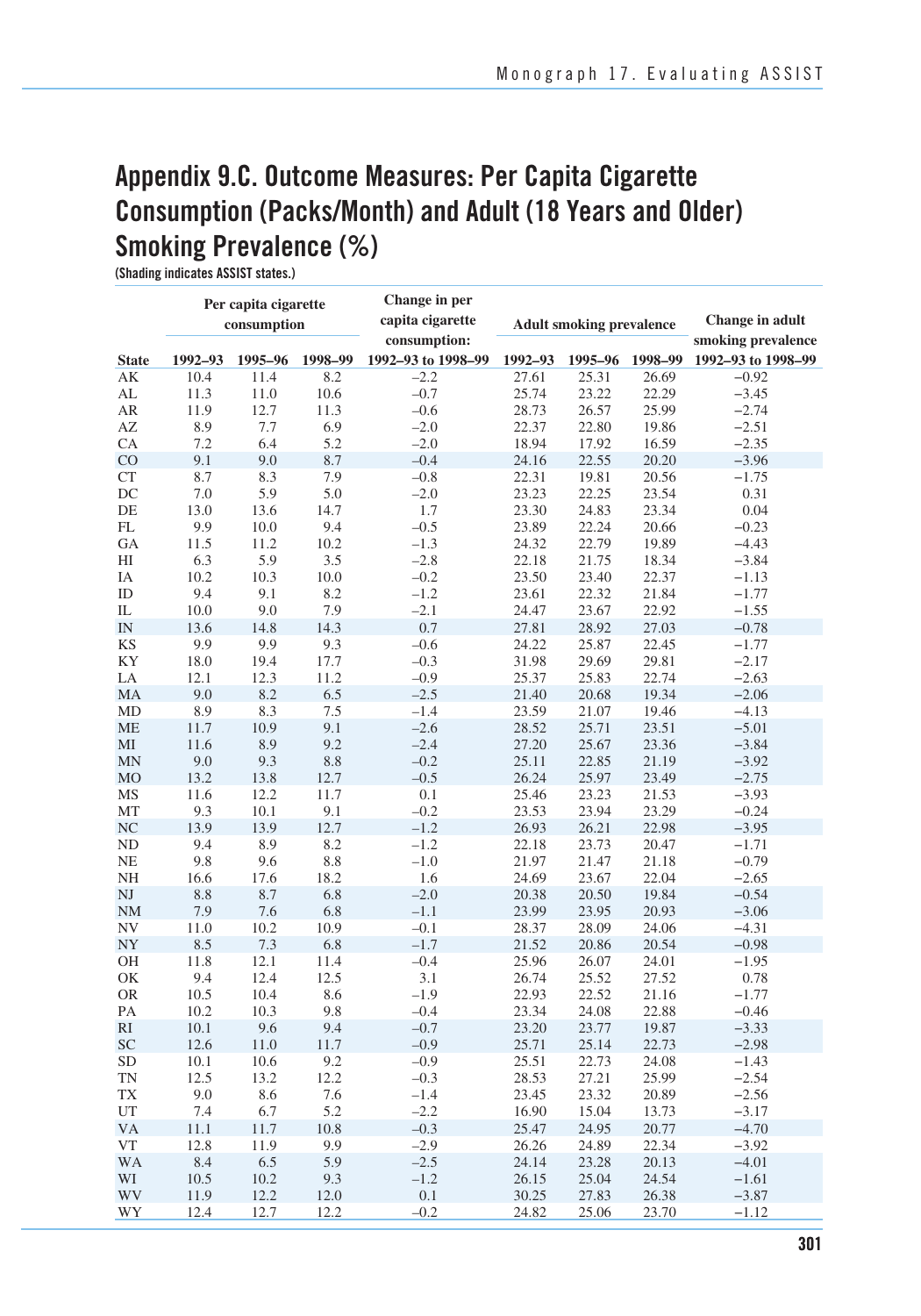# **References**

- 1. Stillman, F. A., A. M. Hartman, B. I. Graubard, E. A. Gilpin, D. M. Murray, and J. T. Gibson. 2003. Evaluation of the American Stop Smoking Intervention Study (ASSIST): A report of outcomes. *Journal of the National Cancer Institute* 95 (22): 1681–91. Erratum. *Journal of the National Cancer Institute* 96 (18): 1404 (Sept. 15, 2004).
- 2. Stillman, F., A. Hartman, B. Graubard, E. Gilpin, D. Chavis, J. Garcia, L. M. Wun, W. Lynn, and M. Manley. 1999. The American Stop Smoking Intervention Study: Conceptual framework and evaluation design. *Evaluation Review* 23 (3): 259–80.
- 3. Stotts, R. C., L. G. Kessler, J. C. Hershey, N. G. Hall, and J. G. Gruman. 1994. Awarding contracts at the National Institutes of Health: A sensitivity analysis of the critical parameters. *International Transactions in Operational Research* 1 (2): 117–24.
- 4. Belsley, D. A., E. Kuh, and R. E. Welsch. 1980. *Regression diagnostics: Identifying influential data and sources of collinearity.* New York: John Wiley & Sons.
- 5. U.S. Department of Commerce, Bureau of the Census. 1992–1999. *National Cancer Institute sponsored tobacco use supplement to the Current Population Survey.* Washington, DC: U.S. Bureau of the Census. http://www.census.gov/ apsd/techdoc/cps.
- 6. Mallows, C. L. 1973. Some comments on Cp. *Technometrics* 15 (4): 661–75.
- 7. Murray, D. M. 1998. *Design and analysis of group-randomized trials.*  New York: Oxford Univ. Press.
- 8. Farrelly, M., K. C. Davis, C. T. Nimsch, and C. L. Hanchette. 2000. Cigarette

smuggling revisited. Presentation at the Western Economic Association meeting, Vancouver, BC.

- 9. Neuhaus, J. M., and J. D. Kalbfleisch. 1998. Between- and within-cluster covariate effects in the analysis of clustered data. *Biometrics* 54 (2): 638–45.
- 10. Epps, R. P., M. W. Manley, D. Grande, and B. S. Lynch. 1996. How clinicians can affect patient smoking behavior through community involvement and clinical practice. *Journal of the American Medical Women's Association* 51 (1–2): 43–47.
- 11. Pierce, J. P., E. A. Gilpin, S. L. Emery, M. M. White, B. Rosbrook, and C. C. Berry. 1998. Has the California Tobacco Control Program reduced smoking? *JAMA: The Journal of the American Medical Association* 280 (10): 893–99.
- 12. Slater, S., F. J. Chaloupka, and M. Wakefield. 2001. State variation in retail promotions and advertising for Marlboro cigarettes. *Tobacco Control*  10 (4): 337–39.
- 13. White, J., and L. A. Bero. 2004. Public health under attack: The American Stop Smoking Intervention Study (ASSIST) and the tobacco industry. *American Journal of Public Health* 94 (2): 240–50.
- 14. White, J., and L. A. Bero. 2005. Tobacco industry challenge to ASSIST. In *ASSIST: Shaping the future of tobacco prevention and control*  (Tobacco control monograph no. 16, NIH publication no. 05-5645), 309–49. Bethesda, MD: National Cancer Institute. http://cancercontrol.cancer. gov/tcrb/monographs.
- 15. National Cancer Policy Board, Institute of Medicine, and National Research